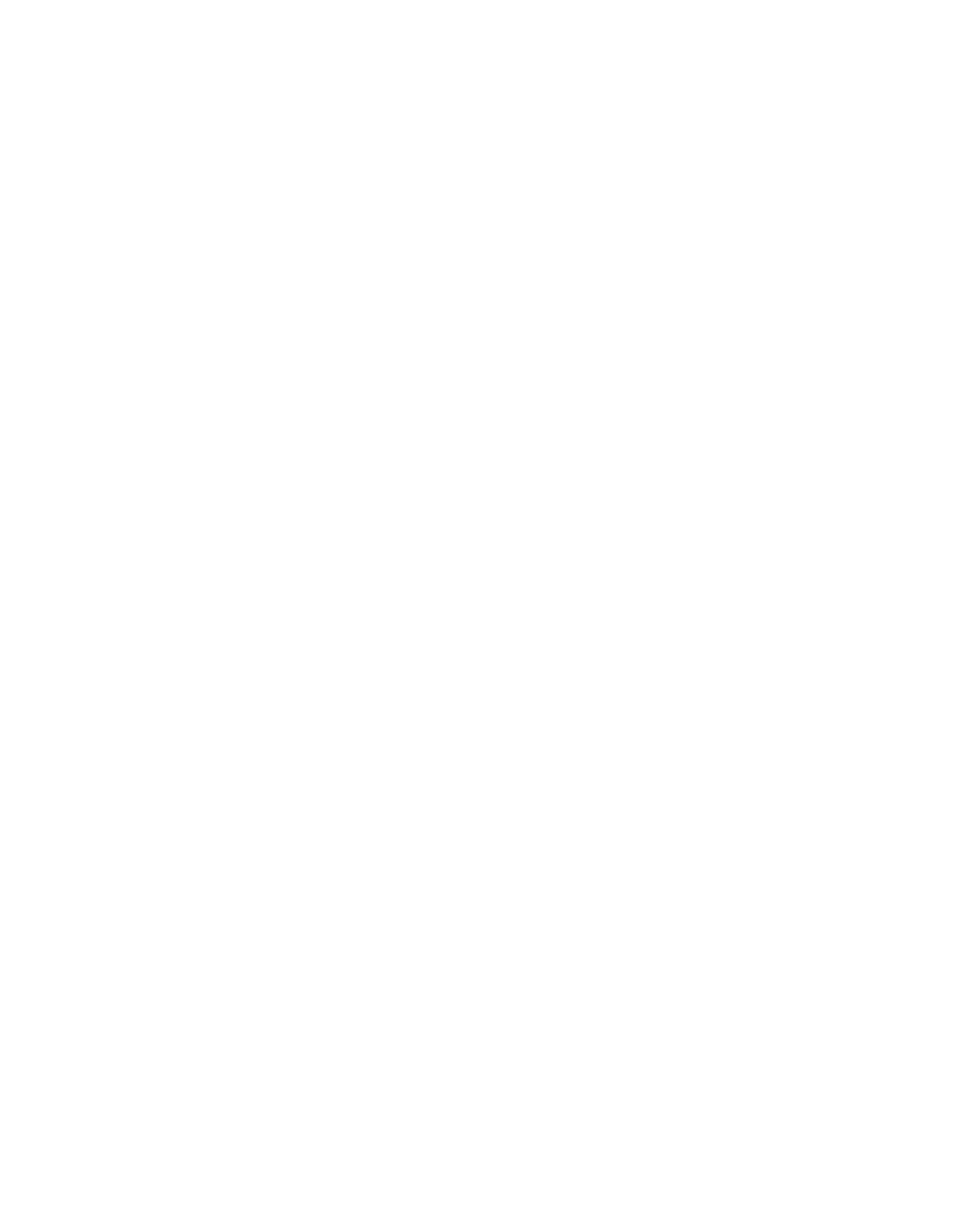**Food Stamp Program**

and the control of the con-

**Contract Contract Contract Contract**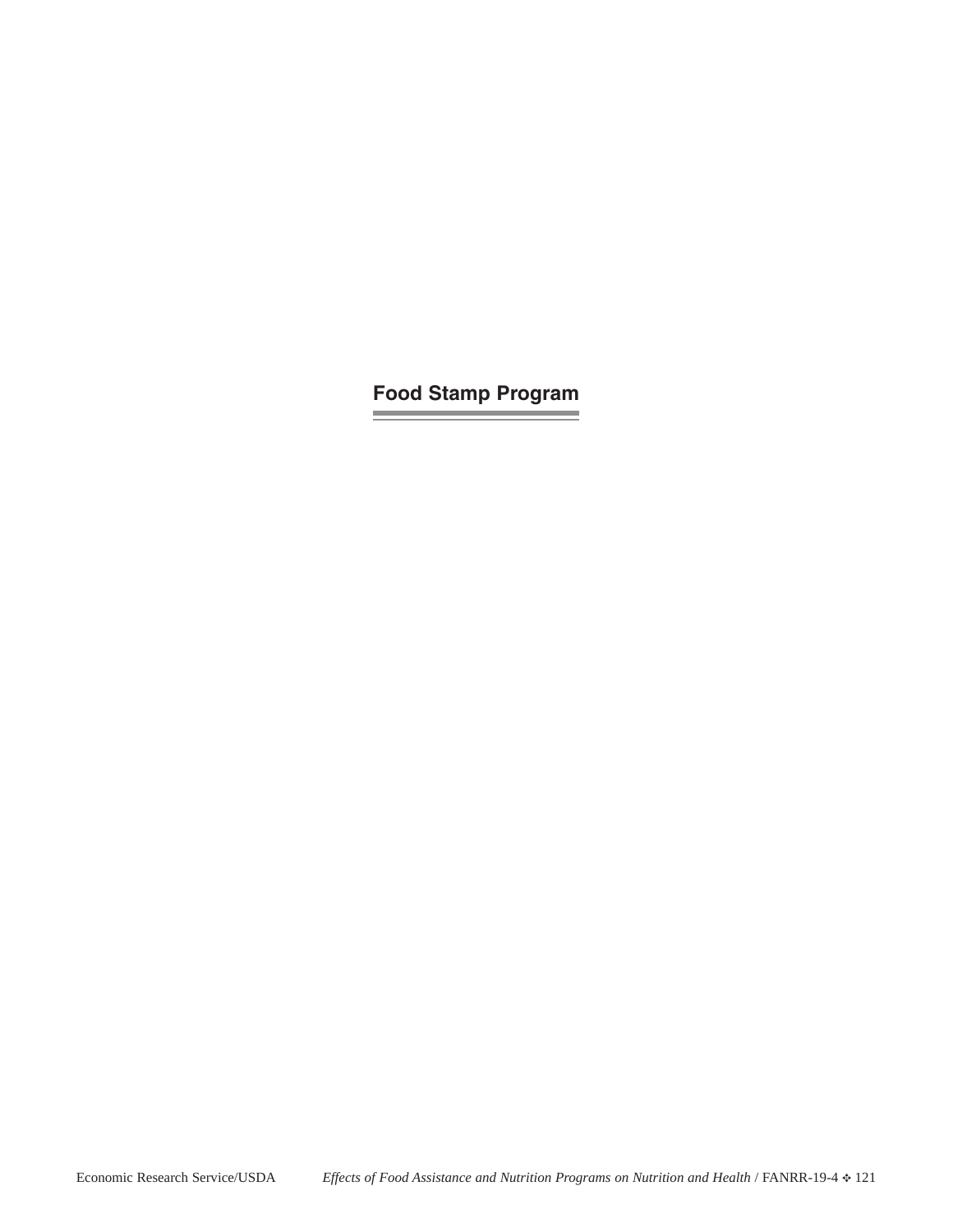Akin, J.S., D.K. Guilkey, B.M. Popkin, et al. 1987. "Determinants of Nutrient Intake of the Elderly," *Journal of Applied Gerontology* 6(3):227-58.

Akin, J.S., D.K. Guilkey, B.M. Popkin, et al. 1985. "The Impact of Federal Transfer Programs on the Nutrient Intake of Elderly Individuals," *Journal of Human Resources* 20:383-404.

Alaimo, K., R.R. Briefel, E.A. Frongillo, Jr., et al. 1998. "Food Insufficiency Exists in the United States: Results from the Third National Health and Nutrition Examination Survey (NHANES-III)," *American Journal of Public Health* 88(3):419-26.

Allen, J.E., and K.E. Gadson. 1983. *Nutrient Consumption Patterns of Low-Income Households*. TB-1685. USDA, Economic Research Service.

Barlow, S., and W. Dietz. 1998. "Obesity Evaluation and Treatment: Expert Committee Recommendations," *Journal of Pediatrics* 103(2):e29.

Bartlett, S., and M. Hart. 1987. *Food Stamp Recipients' Patterns of Benefit Redemption*. Cambridge, MA: Abt Associates Inc.

Basiotis, P., M. Brown, S.R. Johnson, et al. 1983. "Nutrient Availability, Food Costs, and Food Stamps," *American Journal of Agricultural Economics* 65:685-93.

Basiotis, P., S. Johnson, K. Morgan, et al. 1987. "Food Stamps, Food Costs, Nutrient Availability and Nutrient Intake," *Journal of Policy Modeling* 9:383-404.

Basiotis, P., C. Kramer-LeBlanc, and E. Kennedy. 1998. "Maintaining Nutrition Security and Diet Quality: the Role of the Food Stamp Program and WIC," *Family Economics and Nutrition Review* 11(1-2):4-16.

Beebout, H., E. Cavin, B. Devaney, et al. 1985. *Evaluation of the Nutrition Assistance Program in Puerto Rico: Volume II, Effects on Food Expenditures and Diet Quality*. Washington, DC: Mathematica Policy Research, Inc.

Benus, J., J. Kmenta, and H. Shapiro. 1976. "The Dynamics of Household Budget Allocation to Food Expenditures," *The Review of Economics and Statistics* 58:129-38.

Bhattacharya, J., and J. Currie. 2000. *Youths at Nutritional Risk: Malnourished or Misnourished?* Working paper 7686. Cambridge, MA: National Bureau of Economic Research.

Bishop, J.A., J.P. Formby, and L.A. Zeager. 2000. "The Effect of Food Stamp Cashout on Undernutrition," *Economics Letters* 67:75-85.

Bishop, J.A., J.P. Formby, and L.A. Zeager. 1992. "Nutrition and Nonparticipation in the United States Food Stamp Program," *Applied Economics* 24(N9):945-49.

Blaylock, J.R. 1991. "The Impact of Equivalence Scales on the Analysis of Income and Food Spending Distributions," *Western Journal of Agricultural Economics* 16(1):11-20.

Breunig, R., I. Dasgupta, C. Gundersen, et al. 2001. *Explaining the Food Stamp Cash-Out Puzzle*. FANRR-12. USDA, Economic Research Service.

Brown, M., S.R. Johnson, and R.L. Rizek. 1982. *Food Stamps and Expenditure Patterns: A Statistical Analysis*. University of Missouri-Columbia. Report submitted to U.S. Department of Agriculture, Food and Nutrition Service.

Butler, J.S., J.C. Ohls, and B. Posner. 1985. "The Effect of the Food Stamp Program on the Nutrient Intake of the Eligible Elderly," *Journal of Human Resources* 20(3):405-420.

Butler, J.S., and J.E. Raymond. 1996. "The Effect of the Food Stamp Program on Nutrient Intake," *Economic Inquiry* 34:781-98.

Chavas, J.P., and M.L. Yeung. 1982. "Effects of the Food Stamp Program on Food Consumption in the Southern United States," *Southern Journal of Agricultural Economics* 14(1):131-39.

Chen, J.S. 1983. *Simultaneous Equations Models with Qualitative Dependent Variables: A Food Stamp Program Participation and Food Cost Analysis*. Unpublished doctoral dissertation from University of Missouri.

Cohen, B., J. Ohls, M. Andrews, et al. 1999. *Food Stamp Participants' Food Security and Nutrient Availability: Final Report*. Princeton, NJ: Mathematica Policy Research, Inc.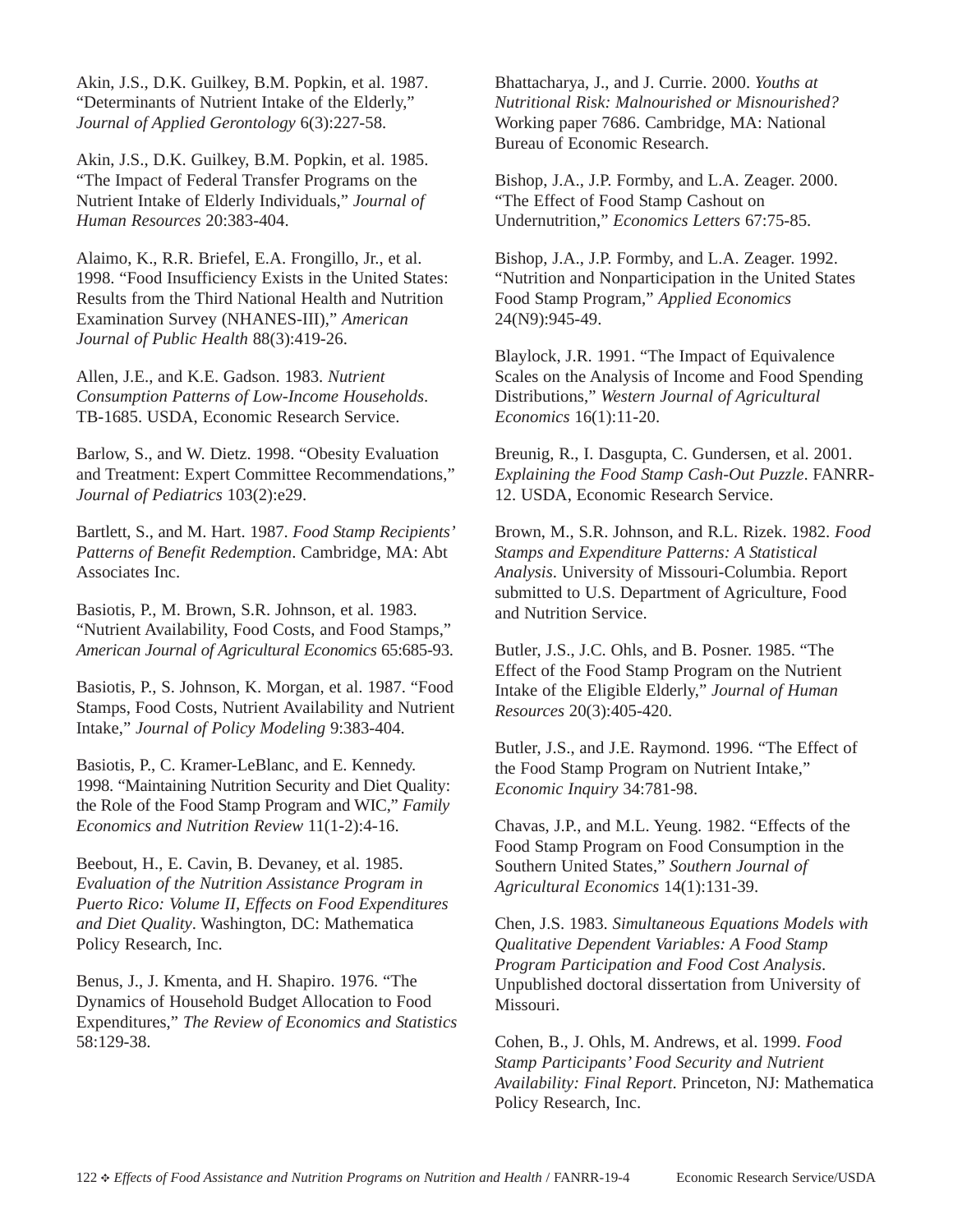Cohen, B.E., and N. Young. 1993. "Impacts of the Washington State Food Stamp Cashout Demonstration on Household Expenditures and Food Use," in N. Fasciano, D. Hall, and H. Beebout (eds.), *New Directions in Food Stamp Policy Research*. Papers Presented at the Food and Nutrition Service Research Conference, Washington, DC, June 25, 1993, pp. 83-100.

Cole, N. 1997. *Patterns of Food Stamp and Cash Welfare Benefit Redemption*. USDA, Food and Consumer Service.

Cook, J.T., L.P. Sherman, and J.L. Brown. 1995. *Impact of Food Stamps on the Dietary Adequacy of Poor Children*. Medford, MA: Center on Hunger, Poverty and Nutrition Policy, Tufts University School of Nutrition.

Cristofar, S., and P. Basiotis. 1992. "Dietary Intakes and Selected Characteristics of Women Ages 19-50 Years and Their Children Ages 1-5 Years by Reported Perception of Food Sufficiency," *Journal of Nutrition Education* 24:53-8.

Cunnyngham, K. 2002. *Trends in Food Stamp Program Participation Rates: 1994-2000*. USDA, Food and Nutrition Service.

Currie, J., and N. Cole. 1991. *Does Participation in Transfer Programs During Pregnancy Improve Birth Weight?* Los Angeles, CA: University of California at Los Angeles.

Davis, E.E., and A. Werner. 1993. *The Effects of Food Stamp Cash-out on Participants and Food Retailers in the Alabama ASSETS Demonstration*. Cambridge, MA: Abt Associates Inc.

Devaney, B., and T. Fraker. 1989. "The Effect of Food Stamps on Food Expenditures: An Assessment of Findings from the Nationwide Food Consumption Survey," *American Journal of Agricultural Economics* 71(1):99-104.

Devaney, B., and R. Moffitt. 1991. "Dietary Effects of the Food Stamp Program," *American Journal of Agricultural Economics* 73(1):202-11.

Dixon, B.L. 2002. "Differences in Dietary Intakes and Serum Nutrients Between Adults from Families Who Received Foods Stamps and Adults from Families Who Did Not Receive Food Stamps, NHANES-III, 1988-1994," *FASEB Journal* 16(4):A234. Abstract of paper presented at annual meeting of the Professional Research Scientists on Experimental Biology, April 2002. Slides provided by author.

Fey-Yensan, N., C. English, H. Pacheco, et al. 2003. "Elderly Food Stamp Participants Are Different From Eligible Nonparticipants by Level of Nutrition Risk but Not Nutrient Intake," *Journal of the American Dietetic Association* 103(1):103-7.

Figlio, D., C. Gundersen, and J. Ziliak. 2000. "The Effects of the Macroeconomy and Welfare Reform on Food Stamp Caseloads," *American Journal of Agricultural Economics* 82:635-41.

Fraker, T.M. 1990. *The Effects of Food Stamps on Food Consumption: A Review of the Literature*. USDA, Food and Nutrition Service.

Fraker, T.M., S.K. Long, and C.E. Post. 1990. *Analyses of the 1985 Continuing Survey of Food Intakes by Individuals. Volume I, Estimating Usual Dietary Intake, Assessing Dietary Adequacy, and Estimating Program Effects: Applications of Three Advanced Methodologies Using FNS's Four-Day Analysis File*. USDA, Food and Nutrition Service.

Fraker, T.M., A.P. Martini, J.C. Ohls, et. al. 1992. *The Evaluation of the Alabama Food Stamp Cash-out Demonstration: Volume 1, Recipient Impacts*. USDA, Food and Nutrition Service.

Frazao, E. 1999. "Chapter 1: High Costs of Poor Eating Patterns in the United States," in E. Frazao (ed.), *America's Eating Habits: Changes and Consequences*. AIB-750. USDA, Economic Research Service.

Friedman, M. 1957. *A Theory of the Consumption Function*. Princeton, NJ: Princeton University Press.

Futrell, M.F., L.T. Kilgore, and F. Windam. 1975. "Nutritional Status of Black Preschool Children in Mississippi," *Journal of the American Dietetic Association* 66:22-27.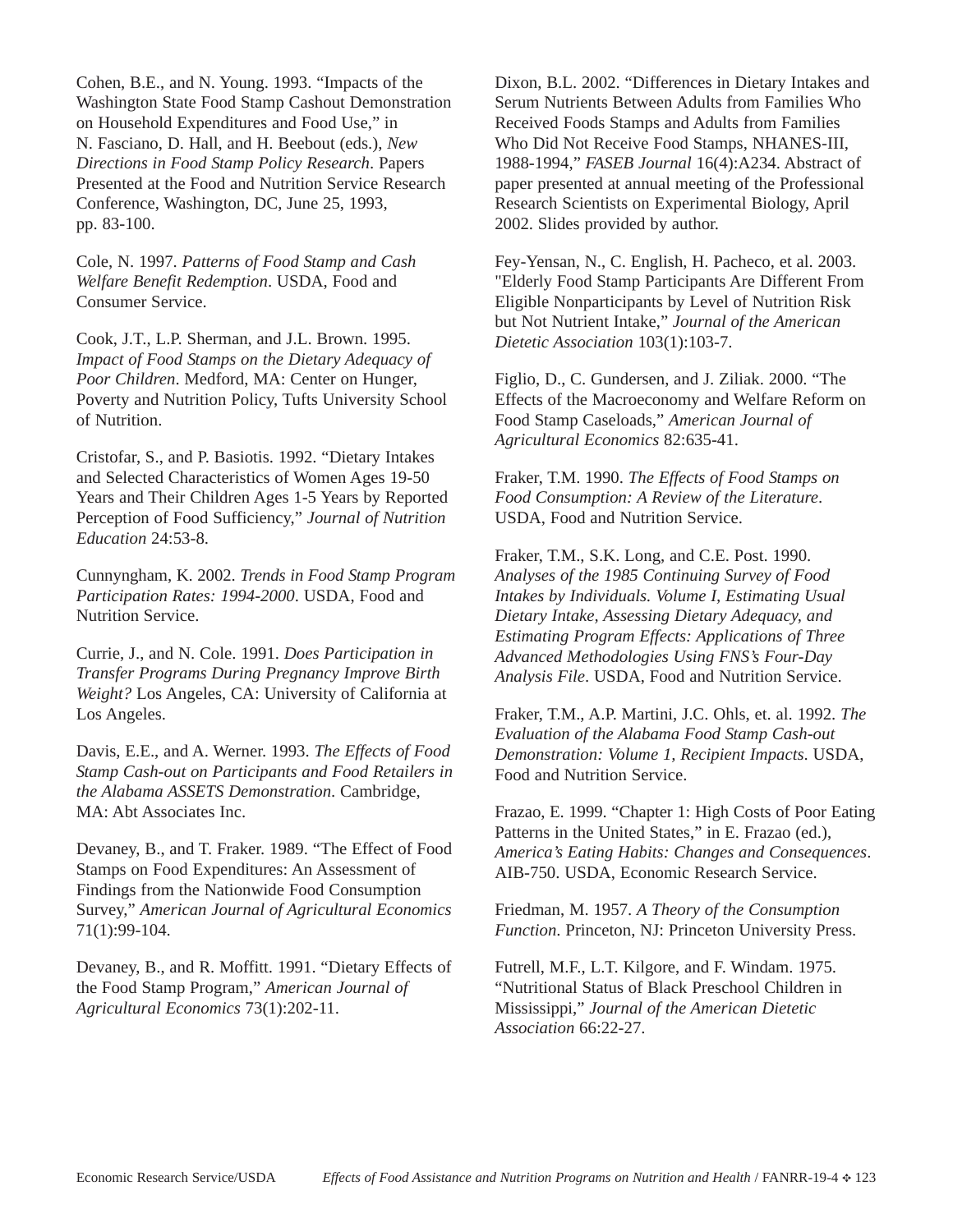Gibson, D. 2003. "Food Stamp Program Participation is Positively Related to Obesity in Low-Income Women," *Journal of Nutrition* 133:2225-31.

Gibson, D. 2001. "Poverty, Food Stamp Program Participation and Health: Estimates from the NLSY97," in R.T. Michael (ed.), *Social Awareness: Adolescent Behavior as Adulthood Approaches*. New York, NY: Russell Sage Foundation.

Gleason, P., A. Rangarajan, and C. Olson. 2000. *Dietary Intake and Dietary Attitudes Among Food Stamp Participants and Other Low-Income Individuals*. USDA, Food and Nutrition Service.

Gregorio, D.I., and J.R. Marshall. 1984. "Fine Tuning Well-Being: Food Stamp Use and Nutritional Adequacy of Children's Diets," *Social Science Quarterly* 65:1137-46.

Gundersen, C., and V. Oliveira. 2001. "The Food Stamp Program and Food Insufficiency," *American Journal of Agricultural Economics* 83(4):875-87.

Hama, M.Y., and W.S. Chern. 1988. "Food Expenditure and Nutrient Availability in Elderly Households," *Journal of Consumer Affairs* 22(1):3-19.

Hamilton, W.L., J.T. Cook, W.W. Thompson, et al. 1997. *Household Food Security in the United States in 1995: Summary Report of the Food Security Measurement Project*. Cambridge, MA: Abt Associates Inc.

Huffman, S.K., and H. Jensen. 2003. *Do Food Assistance Programs Improve Household Food Security? Recent Evidence from the United States*. Working paper 03-WP-335. Ames, IA: Iowa State University, Center for Agricultural and Rural Development.

Hymans, S.H., and H.T. Shapiro. 1976. "The Allocation of Household Income to Food Consumption," *Journal of Econometrics* 4:167-88.

Institute of Medicine, Food and Nutrition Board. 2001. *Dietary Reference Intakes: Application in Dietary Assessment*. Washington, DC: National Academy Press.

Jacobsen, J., N. Rodriguez-Planas, L. Puffer, et al. 2001. *The Consequences of Welfare Reform and Economic Change for the Food Stamp Program-Illustrations from Microsimulation: Final Report*. E-FAN-01-003. USDA, Economic Research Service.

Johnson, S.R., J.A. Burt, and K.J. Morgan. 1981. "The Food Stamp Program: Participation, Food Cost, and Diet Quality of Low-income Households," *Food Technology* 35(10):58-70.

Jensen, H. 2002. "Food Insecurity and the Food Stamp Program," *American Journal of Agricultural Economics* 84(5):1215-28.

Jones, S.J., L. Jahns, B. Laraia, and B. Haughton. 2003. "Lower Risk of Overweight in School-age Food Insecure Girls who Participate in Food Assistance: Results from the Panel Study of Income Dynamics Child Development Supplement," *Archives of Pediatrics & Adolescent Medicine* 157(8):780-84.

Kennedy, E.T., J. Ohls, S. Carlson, et al. 1995. "The Healthy Eating Index: Design and Applications," *Journal of the American Dietetic Association* 95(10):1103-09.

Kisker, E.E., and B. Devaney. 1988. *The Food Choices of Low-Income Households: Final Report*. Washington, DC: Mathematica Policy Research, Inc.

Korenman, S., and J. Miller. 1992. *Food Stamp Program Participation and Maternal and Child Health*. Report submitted to USDA, Food and Nutrition Service.

Kornfeld, R. 2002. *Explaining Recent Trends in Food Stamp Program Caseloads: Final Report*. E-FAN-02- 008. USDA, Economic Research Service.

Kott, P.S. 1990. "The Effects of Food Stamps on Food Expenditures: Comment," *American Journal of Agricultural Economics* 72:731.

Kramer-LeBlanc, C., P. Basiotis, and E. Kennedy. 1997. "Maintaining Food and Nutrition Security in the United States with Welfare Reform," *American Journal of Agricultural Economics* 79(5):1600-07.

Kuczmarski, R., C. Ogden, L. Guo, et al. 2002. *2000 CDC Growth Charts for the United States: Methods and Development.* Vital and Health Statistics Series 11, No. 246. Centers for Disease Control and Prevention, National Center for Health Statistics.

Lane, S. 1978. "Food Distribution and Food Stamp Program Effects on Food Consumption and Nutritional Achievement of Low Income Persons in Kern County, California," *American Journal of Agricultural Economics* 60(1):108-16.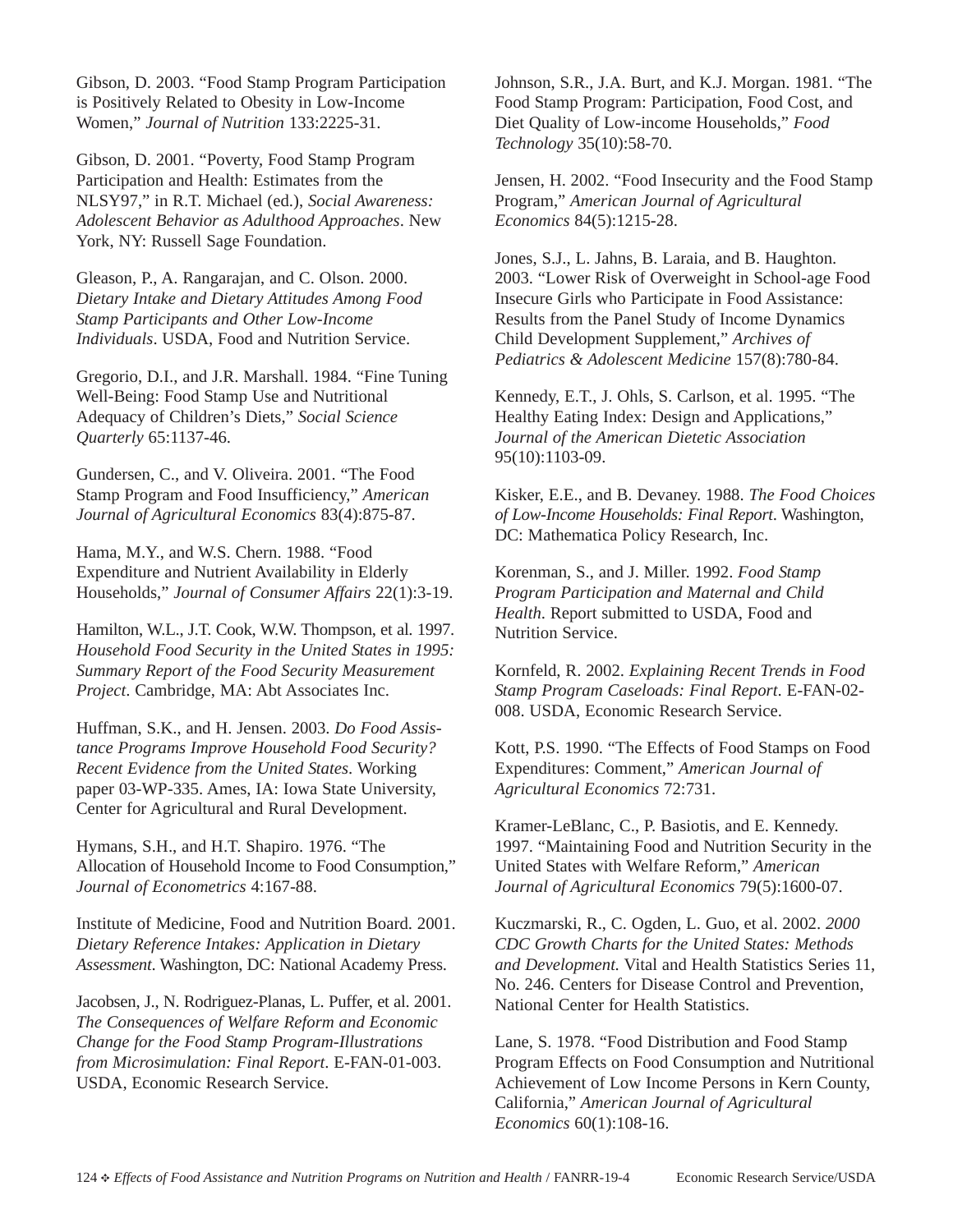Levedahl, J.W. 1995. "A Theoretical and Empirical Evaluation of the Functional Forms Used to Estimate the Food Expenditure Equation of Food Stamp Recipients," *American Journal of Agricultural Economics* 77:960-68.

Levedahl, J.W. 1991. *The Effect of Food Stamps and Income on Household Food Expenditures*. TB-1794. USDA, Economic Research Service.

Lin, B.-H., J. Guthrie, and E. Frazao. 1999. "Chapter 12: Nutrient Contribution of Food Away from Home," in E. Frazao (ed.), *America's Eating Habits: Changes and Conse-quences*. AIB-750. USDA, Economic Research Service.

Lopez, L.M., and J.P. Habicht. 1987a. "Food Stamps and the Energy Status of the U.S. Elderly Poor," *Journal of the American Dietetic Association* 87(8):1020-24.

Lopez, L.M., and J.P. Habicht. 1987b. "Food Stamps and the Iron Status of the U.S. Elderly Poor," *Journal of the American Dietetic Association* 87(5):598-603.

Moffitt, R. 1989. "Estimating the Value of an In-kind Transfer: The Case of Food Stamps," *Econometrica* 57(2):385-409.

Neenan, P.H., and C.G. Davis. 1977. *Impact of the Food Stamp Program and Expanded Food and Nutrition Education Programs on Food Expenditures and Nutrient Intake of Low-Income Rural Florida Households*. Gainesville, FL: Florida Agricultural Experiment Station, Project AS-01629.

Ohls J.C., and H. Beebout. 1993. "Chapter One: The Context," in J.C. Ohls and H. Beebout (eds.) *The Food Stamp Program: Design Tradeoffs, Policy, and Impacts*. Washington, DC: Mathematica Policy Research, Inc., pp. 1-20.

Ohls, J.C., T.M. Fraker, A.P. Martini, et al. 1992. *The Effects of Cash-out on Food Use by Food Stamp Program Participants in San Diego*. USDA, Food and Nutrition Service

Perez-Escamilla, R., A.M. Ferris, L. Drake, et al. 2000. "Food Stamps are Associated with Food Security and Dietary Intake of Inner-City Preschoolers from Hartford, Connecticut," *Journal of Nutrition* 130:2711-17.

Perkin, J., L.A. Crandall, and S.F. McCann. 1988. "Ethnicity and Food Stamp Program Participation: Effect upon Dietary Intakes of Low-income Mothers Served by a North Florida Family Practice Center," *Journal of the American Dietetic Association* 88:1081- 86.

Posner, B.M., J.C. Ohls, and J.C. Morgan. 1987. "Impact of Food Stamps and Other Variables on Nutrient Intake in the Elderly," *Journal of Nutrition for the Elderly* 6(3):3-16.

Prato, A.A., and J.N. Bagali. 1976. "Nutrition and Nonnutrition Components of Demand for Food Items," *American Journal of Agricultural Economics* 58:563-67.

Price, D.W. 1983. *Effects of Socioeconomic Variables and Food Stamp Participation on the Consumption of Selected Food Group*s. Research Bulletin No. XB 0932. Agricultural Research Center, Washington State University.

Putnam, J., and S. Gerrior. 1999. "Chapter 7: Trends in the U.S. Food Supply, 1980-97," in E. Frazao (ed.) *America's Eating Habits: Changes and Consequences*. AIB-750. USDA, Economic Research Service.

Ranney, C.K., and J.E. Kushman. 1987. "Cash Equivalence, Welfare Stigma, and Food Stamps," *Southern Economics Journal* 53(4):1011-27.

Rose, D., J.P. Habicht, and B. Devaney. 1998a. "Household Participation in the Food Stamp and WIC Programs Increases the Nutrient Intakes of Preschool Children," *Journal of Nutrition* 128(3):548-55.

Rose, D., C. Gundersen, and V. Oliveira. 1998b. *Socio-Economic Determinants of Food Insecurity in the United States. Evidence from the SIPP and CSFII Datasets*. TB-1869. USDA, Economic Research Service.

Rose, D., D. Smallwood, and J. Blaylock. 1995. "Socio-economic Factors Associated with the Iron Intake of Preschoolers in the United States," *Nutrition Research* 15(9):1297-1309.

Rosso, R. 2003. *Characteristics of Food Stamp Households: Fiscal Year 2001*. USDA, Food and Nutrition Service.

Salathe, L.E. 1980. "The Food Stamp Program and Low-income Households' Food Purchases," *Agricultural Economic Research* 32(4):33-41.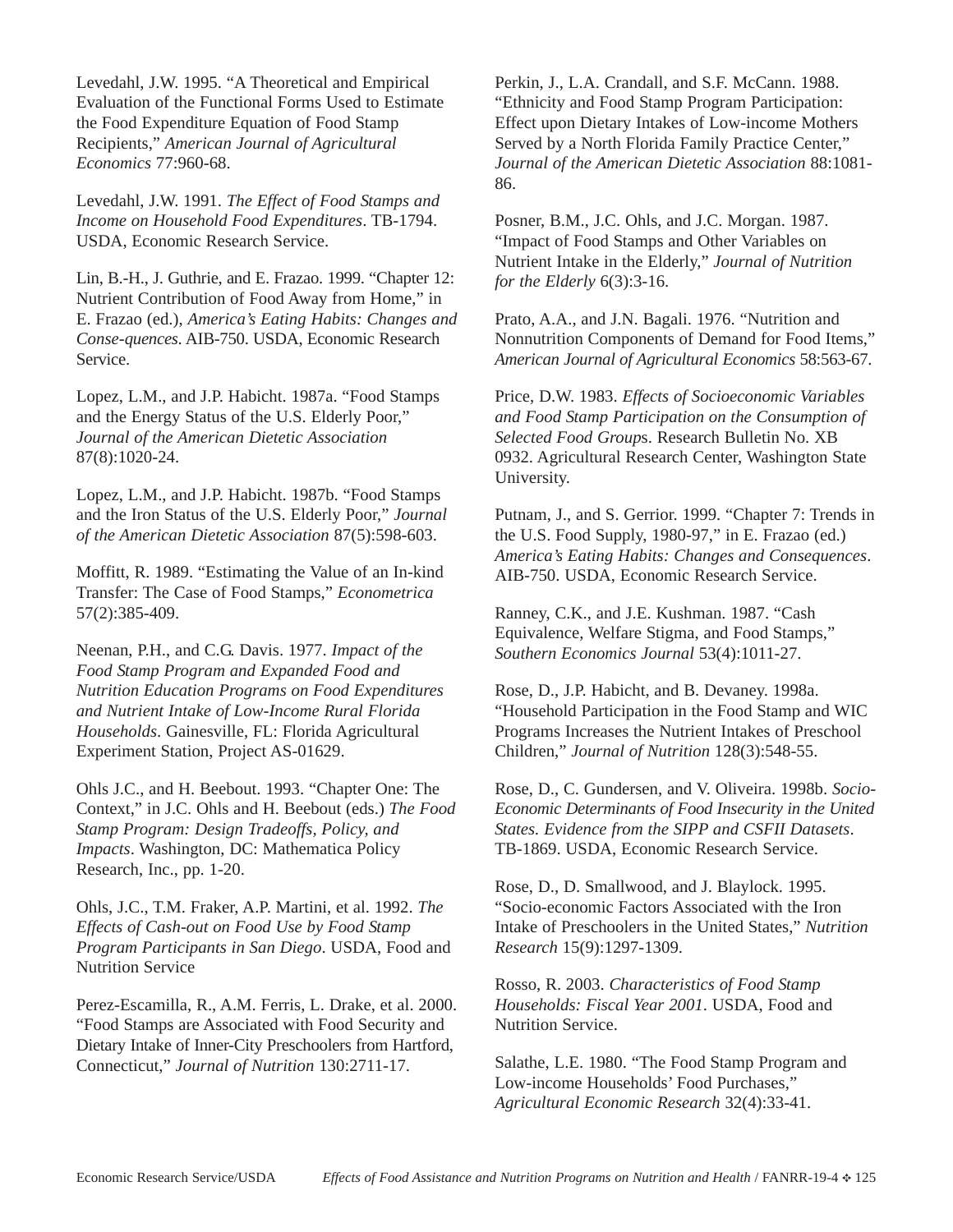Scearce, W.K., and R.B. Jensen. 1979. "Food Stamp Program Effects on Availability of Food Nutrients for Low Income Families in the Southern Region of the United States," *Southern Journal of Agricultural Economics* 11(2):113-20.

Senauer, B., and N. Young. 1986. "The Impact of Food Stamps on Food Expenditures: Rejection of the Traditional Model," *American Journal of Agricultural Economics* 68(1):37-43.

Smallwood, D.M., and J.R. Blaylock. 1985. "Analysis of Food Stamp Program Participation and Food Expenditures," *Western Journal of Agricultural Economics* 10(1):41-54.

Southworth, H.M. 1945. "The Economics of Public Measures to Subsidize Food Consumption," *Journal of Farm Economics* 27:38-66.

Townsend, M.S., J. Peerson, B. Love, et al. 2000. "Food Insecurity is Positively Related to Overweight in Women," *Journal of Nutrition* 131:1738-45.

Tuttle, C. 2002. *Characteristics of Food Stamp Households: Fiscal Year 2001* (Advance report). USDA, Food and Nutrition Service.

U.S. Department of Agriculture. 2004. "Veneman Announces Full Implementation of Food Stamp Program Electronic Benefits Transfer System," USDA News Release 0251.04, June 22, 2004.

U.S. Department of Agriculture, Food and Nutrition Service. 2003a. Program data. Available: http://www. fns.usda.gov/pd. Accessed April 2003.

U.S. Department of Agriculture, Food and Nutrition Service. 2003b. "Food Stamp Program Nutrition Education Fact Sheet." Available: http://www.fns.usda. gov/fsp/menu/admin/nutritioned/fsheet.htm. Accessed April 2003.

U.S. Department of Agriculture, Food and Nutrition Service. 2001. *The Decline in Food Stamp Participation: A Report to Congress*.

U.S. Department of Agriculture, Food and Nutrition Service. 2000. "Food and Nutrition Service (FNS) Strategic Plan 2000 to 2005." Available: http://www. fns.usda.gov/oane/MENU/gpra/FNSStrategicplan.htm. Accessed April 2002.

U.S. Department of Health and Human Services. 2000. *Healthy People 2010: Understanding and Improving Health, 2nd Edition*.

Wallace, G., and R. Blank. 1999. "What Goes Up Must Come Down? Explaining Recent Changes in Public Assistance Caseloads," in S. Danziger (ed.), *Economic Conditions and Welfare Reform*. Kalamazoo, MI: Upjohn Institute.

Weimer, J.P. 1998. *Factors Affecting Nutrient Intake of the Elderly*. AER-769. USDA., Economic Research Service.

West, D.A. 1984. *Effects of the Food Stamp Program on Food Expenditure*s. Research Bulletin No. XB 0922. Agricultural Research Center, Washington State University.

West, D.A., and D.W. Price. 1976. "The Effects of Income, Assets, Food Programs, and Household Size on Food Consumption," *American Journal of Agricultural Economics* 58(1):725-30.

West, D.A., D.W. Price, and D.Z. Price. 1978. "Impacts of the Food Stamp Program on Value of Food Consumed and Nutrient Intake among Washington Households with 8-12 Year Old Children," *Western Journal of Agricultural Economics* 3:131-44.

Whitfield, R.A. 1982. "A Nutritional Analysis of the Food Stamp Program," *American Journal of Public Health* 72(8):793-99.

Wilde, P. 2001. "Strong Economy and Welfare Reform Contribute to Drop in Food Stamp Rolls," *FoodReview* 24(1):2-7. USDA, Economic Research Service.

Wilde, P., P. Cook, C. Gundersen, et al. 2000a. *The Decline in Food Stamp Program Participation in the 1990s*. FANRR-7. USDA, Economic Research Service.

Wilde, P., S. Hofferth, S. Stanhope, et al. 2000b. "Pre-1997 Trends in Welfare and Food Assistance in a National Sample of Families," *American Journal of Agricultural Economics* 82(3):642-48.

Wilde, P., P.E. McNamara, and C.K. Ranney. 1999. "The Effects of Income and Food Programs on Dietary Quality: a Seemingly Unrelated Regression Analysis with Error Components," *American Journal of Agricultural Economics* 81:201-213.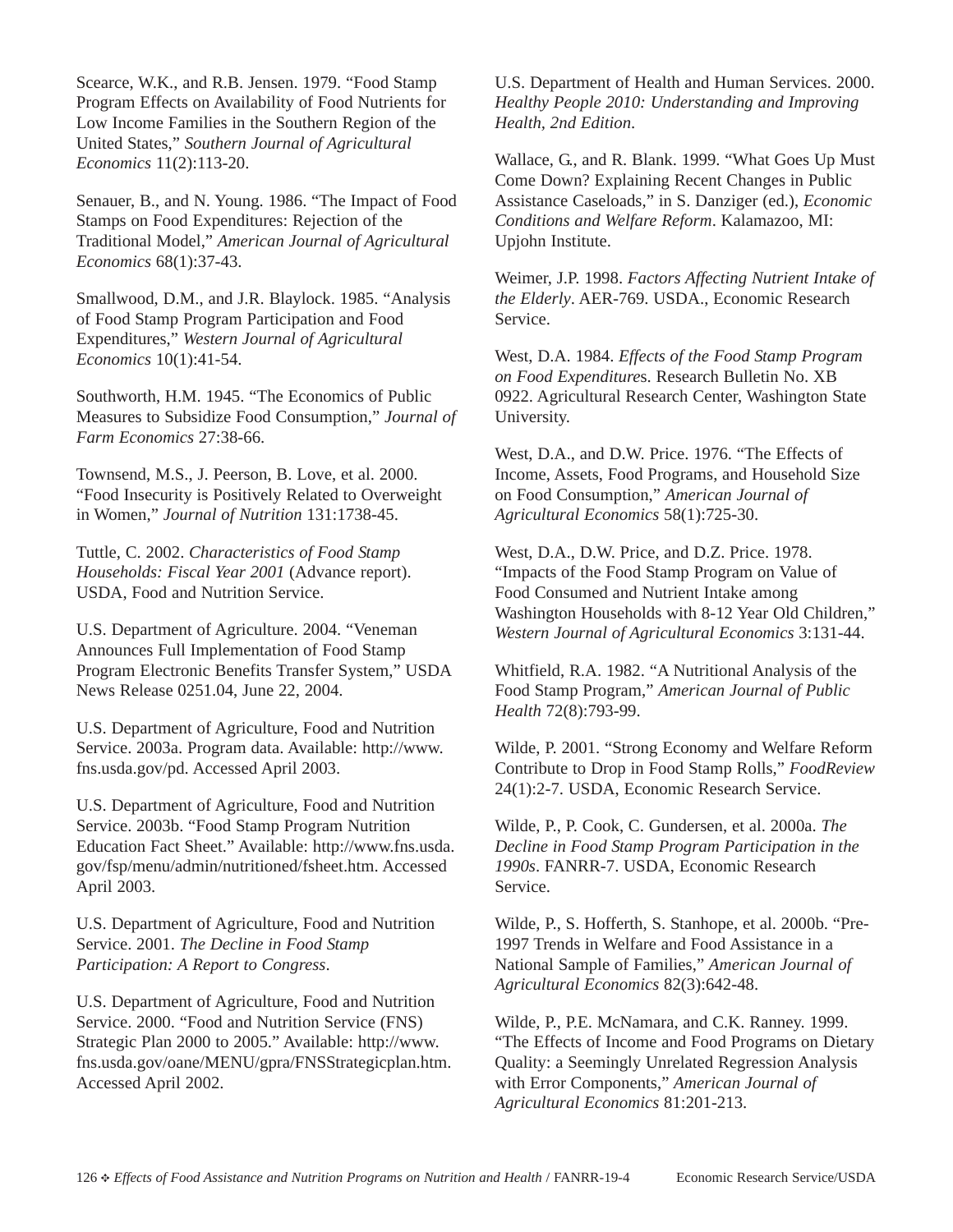## **WIC Program**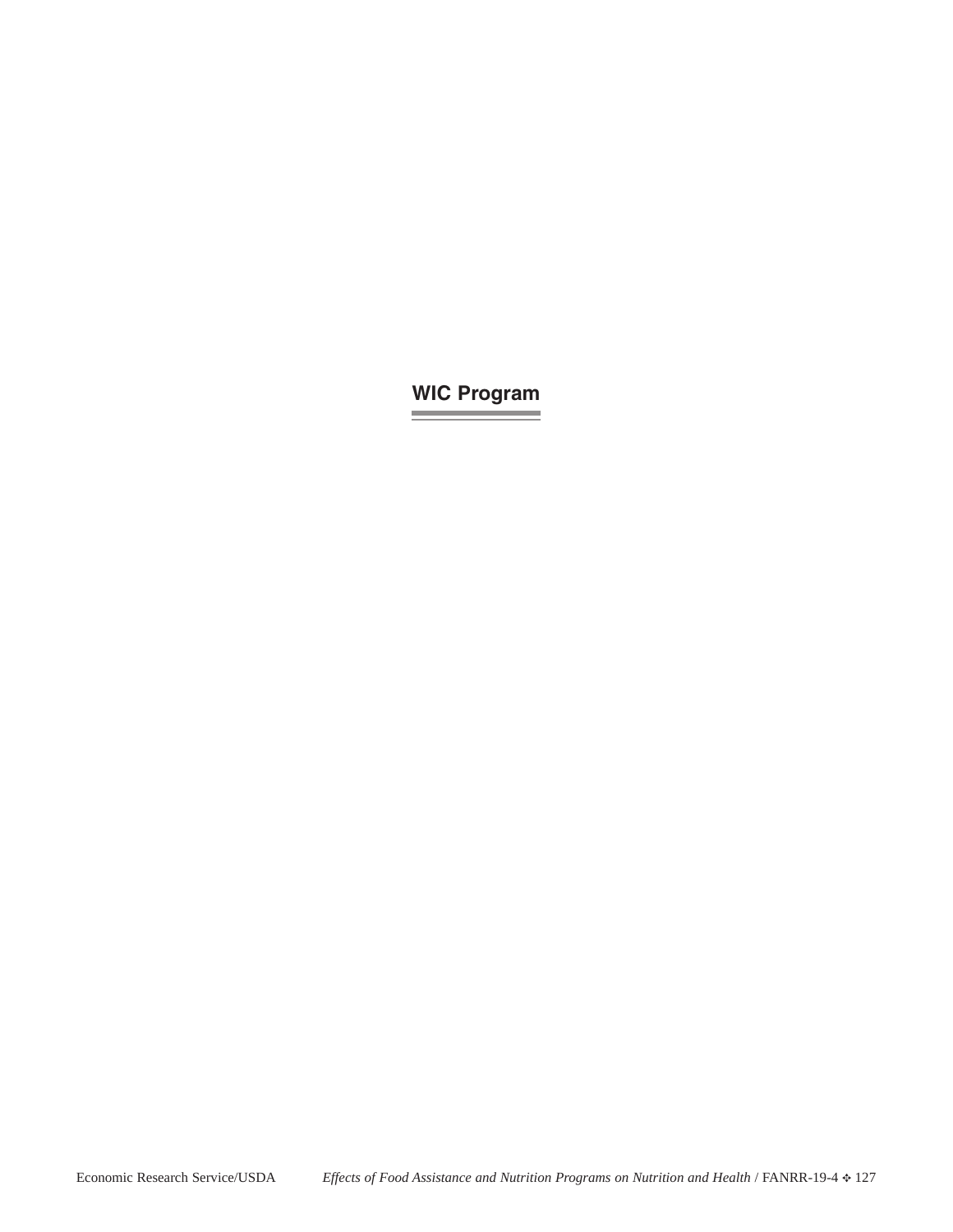Abrams, B., S. Altman, and K. Pickett. 2000. "Pregnancy Weight Gain: Still Controversial," *American Journal of Clinical Nutrition* 71(5):1233s-41s.

Abt Associates Inc. 2002. *National Immunization Survey. 2000 Public Use Data File: Documentation, Code Book and Frequencies*. Report prepared for the Centers for Disease Control and Prevention. Available at: http;//www.cdc.gov/nis/pdfs/niscbk00.pdf. Accessed June 2003.

Ahluwalia, I.B., V.K. Hogan, L. Grummer-Strawn, et al. 1998. "The Effect of WIC Participation on Smallfor-gestational-age births: Michigan, 1992," *American Journal of Public Health* 88(9):1374-77.

Arcia, G.J., L.A. Crouch, and R.A. Kulka. 1990. "Impact of the WIC Program on Food Expenditures," *American Journal of Agricultural Economics* 72:218-26.

Argeanas, S., and I. Harrill. 1979. "Nutrient Intake of Lactating Women Participating in the Colorado WIC Program," *Nutrition Reports International* 20(6):805-10.

Bailey, L.B., M.S. O'Farrell-Ray, C.S. Mahan, et al. 1983. "Vitamin  $B_6$ , Iron, and Folacin Status of Pregnant Women," *Nutrition Research* 3:783-93.

Balcazar, H., C.M. Trier, and J.A. Cobas. 1995. "What Predicts Breastfeeding Intention in Mexican-American and Nonhispanic White Women? Evidence from a National Survey," *Birth* 22:74-80.

Bartlett, S., R. Olvera, E. Bobronikov, et al. 2003. *Study of WIC Participant and Program Characteristics: 2002.* USDA, Food and Nutrition Service.

Bartlett, S., R. Olvera, N. Gill, et al. 2002. *WIC Participant and Program Characteristics: 2000*. USDA, Food and Nutrition Service.

Basiotis, P., C. Kramer-LeBlanc, and E. Kennedy. 1998. "Maintaining Nutrition Security and Diet Quality: the Role of the Food Stamp Program and WIC," *Family Economics and Nutrition Review* 11(1-2):4-16.

Batten, S., J. Hirschman, and D. Thomas. 1990. "Impact of the Special Supplemental Food Program on Infants," *Pediatrics* 117:S101-09.

Besharov, D., and P. Germanis. 2001. *Rethinking WIC*. Washington, DC: The AEI Press.

Birkhead G.S., C.W. LeBaron, P. Parsons, et al. 1995. "The Immunization of Children Enrolled in the Special Supplemental Food Program for Women, Infants, and Children (WIC): The Impact of Different Strategies," *Journal of the American Medical Association* 274(4):312-16.

Black, M., D. Cutts, D. Frank, et al. 2004. "Special Supplemental Nutrition Program for Women, Infants, and Children Participation and Infants' Growth and Health: A Multisite Surveillance Study," *Pediatrics* 114:169-76.

Bogen, D.L. 2002. "Anemia Screening in the Special Supplemental Nutrition Program for Women, Infants, and Children: Time for Change?" *Pediatrics* 156:969- 70.

Brien, M.J., and C.A. Swann. 1999. *Prenatal WIC Participation and Infant Health: Selection and Maternal Fixed Effects*. Unpublished manuscript.

Bronner, Y.L., D.M. Paige, S.M. Gross, et al. 1994. *Nutrition Education for Pregnant Women and Caretakers of Infants: A Review of Research*. USDA, Food and Nutrition Service.

Brown, H.L., K. Watkins, and H. Hiett. 1996. "The Impact of the Women, Infants, and Children Food Supplement Program on Birth Outcomes," *American Journal of Obstetrics and Gynecology* 174:1279-83.

Brown, J.E., and P. Tieman. 1986. "Effect of Income and WIC on the Dietary Intake of Preschoolers: Results of a Preliminary Study," *Journal of the American Dietetic Association* 86:1189-91.

Buescher, P.A., and S. Horton. 2000. *Prenatal WIC Participation in Relation to Low Birth Weight and Medicaid Infant Costs in North Carolina - a 1997 Update*. Study No. 122. Raleigh, NC: North Carolina Department of Health and Human Services, Center for Health Information and Statistics.

Buescher, P.A., S. Horton, B. Devaney, et al. 2003. "Child Participation in WIC: Medicaid Costs and Use of Healthcare Services," *American Journal of Public Health* 93(1):145-50.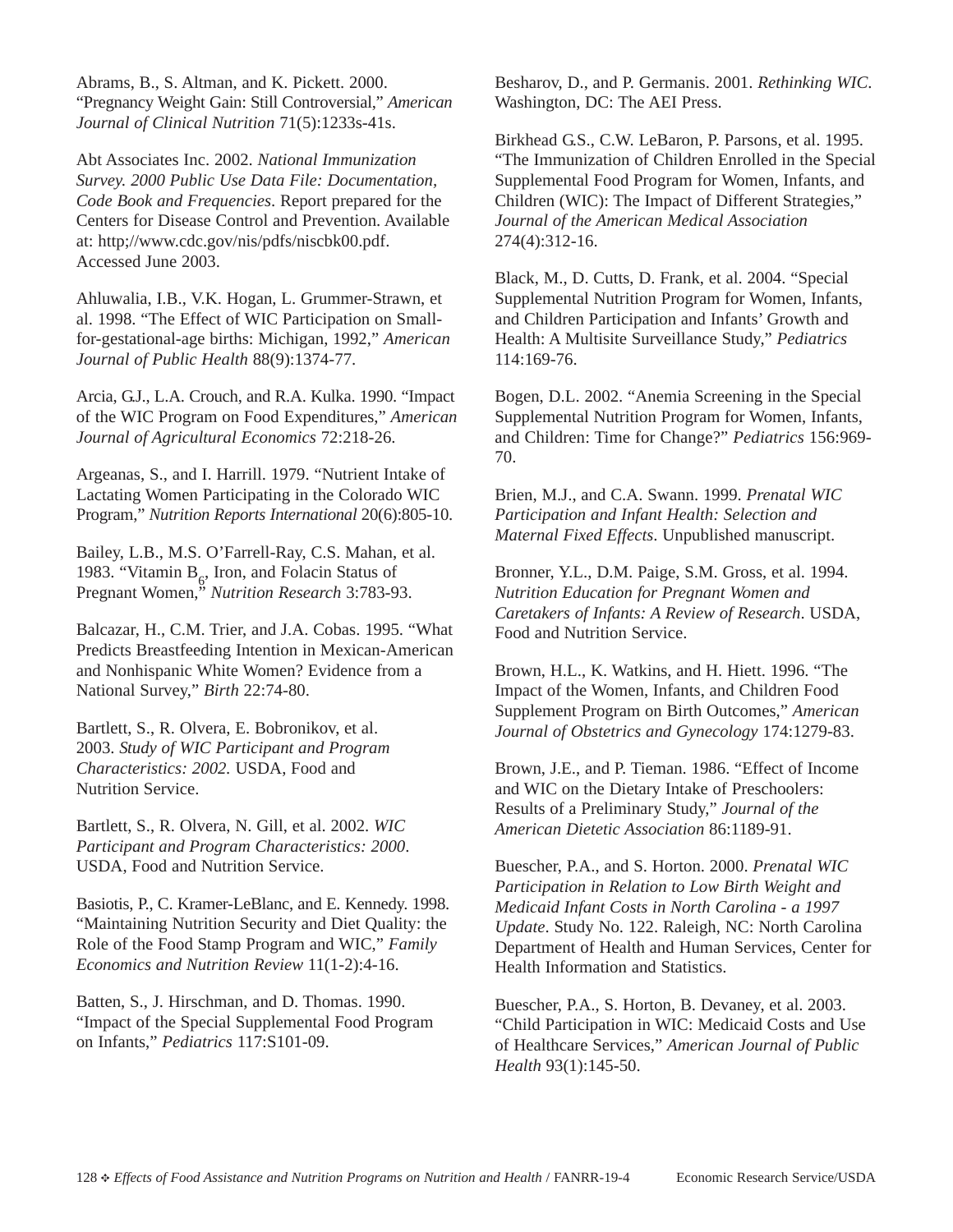Buescher, P.A., L.C. Larson, M.D. Nelson, et al. 1993. "Prenatal WIC Participation Can Reduce Low Birth Weight and Newborn Medical Costs: a Cost-benefit Analysis of WIC Participation in North Carolina," *Journal of the American Dietetic Association* 93(2):163-66.

Burstein, N., M.K. Fox, J.B. Hiller, et al. 2000. *WIC General Analysis Project: Profile of WIC Children*. USDA, Food and Nutrition Service.

Burstein, N., M.K. Fox, and M.J. Puma. 1991. *Study of the Impact of WIC on the Growth and Development of Children: Field Test. Final Report, Volume II: Preliminary Impact Estimates*. Cambridge, MA: Abt Associates Inc.

Caan, B., D.M. Horgen, S. Margen, et al. 1987. "Benefits Associated with WIC Supplemental Feeding During the Interpregnancy Interval," *American Journal of Clinical Nutrition* 45:29-41.

Carlson, A., and B. Senauer. 2003. "The Impact of the Special Supplemental Nutrition Program for Women, Infants, and Children on Child Health," *American Journal of Agricultural Economics* 85(2):479-91.

Centers for Disease Control and Prevention. 1995. "Nutritional Status of Children Participating in the Special Supplemental Nutrition Program for Women, Infants, and Children B United States, 1988-1991," *Morbidity and Mortality Weekly* 45(3): 65-69.

Centers for Disease Control and Prevention. 1992. "Recommendations for the Use of Folic Acid to Reduce the Number of Cases of Spina Bifida and Other Neural Tube Defects," *Morbidity and Mortality Weekly Report* 41(RR-14):1-7.

Chatterji, P., K. Bonuk, S. Dhawan, et al. 2002. *WIC Participation and the Initiation and Duration of Breastfeeding*. Discussion Paper No. 1246-02. Madison, WI: Institute for Research on Poverty.

Cole, N., and M.K. Fox. 2004. *Nutrition and Health Characteristics of Low-Income Populations: Volume II, WIC Participants and Nonparticipants*. E-FAN-04-014-2. USDA, Economic Research Service.

Collins, T.R., S.T. DeMellier, J.D. Leeper, et al. 1985. "Supplemental Food Program: Effects on Health and Pregnancy Outcome," Southern Medical Journal 78(5):551-55.

Covington, M.T. 1995. *Protective Factors in the Content of Prenatal Care Services that Promote Normal Birth Weight Deliveries Among African-American Women*. Unpublished doctoral dissertation, University of North Carolina at Chapel Hill.

Currie, J. 1995. "WIC and School Nutrition Programs," in J. Currie (ed.), *Welfare and the Well-Being of Children*. Chur, Switzerland: Harwood Academic Publishers, pp.92-103.

Devaney, B. 1992. *Very Low Birthweight Among Medicaid Newborns in Five States: The Effects of Prenatal WIC Participation*. USDA, Food and Nutrition Service.

Devaney, B., L. Bilheimer, and J. Schore. 1990. *The Savings in Medicaid Costs for Newborns and Their Mothers from Prenatal WIC Participation in the WIC Program: Volume 1*. USDA, Food and Nutrition Service.

Devaney, B., L. Bilheimer, and J. Schore. 1991. *The Savings in Medicaid Costs for Newborns and Their Mothers from Prenatal WIC Participation in the WIC Program: Volume 2*. USDA, Food and Nutrition Service.

Devaney, B., and A. Schirm. 1993. *Infant Mortality Among Medicaid Newborns in Five States: The Effects of Prenatal WIC Participation*. USDA, Food and Nutrition Service.

Devaney, B., P. Ziegler, S. Pac, et al. 2004. "Nutrient Intakes of Infants and Toddlers," *Journal of the American Dietetic Association* 104(1, Supplement):S14-S21.

Dietz, V.J., A.L. Baughman, E.F. Dini, et al. 2000. "Vaccination Practices, Policies, and Management Factors Associated with High Vaccination Coverage Levels in Georgia Public Clinics," *Archives of Pediatric Adolescent Medicine* 154:184-89.

Edozien J., M.D. Boyd, B. Switzer, et al. 1979. "Medical Evaluation of the Special Supplemental Food Program for Women, Infants, and Children," *American Journal of Clinical Nutrition* 32:677-92.

Endres, J., M. Sawicki, and J.A. Casper. 1981. "Dietary Assessment of Pregnant Women in a Supplemental Food Program," *Journal of the American Dietetic Association* 79:121-26.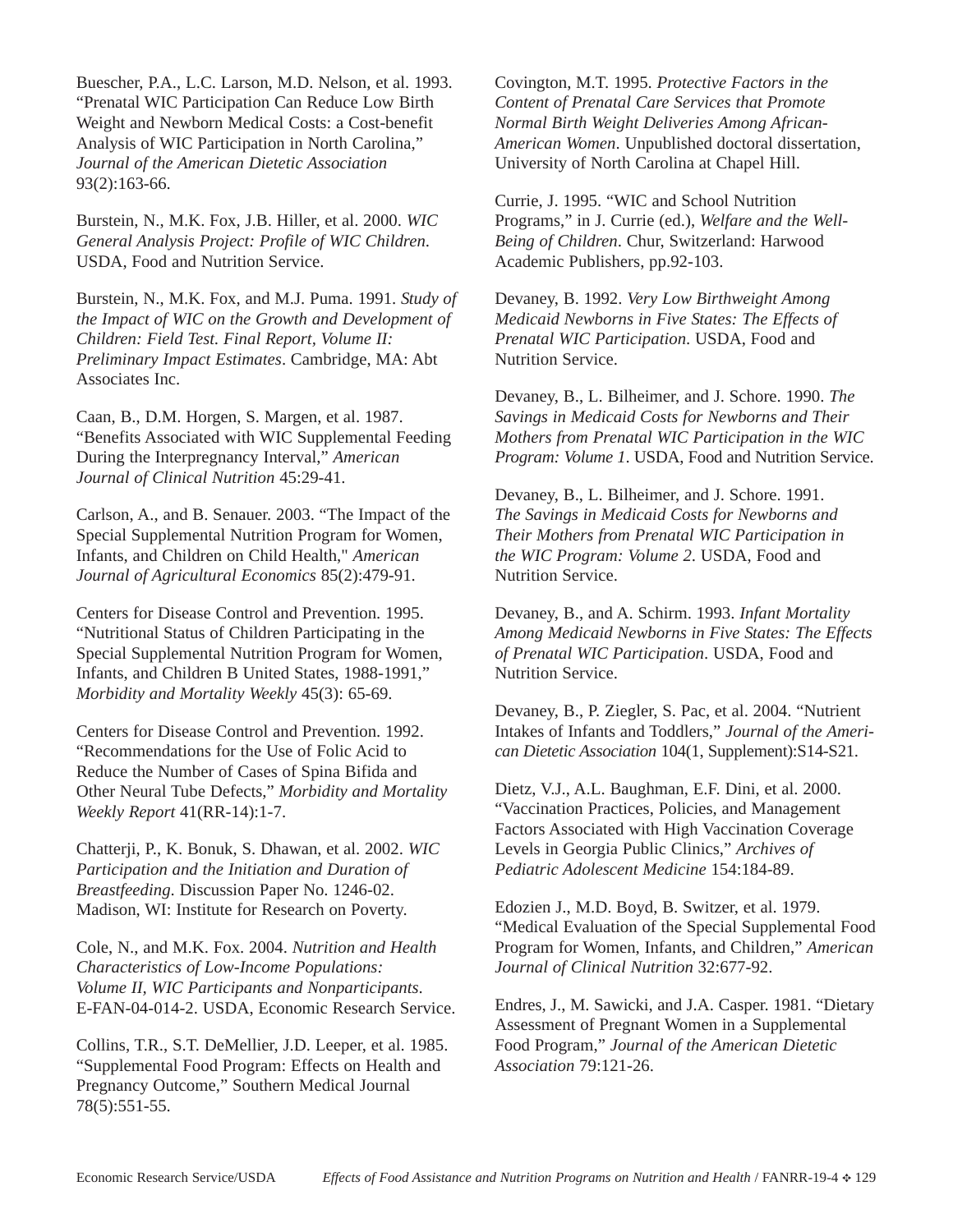*Federal Register*. 2003. "Special Supplemental Nutrition Program for Women, Infants, and Children (WIC): Revisions to the WIC Food Packages." 68(178):53903-10.

Finch, B.K. 2003. "Socioeconomic Gradients and Low Birth-Weight: Empirical and Policy Considerations," *Health Services Research* 38(6, Part II):1819-41.

Fox, M.K., N. Burstein, J. Golay, et al. 1998. *WIC Nutrition Education Assessment Study: Final Report*. USDA, Food and Nutrition Service.

Fraker, T.M., S.K. Long, and C.E. Post. 1990. *Analysis of the 1985 Continuing Survey of Food Intakes by Individuals. Volume I, Estimating Usual Dietary Intake, Assessing Dietary Adequacy, and Estimating Program Effects: Applications of Three Advanced Methodologies Using FNS's Four-Day Analysis File*. USDA, Food and Nutrition Service.

Frisbie, W.P., M. Biegler, P. deTurk, et al. 1997. "Racial and Ethnic Differences in Determinants of Intrauterine Growth Retardation and Other Compromised Birth Outcomes," *American Journal of Public Health* 87(12):1977-83.

Gordon, A., R. Kliman, J. Ohls, et al. 1999. *Estimating the Number of People Eligible for WIC and the Full-Funding Participation Rate: A Review of the Issues.* USDA, Food and Nutrition Service.

Gordon, A., K. Lewis, and L. Radbill. 1997. *Income Variability Among Families with Pregnant Women, Infants, or Young Children*. USDA, Food and Consumer Service.

Gordon, A., and L. Nelson. 1995. *Characteristics and Outcomes of WIC Participants and Nonparticipants: Analysis of the 1988 National Maternal and Infant Health Survey*. USDA, Food and Nutrition Service.

Gore, S.A., D.M. Brown, and D.S. West. 2003. "The Role of Postpartum Weight Retention in Obesity Among Women: A Review of the Evidence," *Annals of Behavioral Medicine* 26(2):149-59.

Gregory, P., and M. deJesus. 2003. "Racial Differences in Birth Outcomes and Costs in Relation to Prenatal WIC Participation," *New Jersey Medicine* 100(3): 29-36.

Heimendinger, J., N. Laird, J. Austin, et al. 1984. "The Effects of the WIC Program on the Growth of Infants," *American Journal of Clinical Nutrition* 40: 1250-57.

Hicks, L.E., and R.A. Langham. 1985. "Cognitive Measure Stability in Siblings Following Early Nutritional Supplementation," *Public Health Report* 100(6):656-62.

Hicks, L.E., R.A. Langham, and J. Takenaka. 1982. "Cognitive and Health Measures Following Early Nutritional Supplementation: a Sibling Study," *American Journal of Public Health* 72(10):1110-18.

Hirschman, J. 2004. Presentation to Expert Committee for Review of Food Practices. Institute of Medicine. February 26, 2004. Available: http://www.iom.edu/ object.file/master/19/293/0.pdf. Accessed June 2004.

Hogan, D.P., and J.M. Park. 2000. "Family Factors and Social Support in the Developmental Outcomes of Very Low Birthweight Children," *Clinics in Perinatology* 27(2):433-58.

Hutchins, S.S., J. Rosenthal, P. Eason, et al. 1999. "Effectiveness and Cost-Effectiveness of Linking the Special Supplemental Program for Women, Infants, and Children (WIC) and Immunization Activities," *Journal of Public Health Policy* 20(4):408-26.

Institute of Medicine, Food and Nutrition Board. 2001. *Dietary Reference Intakes: Application in Dietary Assessment*. Washington, DC: National Academy Press.

Institute of Medicine. 2004. *Proposed Criteria for Selecting the WIC Food Packages*. Washington, DC: National Academy Press.

Institute of Medicine. 1996. *WIC Nutrition Risk Criteria: A Scientific Assessment*, pp.1-22 and 335-52. Washington, DC: National Academy Press.

Institute of Medicine. 1990. *Nutrition During Pregnancy, Part I: Weight Gain*. Washington, DC: National Academy Press.

James, J.M. 1998. *Immunization and its Implication on WIC and NonWIC Participants*. Unpublished Master's thesis. New York Medical College.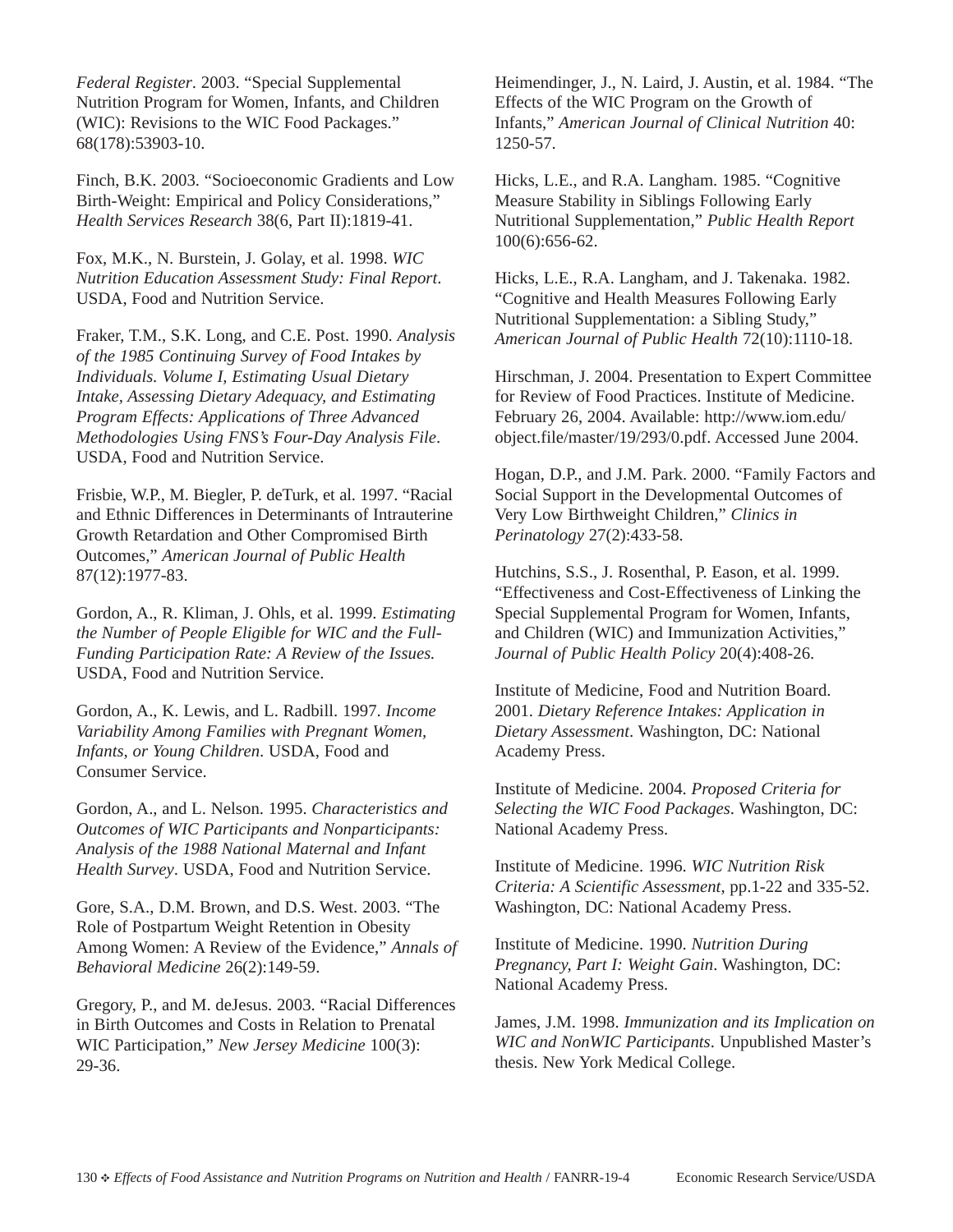Joyce, T., H. Corman, and M. Grossman . 1988. "A Cost-effectiveness Analysis of Strategies to Reduce Infant Mortality," *Medical Care* 26(4):348-60.

Kahn, J.L., H.J. Binns, T. Chen, et al. 2002. "Persistence and Emergence of Anemia in Children During Participation in the Special Supplemental Nutrition Program for Women, Infants, and Children," *Pediatrics* 156:1028-32.

Kennedy, E.T., and S. Gershoff. 1982. "Effect of WIC Supplemental Feeding on Hemoglobin and Hematocrit of Prenatal Patients," *Journal of the American Dietetic Association* 80:227-30.

Kennedy, E.T., S. Gershoff, R. Reed, et al. 1982. "Evaluation of the Effect of WIC Supplemental Feeding on Birth Weight," *Journal of the American Dietetic Association* 80(3):220-27.

Kennedy, E.T., and M. Kotelchuck. 1984. "The Effect of WIC Supplemental Feeding on Birth Weight: A Case-control Analysis," *American Journal of Clinical Nutrition* 40:579-85.

Kotch, J.B., M. McCann, and D. Shanklin. 1989. *Assessing the Impact of the WIC Program on Infants and Children: Final Design Report*. Chapel Hill, NC: University of North Carolina.

Kotelchuck, M., J.B. Schwartz, M.T. Anderka, et al. 1984. "WIC Participation and Pregnancy Outcomes: Massachusetts Statewide Evaluation Project," *American Journal of Public Health* 74(10):1086-92.

Kowaleski-Jones, L., and G.J. Duncan. 2000. *Effects of Participation in the WIC Food Assistance Program on Children's Health and Development: Evidence from NLSY Children*. Discussion Paper No. 1207-00. Madison, WI: Institute for Research on Poverty.

Kowaleski-Jones, L., and G. Duncan. 2002. "Effects of Participation in the WIC Program on Birthweight: Evidence from the National Longitudinal Survey of Youth," *American Journal of Public Health* 92(5):799-804.

Kramer-LeBlanc, C., A. Mardis, S. Gerrior, et al. 1999. *Review of the Nutritional Status of WIC Participants*. USDA, Center for Nutrition Policy and Promotion.

Kranz, S., and S.M. Siega-Riz. 2002. "Sociodemographic Determinants of Added Sugar Intake in Preschoolers 2 to 5 Years Old," *Journal of Pediatrics* 140:667-72.

Kresge, J. 2003. *WIC Participant and Program Characteristics: PC2002, Executive Summary*. USDA, Food and Nutrition Service.

Lederman, S.A., G. Alfasi, and R.J. Deckelbaum. 2002. "Pregnancy-associated Obesity in Black Women in New York City," *Maternal and Child Health Journal* 6(1):37-42.

Lee, B.J., L. Mackey-Bilaver, and R.M. Goerge. 2000. *The Patterns of Food Stamp and WIC Participation and Their Effects on Health and Low-Income Children*. JCPR Working Paper No. 129. Chicago, IL: Northwestern University/University of Chicago Joint Center for Poverty Research.

Lee, J.Y., R.G. Rozier, E.C. Norton, et al. 2004a. "Effects of WIC Child Participation on Use of Oral Health Services," *American Journal of Public Health* 94:772-77.

Lee, J.Y., R.C. Rozier, E.C. Norton, et al. 2004b. "The Effects of the Women, Infants, and Children's Supplemental Food Program on Dentally-Related Medicaid Expenditures," *Journal of Public Health Dentistry* 64:76-81.

Logan, C., M.K. Fox, and B.-H. Lin. 2002. *Effects of Food Assistance and Nutrition Programs on Nutrition and Health, Volume 2: Data Sources*. FANRR-19-2. USDA, Economic Research Service.

Luman, E.T., M.M. McCauley, A. Shefer, et al. 2003. "Maternal Characteristics Associated with Vaccination of Young Children," *Pediatrics* 111(5):1215-18.

Mardis, A., and R. Anand. 2000. *A Look at the Diet of Pregnant Women*. Nutrition Insights No. 17. USDA, Center for Nutrition Policy and Promotion.

Mays-Scott, C.L. 1991. *Adolescent Pregnancy and Infant Outcome: The Influence of Physiological and Socioeconomic Determinants on Pregnancy Outcome*. Unpublished doctoral dissertation, Texas Women's University.

Metcoff, J., P. Costiloe, W.M. Crosby, et al. 1985. "Effect of Food Supplementation (WIC) During Pregnancy on Birth Weight," *American Journal of Clinical Nutrition* 41:933-47.

Miller, V. S. Swaney, and A. Deinard. 1985. "Impact of the WIC Program on the Iron Status of Infants," *Pediatrics* 75(1):100-5.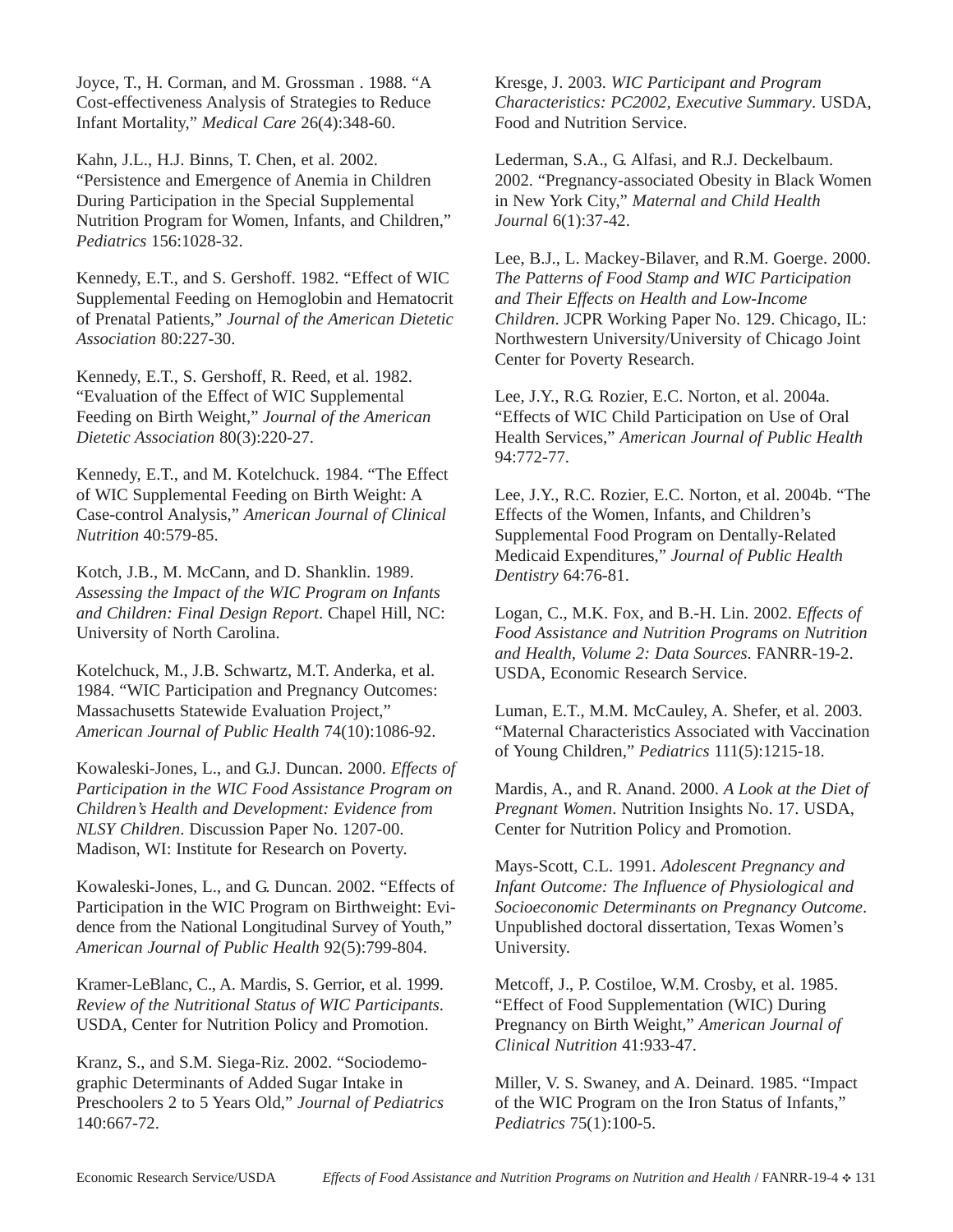Moss, N.E., and K. Carver. 1998. "The Effect of WIC and Medicaid on Infant Mortality in the United States," *American Journal of Public Health* 88(9):1354-61.

National Governor's Association. 2003. *MCH Update 2002: State Health Coverage for Low-Income Pregnant Women, Children, and Parents*. Issue Brief. Washington, DC: NGA Center for Best Practices, June 9, 2003.

New York State Department of Health, Bureau of Nutrition. 1990. *The New York State WIC Evaluation: The Association Between Prenatal WIC Participation and Birth Outcomes*. Albany, NY.

Okita, J.R. 2004. "IOM Project: Review of the WIC Food Packages." Presentation made to the National WIC Association Leadership Conference. March 14, 2004. Available: http://www.iom.edu/ object.file/master/19/309/0.pdf. Accessed June 2004.

Oliveira, V. 2003. *WIC and Breastfeeding Rates.* FANRR-34-2. USDA, Economic Research Service.

Oliveira, V., and C. Gundersen. 2000. *WIC and the Nutrient Intake of Children*. FANRR-5. USDA, Economic Research Service.

Oliveira, V., E. Racine, J. Olmstead, et al. 2002. *The WIC Program: Background, Trends, and Issues*. FANRR-27. USDA, Economic Research Service.

Paige, D.M. 1983. *Medical Assistance Costs and Utilization Patterns in WIC Enrollees*. Baltimore, MD: Johns Hopkins University, School of Hygiene and Public Health and the Maryland Department of Health and Mental Hygiene.

Partington, S., and S. Nitzke. 1999. "Intake of Food Guide Pyramid Servings: A Comparison of WIC Children in Wisconsin and Children from 1994 CSFII," *Journal of Nutrition Education* 31:38-42.

Pehrsson, P.R., P.B. Moser-Veillon, L. Sims, et al. 2001. "Postpartum Iron Stats in Nonlactating Participants and Nonparticipants in the Special Supplemental Nutrition Program for Women, Infants, and Children," *American Journal of Clinical Nutrition* 73:86-92.

Pollitt, E., and R. Lorimor. 1983. "Effects of WIC on Cognitive Development," *American Journal of Public Health* 73(6):698-700.

Ponza, M., B. Devaney, P. Ziegler, et al. 2004. "Nutrient Intakes and Food Choices of Infants and Toddlers Participating in WIC," *Journal of the American Dietetic Association* 104(1, Supplement):S71-S79.

Puma, M.J., J. DiPietro, J. Rosenthal, et al. 1991. *Study of the Impact of WIC on the Growth and Development of Children: Field Test, Volume 1: Feasibility Assessment*. Cambridge, MA: Abt Associates Inc.

Putnam, J., and S. Gerrior. 1999. "Chapter 7: Trends in the U.S. Food Supply, 1980-97," in E. Frazao (ed.), *America's Eating Habits: Changes and Consequences*. AIB-750. USDA, Economic Research Service.

Reichman, N.E., and J.O. Teitler. 2003. "Effects of Psychosocial Risk Factors and Prenatal Interventions on Birthweight: Evidence from New Jersey's Health Start Program," *Perspectives on Sexual and Reproductive Health* 35(3):130-7.

Rose D., J.P. Habicht, and B. Devaney. 1998. "Household Participation in the Food Stamp and WIC Programs Increases the Nutrient Intakes of Preschool Children," *Journal of Nutrition* 128(3):548-55.

Rose, D., D. Smallwood, and J. Blaylock. 1995. "Socio-economic Factors Associated with the Iron Intake of Preschoolers in the United States," *Nutrition Research* 15(9):1297-1309.

Rossi, P.H. 1998. *Feeding the Poor: Assessing Federal Food Aid*. Washington, DC: The AEI Press, pp. 44-65.

Roth, J., J. Yang, S. Wu, et al. 2004. *Evaluating the Impact of WIC Participation on Pregnancy Outcomes: Florida, 1996-2000*. Presented at the 16th Annual Conference of the Southeast Evaluation Association, January 29-30, 2004. (Initially included in review based on preliminary 2000 presentation at American Academy of Pediatrics Meeting (Roth et al., 2000)).

Roth, J., S. Wu, R. Carter, et al. 2000. "Impact of Medicaid Managed Care and WIC Participation on Infant Birth Outcomes," *Pediatric Research* 47(9): 1309. (Meeting abstract).

Rush D., J.M. Alvir, D.A. Kenny, et al. 1988a. "The National WIC Evaluation: Evaluation of the Special Supplemental Food Program for Women, Infants and Children, III: Historical Study of Pregnancy Outcomes," *American Journal of Clinical Nutrition* 48:412-28.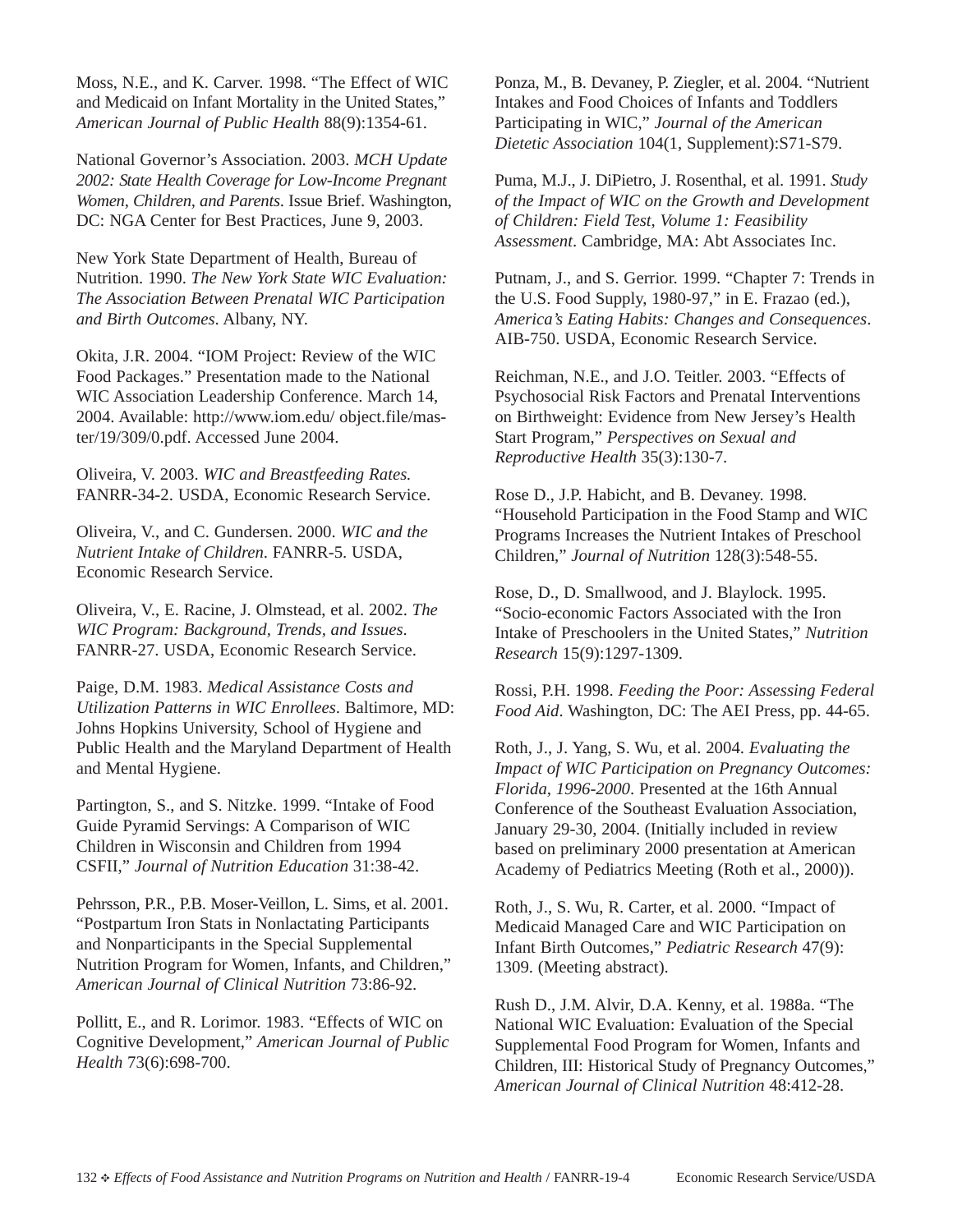Rush, D., M.R. Kurzon, W.B. Seaver, et al. 1988b. "The National WIC Evaluation: Evaluation of the Special Supplemental Food Program for Women, Infants and Children, VII: Study of Food Expenditures," *American Journal of Clinical Nutrition* 48:512-19.

Rush D., J. Leighton, N.L. Sloan, et al. 1988c. "The National WIC Evaluation: Evaluation of the Special Supplemental Food Program for Women, Infants and Children, VI: Study of Infants and Children," *American Journal of Clinical Nutrition* 48:484-511.

Rush, D., W.B. Seaver, D.G. Horvitz, et al. 1986. *The National WIC Evaluation: An Evaluation of the Special Supplemental Food Program for Women, Infants and Children, Volumes I-III*. USDA, Food and Nutrition Service.

Rush D., N.L. Sloan, J. Leighton, et al. 1988d. "The National WIC Evaluation: Evaluation of the Special Supplemental Food Program for Women, Infants and Children, V: Longitudinal Study of Pregnant Women," *American Journal of Clinical Nutrition* 48:439-83.

Ryan, A.S., D.R. Rush, F.W. Krieger, et al. 1991. "Recent Declines in Breastfeeding in the United States: 1984 Through 1989," *Pediatrics* 88(4):719-27.

Sanders, A., T. Romashko, H. Fleischman, et al. 1990. *WIC Breastfeeding Promotion Study and Demonstration: Phase IV Report*. USDA, Food and Nutrition Service.

Schramm, W.F. 1985. "WIC Prenatal Participation and its Relationship to Newborn Medicaid Costs in Missouri: a Cost/benefit Analysis," *American Journal of Public Health* 75(8):851-57.

Schramm, W. F. 1986. "Prenatal Participation in WIC Related to Medicaid Costs for Missouri Newborns: 1982 Update," *Public Health Report* 101(6):607-15.

Schwartz, J.B., D.K. Guilkey, J.S. Akin, et al. 1992. *The WIC Breastfeeding Report: The Relationship of WIC Program Participation to the Initiation and Duration of Breastfeeding*. USDA, Food and Nutrition Service.

Shaheen, M.A., R.R. Frerichs, N. Alexopoulos, et al. 2000. "Immunization Coverage Among Predominantly Hispanic Children, Aged 2-3 Years, in Central Los Angeles," *Annals of Epidemiology* 10:160-68.

Shefer, A.M., E.T. Luman, B.H. Lyons, et al. 2001. "Vaccination Status of Children in the Women, Infants, and Children (WIC) Program: Are We Doing Enough to Improve Coverage?" *American Journal of Preventive Medicine* 20(1, Supplement 1):47-54.

Sherry, B., D. Bister, and R. Yip. 1997. "Continuation of Decline in Prevalence of Anemia in Low-income Children: the Vermont Experience," *Archives of Pediatrics and Adolescent Medicine* 151:928-30.

Sherry, B., Z. Mei, and R. Yip (2001). "Continuation of the Decline in Prevalence of Anemia in Low-Income Infants and Children in Five States," *Pediatrics* 107(4):677-82.

Sherry, B., M. Zuogo, and R. Yip (2001). "Continuation of the Decline in Prevalence of Anemia in Low-Income Infants and Children in Five States," *Pediatrics* 107(4):677-82.

Siega-Riz, S.M., S. Kranz, D. Blanchette, et al. 2004. "The Effect of Participation in the WIC Program on Preschoolers' Diets," *Journal of Pediatrics* 144:229-34.

Silverman, P.R. 1982. *The Effect of a Local Prenatal Nutrition Supplementation Program (WIC) on the Birth Weight of High Risk Infants*. Unpublished doctoral dissertation. University of Pittsburgh.

Simpson, K.N. 1988. *Analyzing the Influences of Selected Public Prevention Programs on Low Birthweight in North Carolina Counties*. Unpublished doctoral dissertation, University of North Carolina at Chapel Hill.

Smith, A., G. Branch, S. Henry, et al. 1986. "Effectiveness of a Nutrition Program for Mothers and Their Anemic Children," *Journal of the American Dietetic Association* 86(8):1039-42.

Sondik, E.J. 2003. Letter to State vital statistics registrars. Available: http://www.cdc.gov/nchs/ vital\_certs\_rev.htm. Accessed June 2004.

Stockbauer, J.W. 1986. "Evaluation of the Missouri WIC Program: Prenatal Components," *Journal of the American Dietetic Association* 86(1):61-67.

Stockbauer, J.W. 1987. "WIC Prenatal Participation and its Relation to Pregnancy Outcomes in Missouri: A Second Look," *American Journal of Public Health* 77(7):813-18.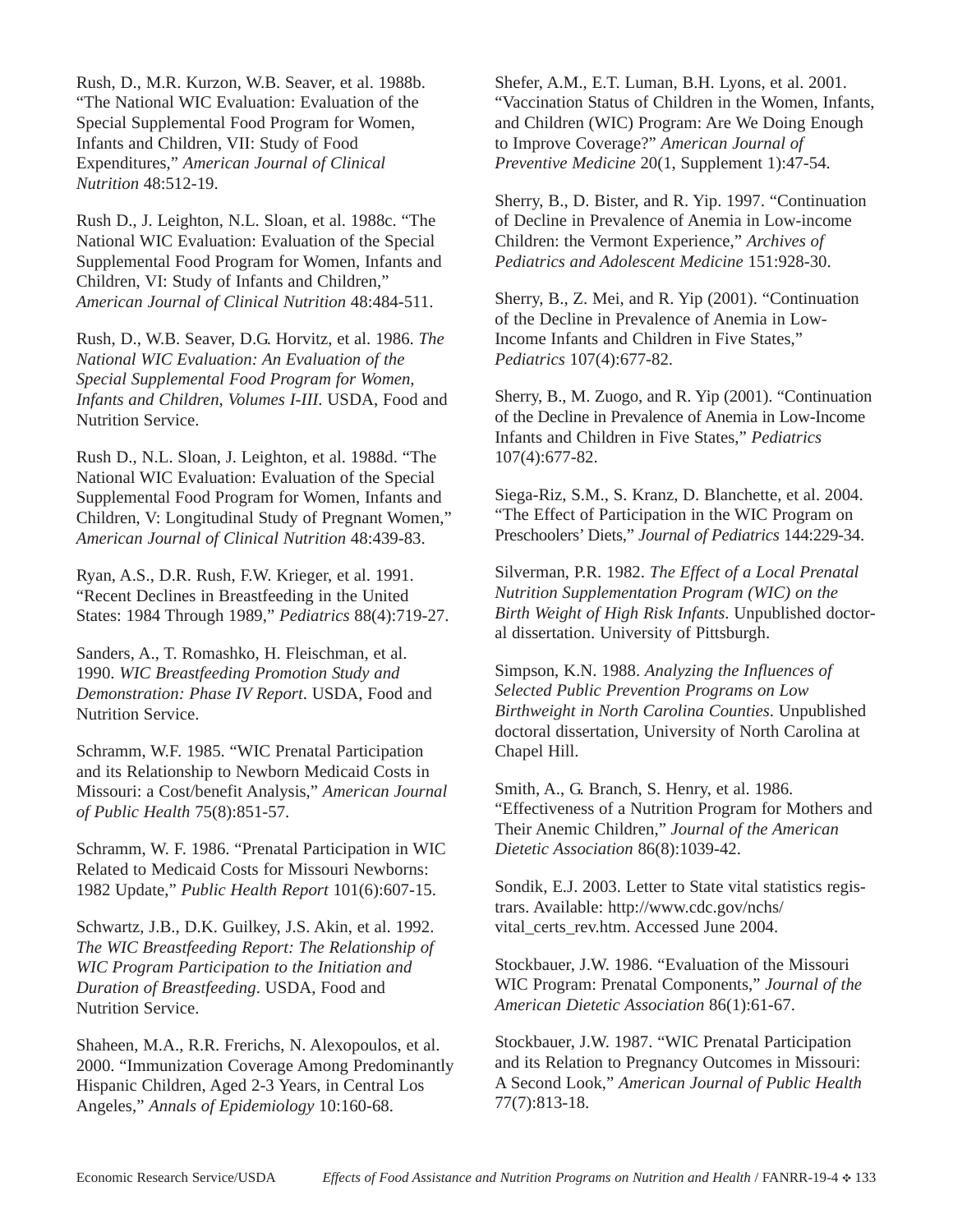Taren, D.L., W. Clark, M. Chernesky, et al. 1990. "Weekly Food Servings and Participation in Social Programs among Low-income Families," American *Journal of Public Health* 80(11):1376-78.

Tognetti, J., J.D. Hirschman, and J.E. McLaughlin. 1991. "Decline in Breastfeeding?" *Pediatrics* 88(4): 873-74.

Tuttle, C.R. and K.G. Dewey. 1994. "Determinants of Infant Feeding Choices Among Southeast Asian Immigrants in Northern California," *Journal of the American Dietetic Association* 94(3):282-86.

U.S. Department of Agriculture, Food and Nutrition Service. 1978. *CDC Analysis of Nutritional Indices for Selected WIC Participants.*

U.S. Department of Agriculture, Food and Nutrition Service. 2003a. "Legislative History of Breastfeeding Promotion Requirements in WIC." Available: http://www.fns.usda.gov/wic/ breast-feeding/ bflegishistory.htm. Accessed August 2003.

U.S. Department of Agriculture, Food and Nutrition Service. 2003b. Program data. Available: http://www. fns.usda.gov/pd. Accessed August 2003.

U.S. Department of Agriculture, Food and Nutrition Service. 2003c. "WIC Program, Benefits and Services: WIC Food Package." Available: http://www.fns.usda. gov/wic/benefitsandservices/ foodpckg.HTM. Accessed August 2003.

U.S. Department of Agriculture, Food and Nutrition Service. 2003d. "Women, Infants, and Children: Frequently Asked Questions About WIC." Available: http://www.fns.usda.gov/WIC/FAQs/faq.htm#8. Accessed November 2003.

U.S. Department of Health and Human Services. 2000. *Healthy People 2010: Understanding and Improving Health, 2nd edition*.

U.S. General Accounting Office. 1992. *Early Intervention: Federal Investments Like WIC Can Produce Savings*. GAO/HRD-92-18. Washington, DC: US Government Printing Office.

U.S. General Accounting Office. 1993. *Breastfeeding: WIC's Efforts to Promote Breastfeeding Have Increased*. GAO/HRD-94-13. Washington, DC: U.S. Government Printing Office.

Variyam, J. 2002. "WIC Participation and the Nutrient Intake of Preschoolers." Unpublished paper.

Vazquez-Seoane, P., R. Windom, and H. A. Pearson. 1985. "Disappearance of Iron-deficiency Anemia in a High-risk Infant Population Given Supplemental Iron," *New England Journal of Medicine* 313(19):1239-40.

Ver Ploeg, M. and D. Betson. 2003. *Estimating Eligibility and Participation for the WIC Program: Final Report.* Washington, DC: National Academy Press.

Weiler, P.G., P. Stalker, S.W. Jennings, et al. 1979. "Anemia as a Criterion for Evaluation of a Special Supplemental Food Program for Women, Infants and Children," *Pediatrics* 63(4):584-90.

Weimer, J. 1998. *Breastfeeding Promotion Research: The ES/WIC Nutrition Education Initiative and Economic Considerations*. AIB-744. USDA, Economic Research Service.

Wilde, P.E., P.E. McNamara, and C.K. Ranney. 2000. *The Effect on Dietary Quality of Participation in the Food Stamp and WIC Programs*. FANRR-9. USDA, Economic Research Service.

Yip, R., N. Binkin, L. Fleshood, et al. 1987. "Declining Prevalence of Anemia Among Low-income Children in the United States," *Journal of the American Medical Association* 258(12):1619-23.

Yip, R., I. Parvanta, K. Scanlon, et al. 1992. "Pediatric Nutrition Surveillance System: United States, 1980- 91." *Morbidity and Mortality Weekly Report* 41(7):1-24.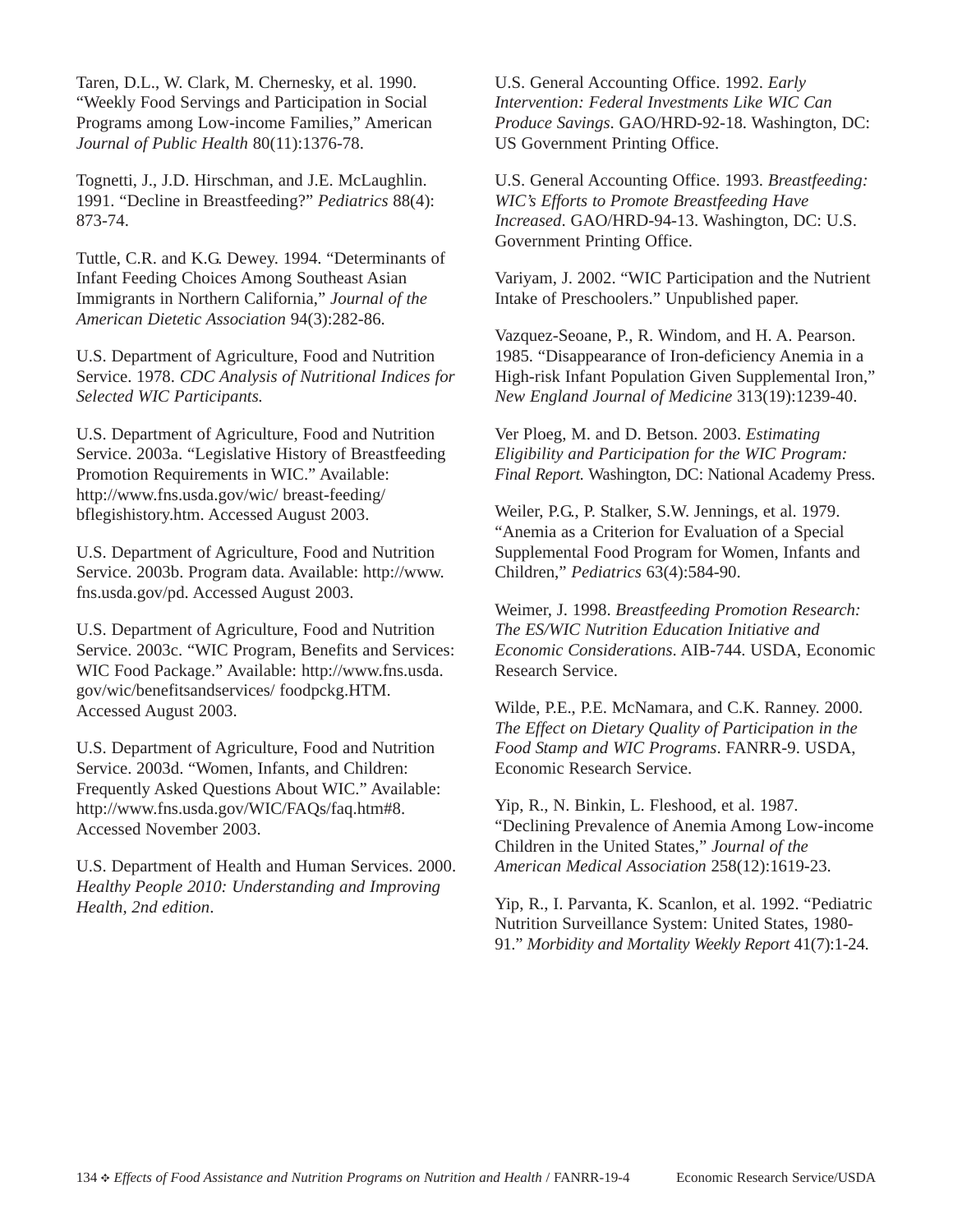**National School Lunch Program**

and the control of the control of the

and the control of the control of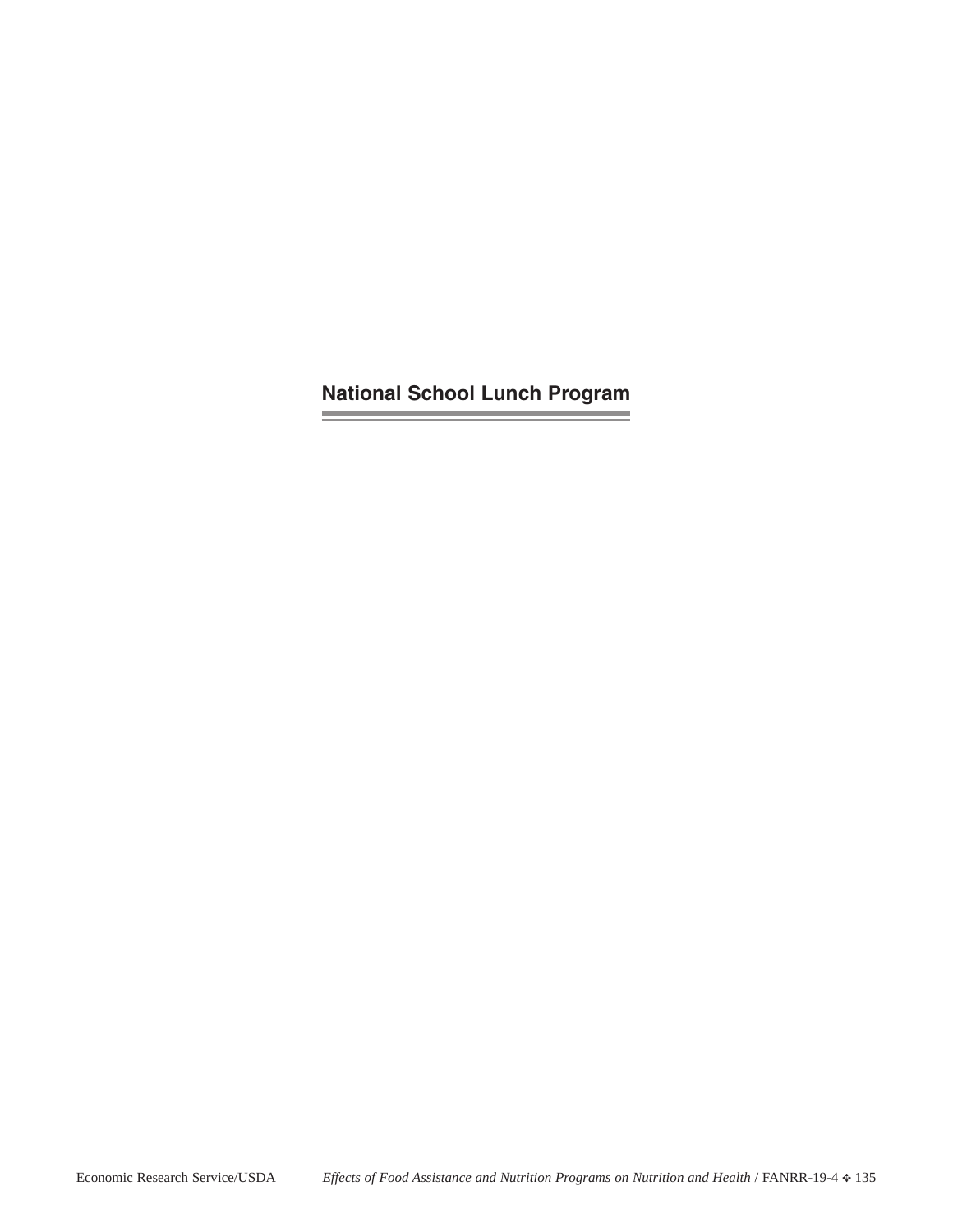Abraham, S., M. Chattopadhyay, M. Montgomery, et al. 2002. *The School Meals Initiative Implementation Study: Third Year Report*. USDA, Food and Nutrition Service.

Akin, J.S., D.K. Guilkey, P.S. Haines, et al. 1983a. "Impact of the School Lunch Program on Nutrient Intakes of School Children," *School Food Service Research Review* 7(1):13-18.

Akin, J.S., D.K. Guilkey, and B.M. Popkin. 1983b. "The School Lunch Program and Nutrient Intake: a Switching Regression Analysis," *American Journal of Agricultural Economics* 65(3):477-85.

American School Food Service Association. 2003. "Legislative Update: Focus on Child Nutrition Continues." Available: http://www.asfsa.org/newsroom/ sfsnews/legupdate0803.asp. Accessed August 2003.

Baranowski, T., and B.G. Simons-Morton. 1991. "Dietary and Physical Activity Assessment in Schoolage Children: Measurement Issues," *Journal of School Health* 61:195-97.

Baxter, S.D., W.O. Thompson, A.F. Smith, et al. 2003. "Reverse Versus Forward Order Reporting and the Accuracy of Fourth-graders' Recalls of School Breakfast and School Lunch," *Journal of the American Dietetic Association* 100(8):911-18.

Baxter, S.D., W.O. Thompson, and H.C. Davis. 2000. "Prompting Methods Affect the Accuracy of Children's School Lunch Recalls," *Journal of the American Dietetic Association* 100(8):911-18.

Burghardt, J., A. Gordon, N. Chapman, et al. 1993. *The School Nutrition Dietary Assessment Study: School Food Service, Meals Offered, and Dietary Intakes*. USDA, Food and Nutrition Service.

Burghardt, J.A. and B.L. Devaney (eds.) 1995. "Background of the School Nutrition Dietary Assessment Study," *American Journal of Clinical Nutrition* 61(1, Supplement):178S-181S.

Buzby, J.C., and J.F. Guthrie. 2002. *Plate Waste in School Nutrition Programs: Final Report to Congress*. E-FAN-02-009. USDA, Economic Research Service.

Buzby, J.C., J. Guthrie, and L.S. Kantor. 2003. *Evaluation of the USDA Fruit and Vegetable Pilot Program: Report to Congress.* E-FAN-03-006. USDA, Economic Research Service.

Centers for Disease Control and Prevention. 2003. "CDC Growth Chart Training Modules." Available: http://www.cdc.gov/nccdphp/dnpa. Accessed May 2003.

Cullen, K.W., J. Egan, T. Baranowski, et al. 2000. "Effect of a la Carte and Snack Bar Foods at School on Children's Lunchtime Intake of Fruits and Vegetables," *Journal of the American Dietetic Association* 100(12):1482-86.

Devaney, B.L., M.R. Ellwood, and J.M. Love. 1997. "Programs That Mitigate the Effects of Poverty on Children," *Future Child* 7(2):88-112.

Devaney, B.L., A.R. Gordon, and J.A. Burghardt. 1993. *The School Nutrition Dietary Assessment Study: Dietary Intakes of Program Participants and Nonparticipants*. USDA, Food and Nutrition Service.

Emmons, L., M. Hayes, and D.L. Call. 1972. "A Study of School Feeding Programs. I. Economic Elgibility and Nutritional Need. II. Effects on Children with Different Economic and Nutritional Needs," *Journal of the American Dietetic Association* 61(9):262-75.

Fox, M.K., M.K. Crepinsek, P. Connor, et al. 2001. *Second School Nutrition Dietary Assessment Study (SNDA-II): Final Report*. USDA, Food and Nutrition Service.

Fraker, T. 1987. *Final Report: The Sodium and Macronutrient Content of USDA School Lunches.* USDA, Food and Nutrition Service.

French, S.A., M. Story, J.A. Fulkerson, and A.F. Gerlach. 2003. "Food Environment in Secondary Schools: a la Carte, Vending Machines, and Food Policies and Prac-tices," *American Journal of Public Health* 93(7):1161-67.

Gleason, P., and C. Suitor. 2003. "Eating at School: How the National School Lunch Program Affects Children's Diets," *American Journal of Agricultural Economics* 85(4):1047-61.

Gleason, P., and C. Suitor. 2001. *Children's Diets in the Mid-1990's: Dietary Intake and Its Relationship with School Meal Participation*. USDA, Food and Nutrition Service.

Gleason, P.M. 1996. *Student Participation in the School Nutrition Programs: An Econometric and Simulation Model*. USDA, Food and Nutrition Service.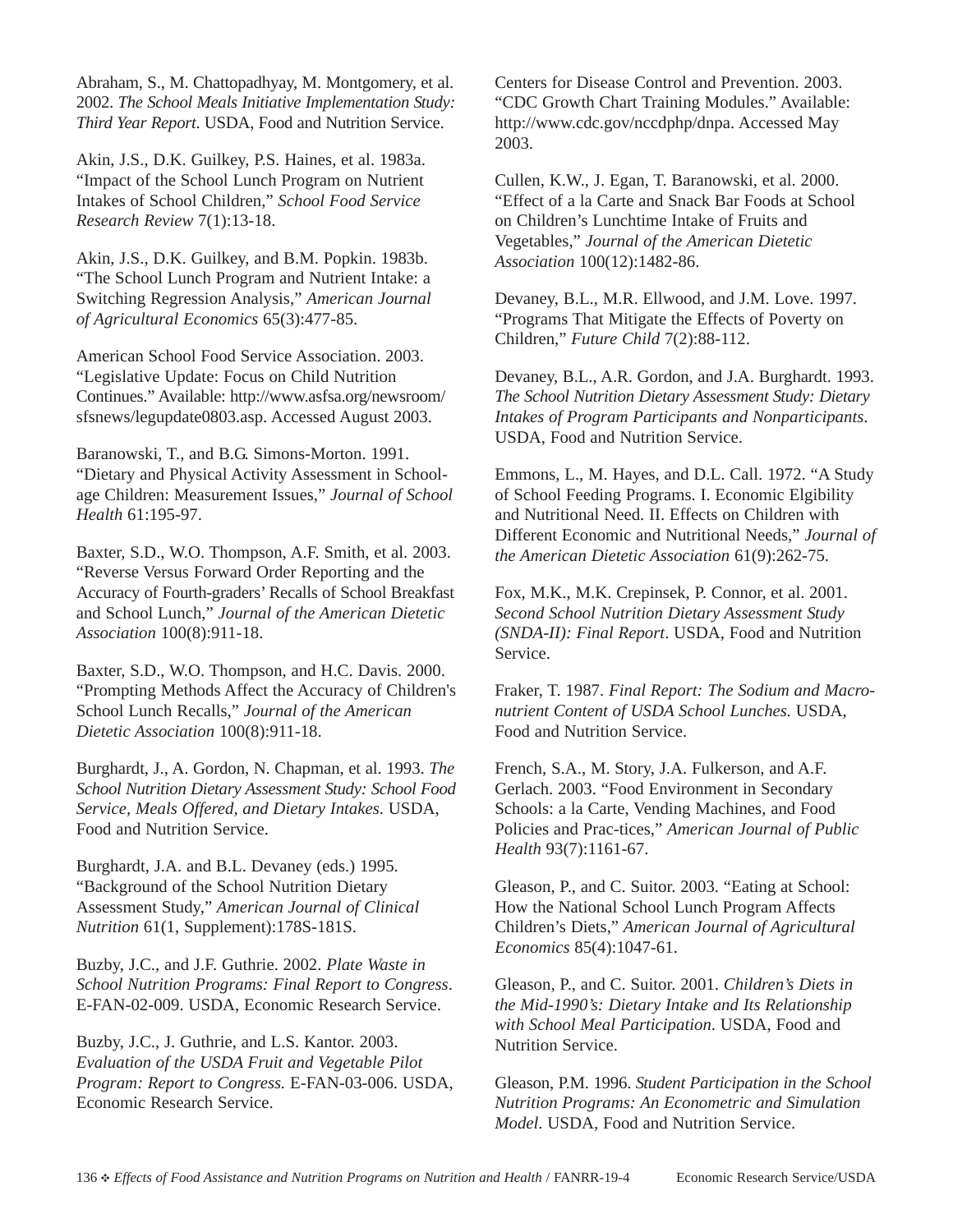Glengdahl, M.C., and C.D. Seaborn. 1999. "Comparison of Cost and Selected Nutrients of the National School Hot Lunch, a la Carte, and Combination of School Lunch/a la Carte Menus," *Journal of the American Dietetic Association* 99(Supplement):A-49. Abstract of paper presented at annual meeting of the American Dietetic Association, October 1991.

Gretzen, D., and J.A. Vermeersch. 1980. "Health Status and School Achievement of Children from Head Start and Free School Lunch Programs," *Public Health Reports* 95(4):362-68.

Guthrie, J. 2003. *Food Assistance Research Brief— Do Healthy School Meals Cost More?* FANRR-34-6. USDA, Economic Research Service.

Ho, C.S., R.A. Gould, L.N. Jensen, et al. 1991. "Evaluation of the Nutrient Content of School, Sack and Vending Lunch of Junior High Students," *School Food Service Research Review* 15(2):85-90.

Hoagland, G.W. 1980. *Feeding Children: Federal Child Nutrition Policies in the 1980s*. Washington, DC: U.S. Government Printing Office.

Howe, S.M., and A.G. Vaden. 1980. "Factors Differentiating Participants and Nonparticipants of the National School Lunch Program. I. Nutrient Intake of High School Students," *Journal of the American Dietetic Association* 76(5):451-58.

Institute of Medicine, Food and Nutrition Board. 2001. *Dietary Reference Intakes: Application in Dietary Assessment*. Washington, DC: National Academy Press.

Jones, S.J., L. Jahns, B. Laraia, and B. Haughton. 2003. "Lower Risk of Overweight in School-aged Food Insecure Girls who Participate in Food Assistance: Results from the Panel Study of Income Dynamics Child Development Supplement," *Archives of Pediatrics & Adolescent Medicine* 157(8):780-84.

Kandiah, J., and C. Peterson. 2001. "National School Breakfast and Lunch Meals: Blood Lipid Levels in Prepubescents," *FASEB Journal* 15(4):A273. Abstract of paper presented at the annual meeting of the Federation of American Societies for Experimental Biology, March 2001.

Kubik, M.Y., L.A. Lytle, P.J. Perry, and M. Story. 2003. "The Association of the School Food Service Environment with Dietary Behaviors of Young Adolescents," *American Journal of Public Health* 93(7):1168-73.

Lin, B.-H., and K. Ralston. 2003. *Food Assistance Research Brief—Competitive Foods: Soft Drinks vs. Milk*. FANRR-34-7. USDA, Economic Research Service.

Long, S.K. 1991. "Do the School Nutrition Programs Supplement Household Food Expenditures?" *Journal of Human Resources* 26(4):654-78.

Maurer, K. 1984. "The National Evaluation of School Nutrition Programs: Factors Affecting Student Participation," *American Journal of Clinical Nutrition* 40:425-47.

Medlin, C., and J.D. Skinner. 1988. "Individual Dietary Intake Methodology: a 50-year Review of Progress," *Journal of the American Dietetic Association* 88:1250-57.

Melnik, T.A., S.J. Rhoades, K.R. Wales, et al. 1998. "Food Consumption Patterns of Elementary School Children in New York City," *Journal of the American Dietetic Association* 98(2):159-64.

National Research Council. 1989. *Diet and Health: Implications for Reducing Chronic Disease Risk*. Washington, DC: National Academy Press.

Nestle, M. 2000. "Soft Drink Pouring Rights," *Public Health Reports* 115:308-17.

Paige, D. 1972. "The School Feeding Program: An Underachiever," *Journal of School Health* 42(7):392-95.

Perry, L.H., E.C. Shannon, K. Stitt, et al. 1984. "Student Lunch Practices: a Comparison of Cost and Dietary Adequacy of School Lunch and Brown Bag Lunches," *School Food Service Research Review* 8(2):114-18.

Price, D.W., D.A. West, G.E. Scheier, et al. 1978. "Food Delivery Programs and Other Factors Affecting Nutrient Intake of Children," *American Journal of Agricultural Economics* 60(4):609-18.

Puma, M.J., J. DiPietro, J. Rosenthal, D. Connell, et al. 1991. *Study of the Impact of WIC on the Growth and Development of Children: Field Test, Volume 1: Feasibility Assessment.* Cambridge, MA: Abt Associates Inc.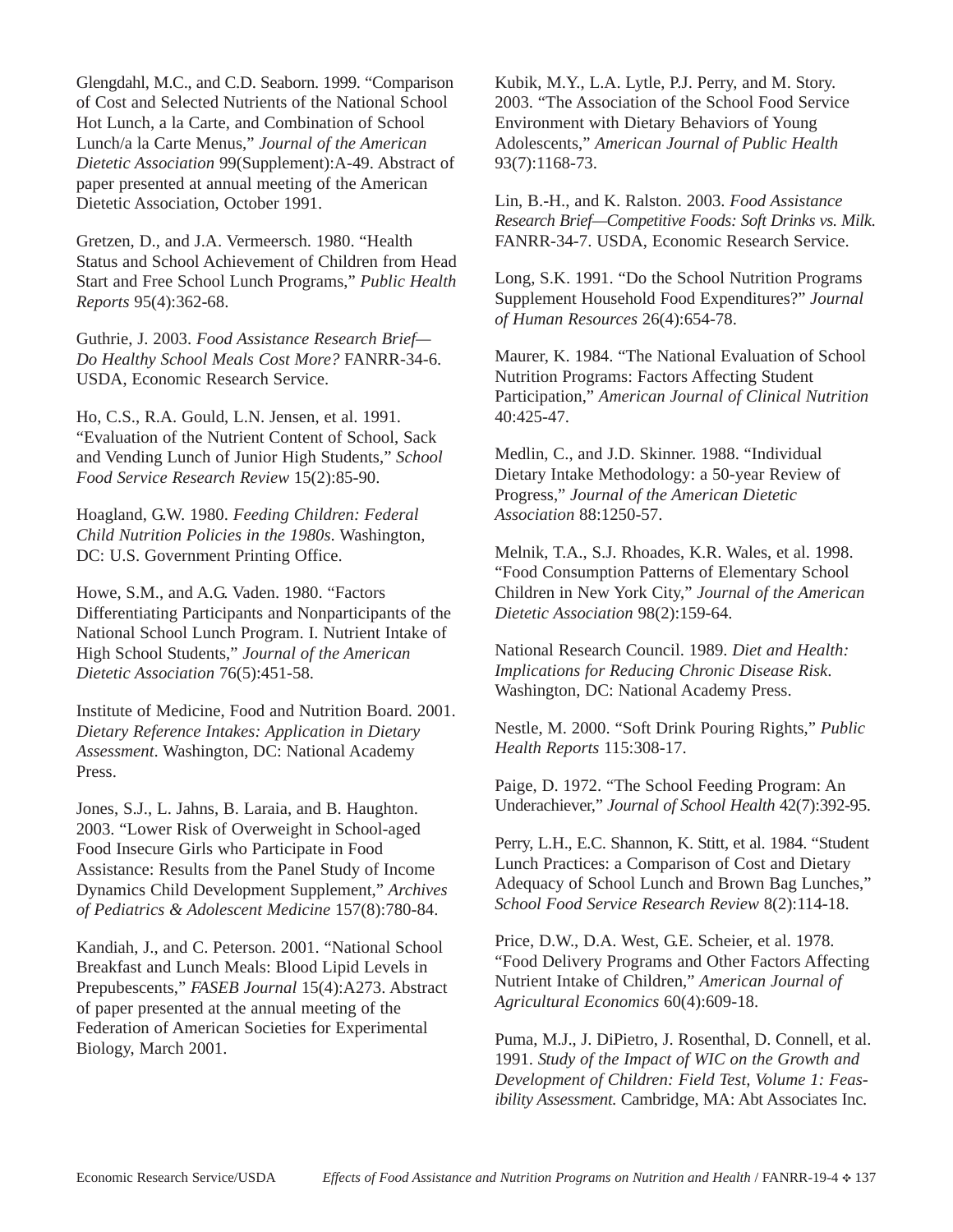Radzikowski, J., and S. Gale. 1984. "The National Evaluation of School Nutrition Programs: Conclusions," *American Journal of Clinical Nutrition* 40:454-61.

Rainville, A.J. 2001. "Nutritional Quality of Reimbursable School Lunches Compared to Lunches Brought from Home in Elementary Schools in Two Southeastern Michigan Districts," *Journal of Child Nutrition & Management* 25(1):13-18.

Ralston, K., J. Buzby, and J. Guthrie. 2003. *Food Assistance Research Brief—A Healthy School Meal Environment*. FANRR-34-5. USDA, Economic Research Service.

Rossi, P.H. 1998. "The School Meals Programs," in *Feeding the Poor: Assessing Federal Food Aid*. Washington, DC: The AEI Press, pp. 66-80.

Rush, D. 1984. "The National Evaluation of School Nutrition Programs: Editor's Technical Notes," *American Journal of Clinical Nutrition* 40:462-64.

U.S. Department of Agriculture, Food, Nutrition, and Consumer Services. 2001. *Foods Sold in Competition with USDA School Meal Programs: A Report to Congress*. Available: http://www.fns.usda.gov/ cnd/lunch/CompetitiveFoods/report\_congress.htm.

U.S. Department of Agriculture, Food and Nutrition Service. 2003a. Program data. Available: http://www. fns.usda.gov/pd. Accessed April 2003.

U.S. Department of Agriculture, Food and Nutrition Service. 2003b. "Afterschool Snacks in the NSLP: Basic Questions and Answers." Available: http://www.fns.usda. gov/cnd/Afterschool/NSLP\_QA.htm. Accessed July 2003.

U.S. Department of Agriculture, Food and Nutrition Service. 2003c. "Program Fact Sheet: National School Lunch Program." Available: http://www.fnsusda.gov/ cnd/Lunch/default.htm. Accessed June 2003.

U.S. Department of Agriculture, Food and Nutrition Service. 2002. "Team Nutrition Policy Statement." Available: http://www.fns.usda.gov/tn/grants/TN\_ PolicyStatement.pdf. Accessed April 2002.

U.S. Department of Agriculture, Food and Nutrition Service. 2000a. "Food and Nutrition Service (FNS) Strategic Plan 2000 to 2005." Available: http://www. fns.usda.gov/oane/MENU/gpra/FNSStrategicplan.htm. Accessed April 2002.

U.S. Department of Agriculture, Food and Nutrition Service. 2000b. *Changing the Scene: Improving the School Nutrition Environment*. USDA, Food and Nutrition Service. (A tool kit for schools, available through http://www.fns.usda.gov/tn/Healthy/changing.html).

U.S. Department of Agriculture and U.S. Department of Health and Human Services. 1990. *Nutrition and Your Health: Dietary Guidelines for Americans, 3rd edition*. Home and Garden Bulletin No. 232.

U.S. Department of Health, Education and Welfare. 1972. *Ten-Nutrition Survey: 1968-1970. Highlights*.

Wechsler, H., N., Brener, S. Kuester, and C. Miller. 2001. "Food Service and Foods and Beverages Available at School: Results from the School Health Policies and Programs Study 2000," *Journal of School Health* 71(7):313-23.

Wellisch, J.B., S.D. Hanes, L.A. Jordon, et al. 1983. *The National Evaluation of School Nutrition Programs: Final Report. Volumes 1 and 2*. Santa Monica, CA: Systems Development Corporation.

West, D.A., and D.W. Price. 1976. "The Effects of Income, Assets, Food Programs, and Household Size on Food Consumption," *American Journal of Agricultural Economics* 58(1):725-30.

Wolfe, W.S., and C.C. Campbell. 1993. "Food pattern, diet quality, and related characteristics of schoolchildren in New York State," *Journal of the American Dietetic Association* 93(11):1280-84.

Wolfe, W.S., C.C. Campbell, E.A. Frongillo, et al. 1994. "Overweight Schoolchildren in New York State: Prevalence and Characteristics," *American Journal of Public Health* 84(5):807-13.

Yperman, A.M., and J.A. Vermeersch. 1979. "Factors Associated with Children's Food Habits," *Journal of Nutrition Education* 11(2):72-76.

Zive, M.M., J.P. Elder, J.J. Prochaska, et al. 2002. "Sources of Dietary Fat in Middle Schools," *Preventive Medicine* 35(4):376-82.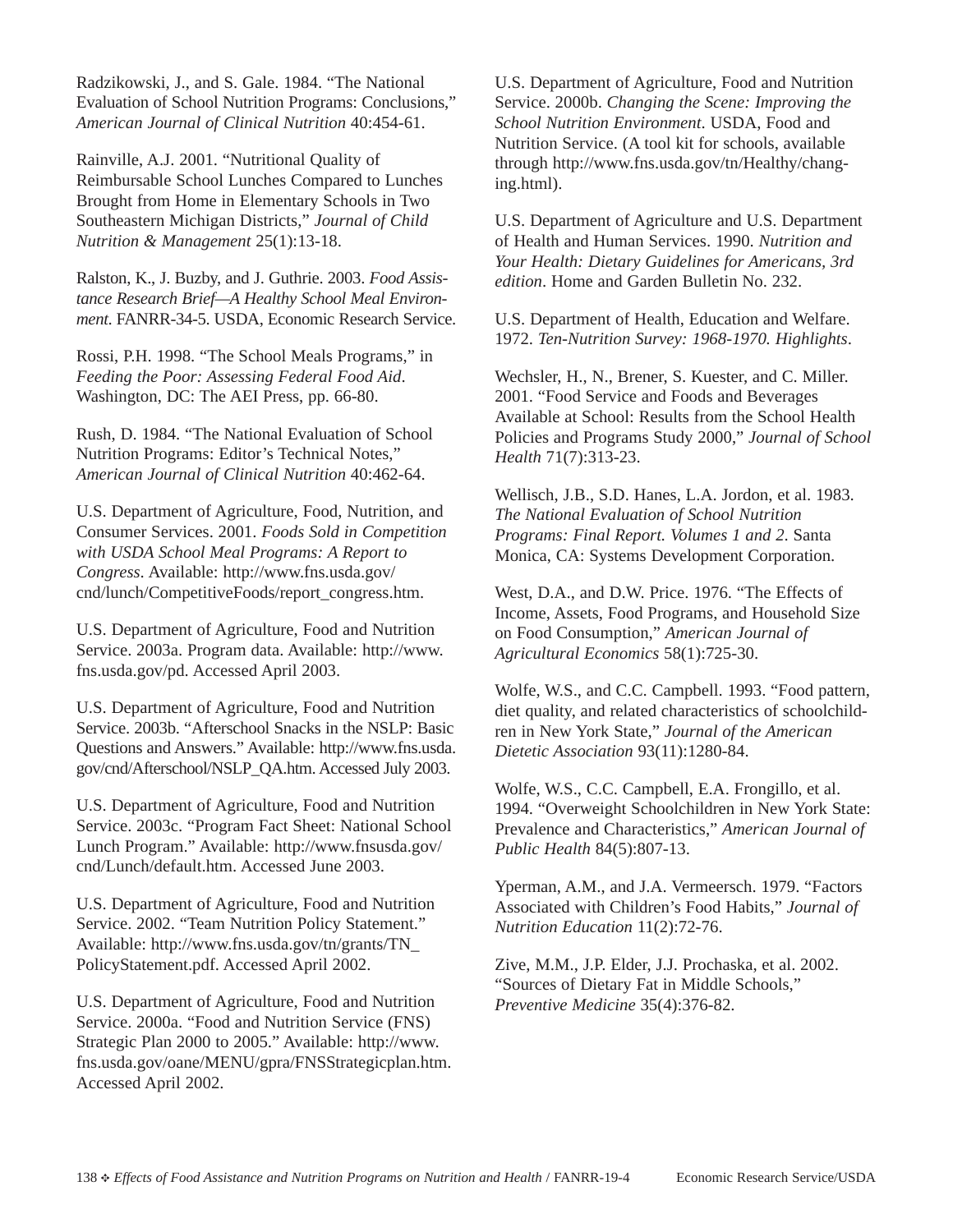**School Breakfast Program**the control of the control of the control of the control of the control of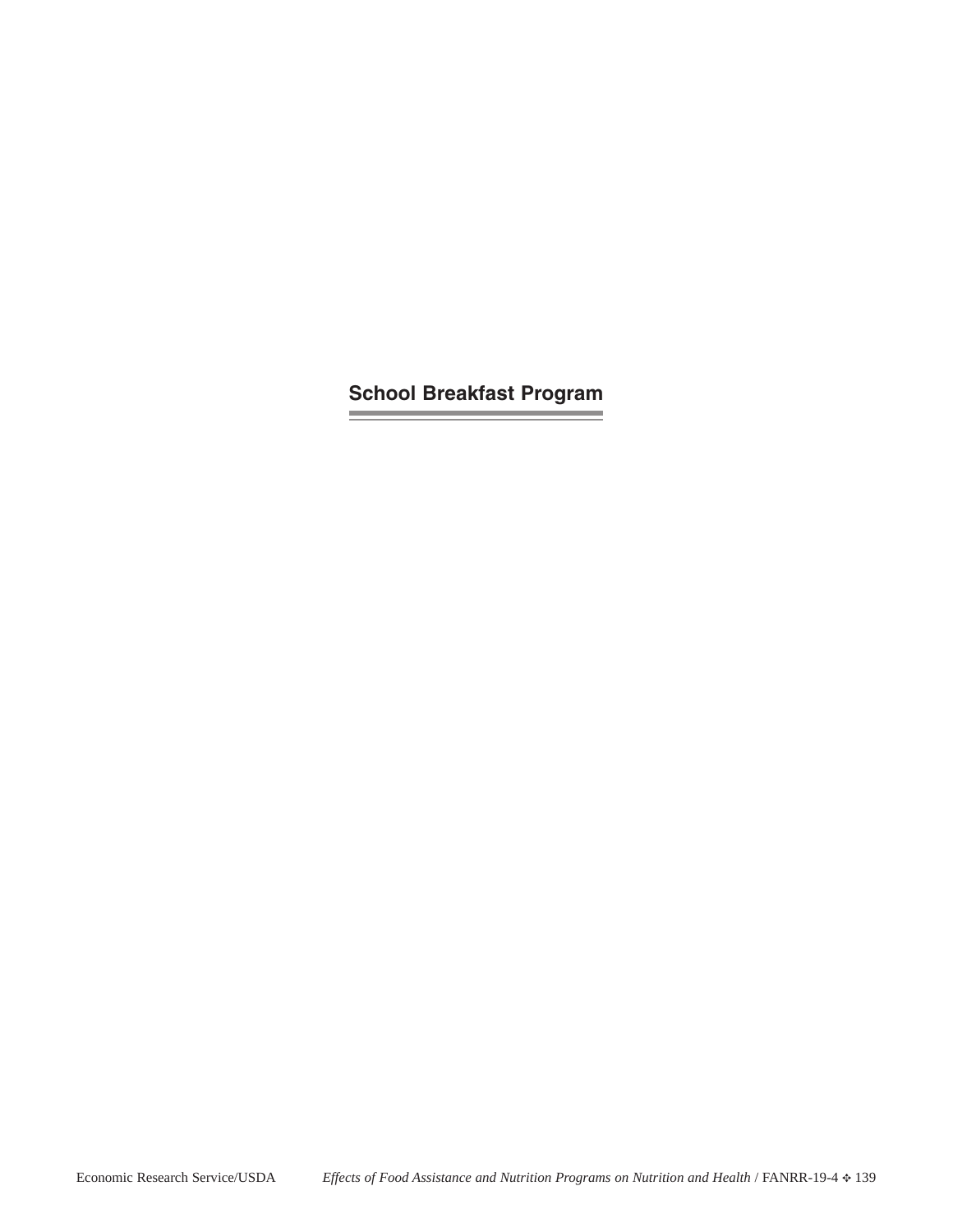Abraham, S., M. Chattopadhyay, M. Montgomery, et al. 2002. *The School Meals Initiative Implementation Study: Third Year Report*. USDA, Food and Nutrition Service.

Basiotis, P., M. Lino, and R.S. Anand. 1999. *Eating Breakfast Greatly Improves Schoolchildren's Diet Quality*. Nutrition Insights No. 15. USDA, Center for Nutrition Polity and Promotion.

Bloom, H. 1984. "Accounting for No-Shows in Experimental Evaluation Designs," *Evaluation Review* 8(2):225-46.

Briefel, R., et al. 1999. *Universal-free School Breakfast Program Evaluation Design Project: Review of Literature on Breakfast and Learning*. USDA, Food and Nutrition Service.

Burghardt, J., A. Gordon, N. Chapman, et al. 1993. *The School Nutrition Dietary Assessment Study: School Food Service, Meals Offered, and Dietary Intakes*. USDA, Food and Nutrition Service.

Cook, J.T., O. Punam, and G.L. Kelly 1996. *Evaluation of a Universally-Free School Breakfast Program Demonstration Project: Central Falls, Rhode Island*. Medford, MA: Tufts University, Center on Hunger, Poverty, and Nutrition Policy.

Devaney, B., and T. Fraker. 1989. "The Dietary Impacts of the School Breakfast Program," *American Journal of Agricultural Economics* 71(4):932-48.

Devaney, B., and E. Stuart. 1998. "Eating Breakfast: Effects of the School Breakfast Program," *Family Economics and Nutrition Review* 1998:60-62.

Emmons, L., M. Hayes, and D.L. Call. 1972. "A Study of School Feeding Programs. I. Economic Elgibility and Nutritional Need. II. Effects on Children with Different Economic and Nutritional Needs," *Journal of the American Dietetic Association* 61(9):262-75.

Food Research and Action Center. 2003. Sc*hool Breakfast Scorecard: 2002*. Washington, DC.

Fox, M.K., M.K. Crepinsek, P. Connor, et al. 2001. *The Second School Nutrition Dietary Assessment Study (SNDA-II): Final Report*. USDA, Food and Nutrition Service.

Glantz, F., R. Berg, D. Porcari, et al. 1994. *School Lunch and Breakfast Nonparticipants Study*. USDA, Food and Nutrition Service.

Gleason, P., and C. Suitor. 2001. *Children's Diets in the Mid-1990's: Dietary Intake and Its Relationship with School Meal Participation*. USDA, Food and Nutrition Service.

Gordon, A.R., B.L. Devaney, and J.A. Burghardt. 1995. "Dietary Effects of the National School Lunch Program and the School Breakfast Program," *American Journal of Clinical Nutrition* 61(1, Supplement):221S-31S.

Guthrie, J. 2003. *Food Assistance Research Brief— Do Healthy School Meals Cost More?* FANRR-34-6. USDA, Economic Research Service.

Hoagland, G.W. 1980. *Feeding Children: Federal Child Nutrition Policies in the 1980s.* Washington, DC: U.S. Government Printing Office.

Hunt, I.F., H.M. Lieberman, A.H. Coulson, et al. 1979. "Effect of a Breakfast Program on the Nutrient Intake of Black Children," *Ecology of Food and Nutrition* 8(1):21-28.

Jacobson, J. et al. 2001. *Designs for Measuring How the School Breakfast Program Affects Learning.* E-FAN-01-013. USDA, Economic Research Service.

McLaughlin, J., L. Bernstein, M.K. Crepinsek, et al. 2002. *Evaluation of the School Breakfast Program Pilot Project: Findings from the First Year of Implementation*. USDA, Food and Nutrition Service.

Meyers, A.F., A.E. Sampson, M. Weitzman, et al. 1989. "School Breakfast Program and School Performance," *American Journal of Disabled Children* 143:1234-39.

Murphy, J.M., M. Pagano, and S.J. Bishop. 2001a. *Impact of a Universally-Free, In-Classroom School Breakfast Program on Performance: Results from the Abell Foundation's Baltimore Breakfast Challenge Evaluation*. Boston, MA: Massachusetts General Hospital.

Murphy, J.M., and M. Pagano. 2001b. *Effects of a Universally Free, In-Classroom School Breakfast Program: Final Report from the Third Year of the Maryland Meals for Achievement Evaluation.* Boston, MA: Massachusetts General Hospital.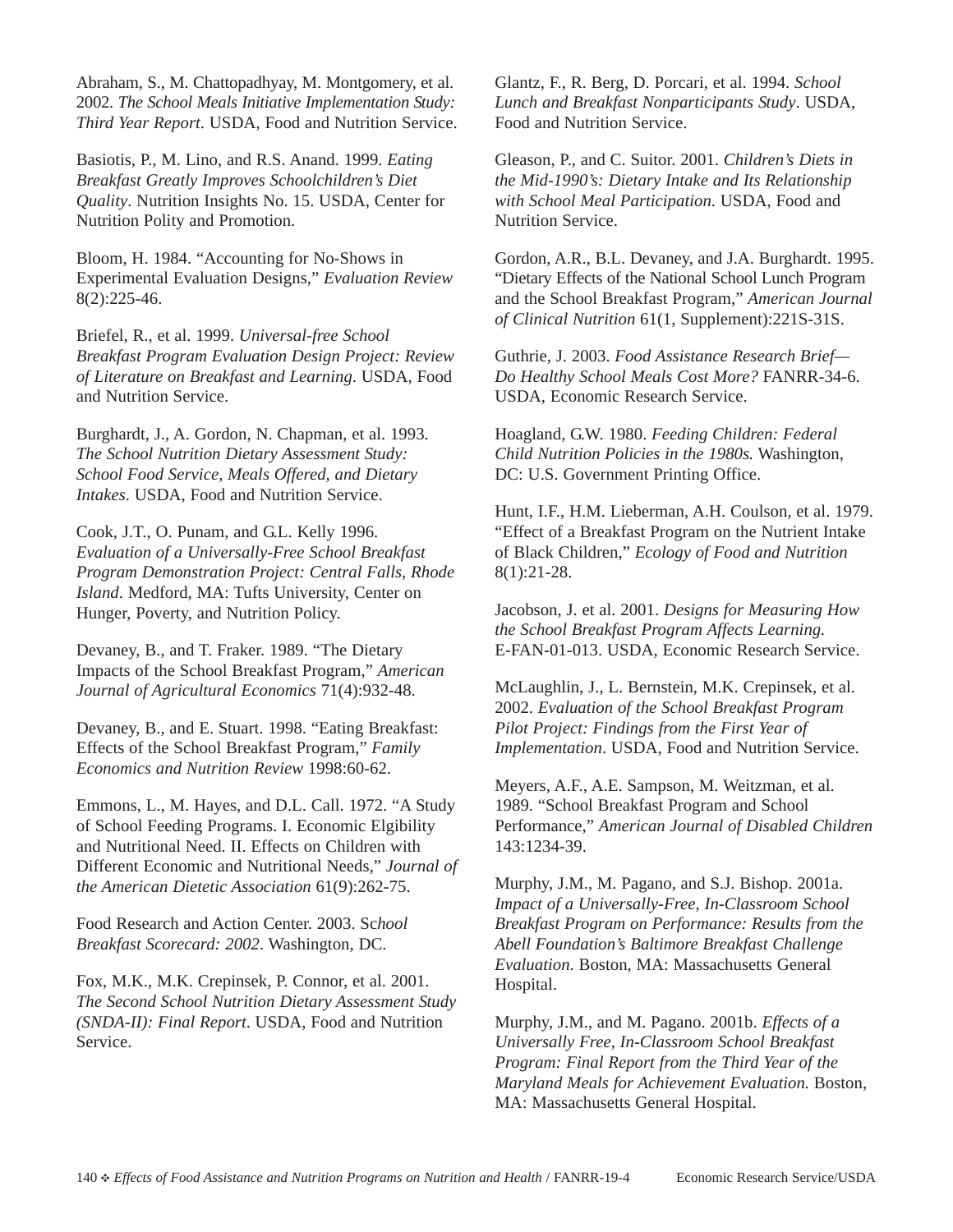Murphy, J.M., M. Pagano, K. Patton, et al. 2000. *Boston Public Schools Universal Breakfast Program: Final Evaluation Report.* Boston, MA: Massachusetts General Hospital.

Murphy, J.M., M.E. Pagano, J. Nachmani, et al. 1998. "The Relationship of School Breakfast to Psychosocial and Academic Functioning: Cross-sectional and Longitudinal Observations in an Inner-city School Sample," *Archives of Pediatrics and Adolescent Medicine* 152(9):899-907.

Nicklas, T.A., B. Weihang, and G. Berenson. 1993a. "Nutrient Contribution of the Breakfast Meal Classified by Source in 10-year-old Children: Home versus School," *School Food Service Research Review* 17(2):125-32.

Nicklas, T.A., B. Weihang, L. Webber, et al. 1993b. "Breakfast Consumption Affects Adequacy of Total Daily Intake in Children," *Journal of the American Dietetic Association* 93(8):886-91.

Peterson, K., M. Davison, K. Wahlstrom, et al. 2003. *Fast Break to Learning School Breakfast Program: A Report of the Second Year Results, 2001-2002*. Minneapolis, MN: University of Minnesota.

Ponza, M., R. Briefel, W. Corson, et al. 1999. *Universal-free School Breakfast Program Evaluation Design Report: Final Evaluation Design*. USDA, Food and Nutrition Service.

Price, D.W., D.A. West, G.E. Scheier, et al. 1978. "Food Delivery Programs and Other Factors Affecting Nutrient Intake of Children," *American Journal of Agricultural Economics* 60(4):609-18.

Project Bread. 2000. *The Massachusetts Child Hunger Initiative: An Action Plan To End Child Hunger in Massachusetts.* Boston, MA.

Reddan, J., K. Wahlstrom, and M. Reicks. 2002. "Children's Perceived Benefits and Barriers in Relation to Eating Breakfast in Schools With or Without Universal School Breakfast," *Journal of Nutrition Education and Behavior* 34(1):47-52.

Rosales, W., and J. Janowski. 2002. *The State of Breakfast in Wisconsin.* Milwaukee, WI: Hunger Task Force of Milwaukee.

Rossi, P.H. 1998. *Feeding the Poor: Assessing Federal Food Aid*. Washington, D.C.: The AEI Press.

U.S. Department of Agriculture, Food and Nutrition Service. 2003a. Program data. Available: http://www. fns.usda.gov/pd. Accessed April 2003.

U.S. Department of Agriculture, Food and Nutrition Service. 2003c. "School Breakfast Program: Fact Sheet." Available: http://www.fns.usda.gov/cnd/breakfast/ aboutBFast/bfastfacts.htm. Accessed August 2003.

U.S. Department of Agriculture, Food and Nutrition Service. 2003c. "Program Fact Sheet: National School Lunch Program." Available: http://www.fns.usda.gov/ cnd/Lunch/default.htm. Accessed June 2003.

U.S. Department of Agriculture, Food and Nutrition Service. 2003d. "Provision 1, 2, & 3 Fact Sheet." Available: http://www.fns.usda.gov/cnd/governance/ prov-1-2-3/prov1\_2\_3Factsheet.htm. Accessed August 2003.

U.S. Department of Agriculture, Food and Nutrition Service. 2000. "Food and Nutrition Service (FNS) Strategic Plan 2000 to 2005." Available: http://www. fns.usda.gov/oane/MENU/gpra/FNSStrategicplan.htm. Accessed April 2002.

Wellisch, J.B., S.D. Hanes, L.A. Jordon, et al. 1983. *The National Evaluation of School Nutrition Programs: Final Report. Volumes 1 and 2*. Santa Monica, CA: Systems Development Corporation.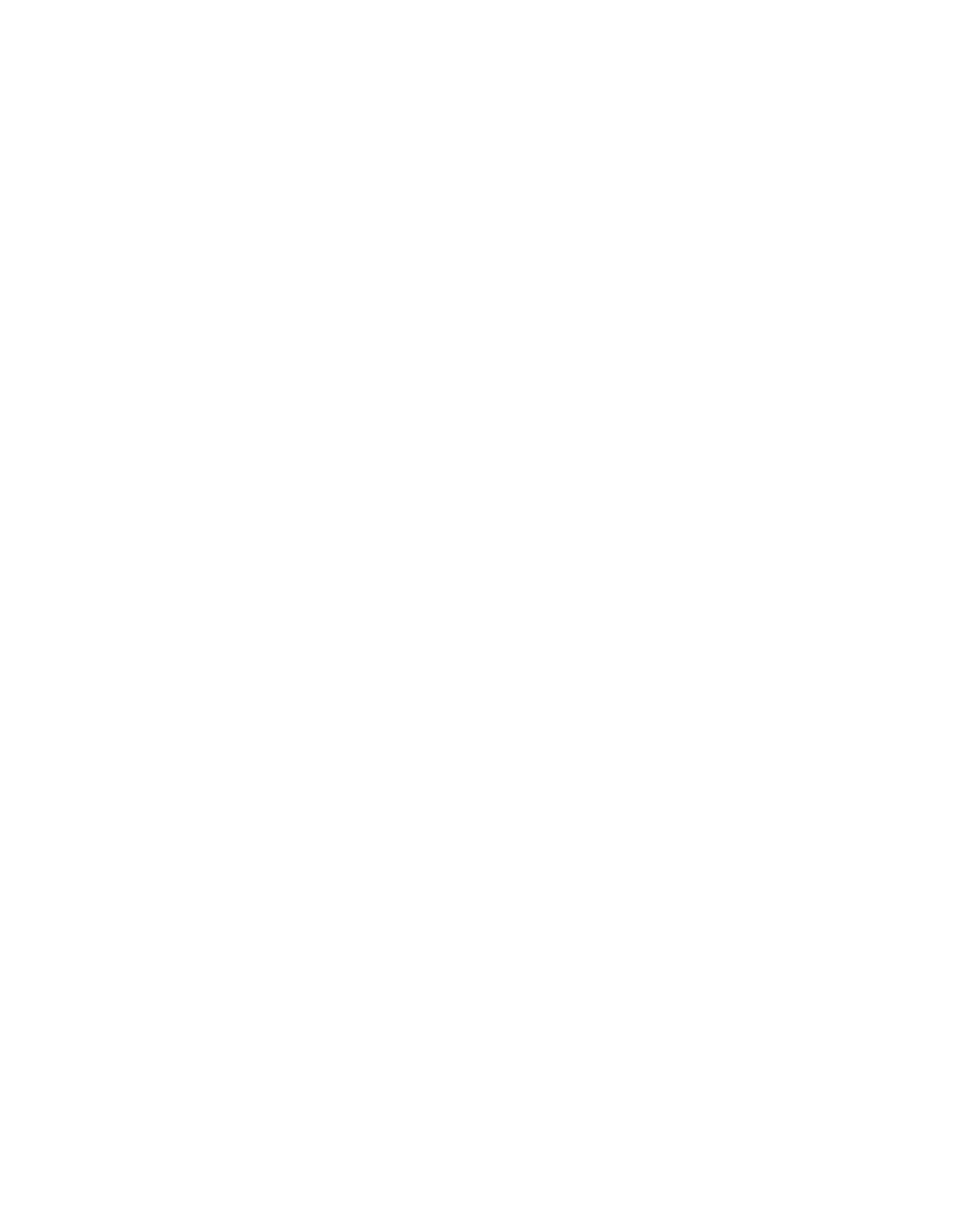**Child and Adult Care Food ProgramContract Contract** 

the control of the control of the control of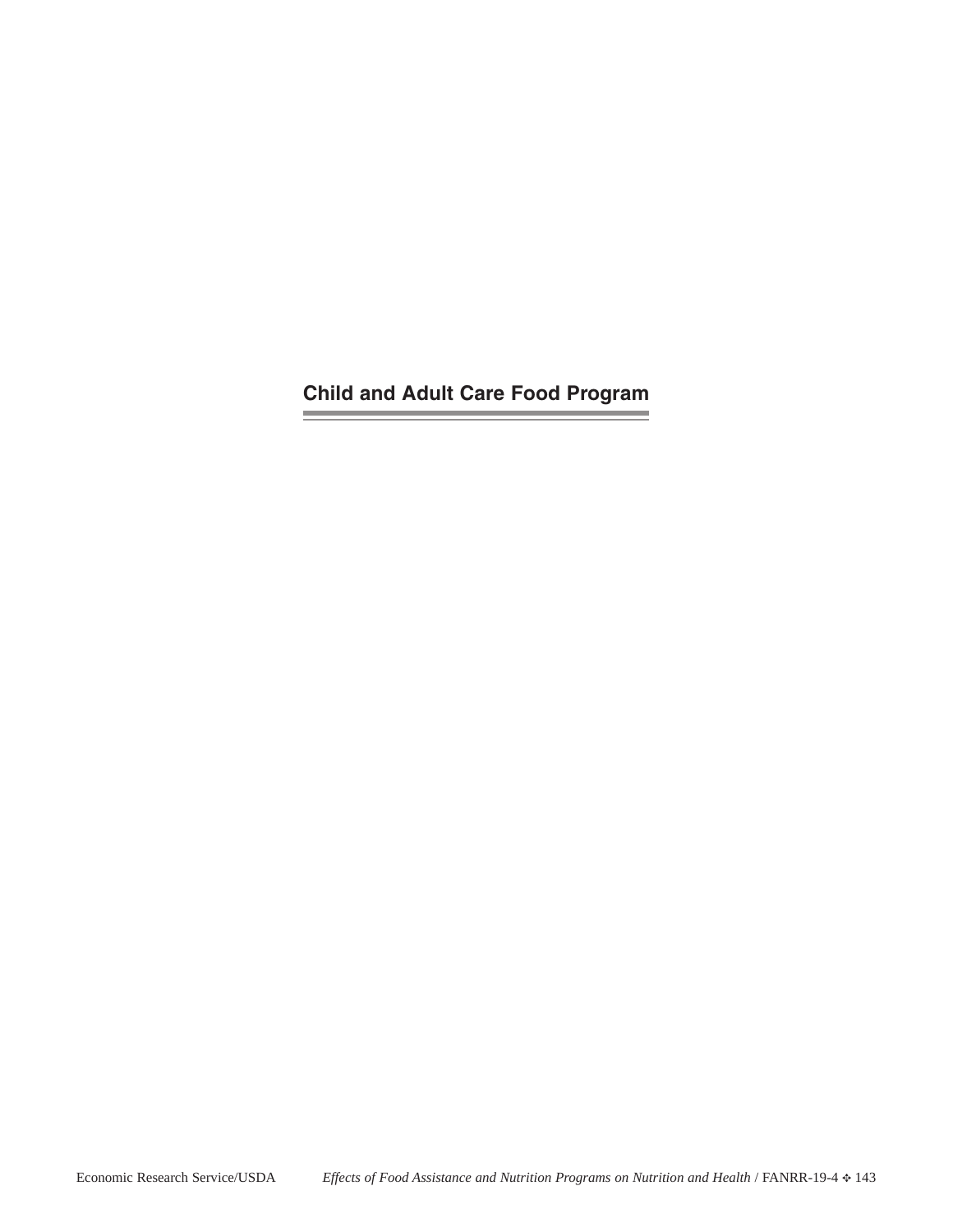American Dietetic Association. 1999. "Position of the American Dietetic Association: Nutrition Standards for Child Care Programs," *Journal of the American Dietetic Association* 99(8):981-88.

American Dietetic Association. 1994. "Position of the American Dietetic Association: Nutrition Standards for Child Care Programs," *Journal of the American Dietetic Association* 94:323-28.

Briley, M.E., A.C. Buller, C.R. Roberts-Gray, et al. 1989. "What Is on the Menu at the Child Care Center?" *Journal of the American Dietetic Association* 89(6):771-74.

Briley, M.E., C.R. Roberts-Gray, S.T. Jastrow, and J. Vickers. 1999. "Dietary Intake at The Child-Care Center and Away: Are Parents and Care Providers Working as Partners or at Cross-Purposes?" *Journal of the American Dietetic Association* 99:950-54.

Briley, M.E., C.R. Roberts-Gray, and S. Rowe. 1993. "What Can Children Learn from the Menu at the Child Care Center?" *Journal of Community Health* 18(6):363-73.

Burghardt, J., A. Gordon, N. Chapman, et al. 1993. *The School Nutrition Dietary Assessment Study: School Food Service, Meals Offered, and Dietary Intakes*. USDA, Food and Nutrition Service.

Crepinsek, M.K, and N. Burstein. 2004. *Maternal Employment and Children's Nutrition: Volumes I and II*. E-FAN-04-006. USDA, Economic Research Service.

Crepinsek, M.K., N.R. Burstein, E.B. Lee, et al. 2002. *Meals Offered by Tier 2 CACFP Family Child Care Providers—Effects of Lower Meal Reimbursements: A Report to Congress on the Family Child Care Homes Legislative Changes Study*. E-FAN-02-006. USDA, Economic Research Service.

Domer, J.A. 1983. "Nutrition in a Private Day Care Center," *Journal of the American Dietetic Association* 82:290-93.

Drake, M.A. 1992. "Menu Evaluation, Nutrient Intake of Young Children, and Nutrition Knowledge of Menu Planners in Child Care Centers in Missouri," *Journal of Nutritional Education* 24:145-48.

Drake, M.A. 1991. "Anthropometry, Biochemical Iron Indexes, and Energy Nutrient Intake of Preschool Children: Comparison of Intake at Daycare Center and at Home," *Journal of the American Dietetic Association* 91:1587.

Fox, M.K, and M.J. Cutler. 1996. *The Child Nutrition Homeless Demonstration Project: Year 3 Report*. Cambridge, MA: Abt Associates Inc.

Fox, M.K., F.B. Glantz, L. Geitz, et al. 1997. *Early Childhood and Child Care Study: Nutritional Assessment of the CACFP. Volume II. Final Report.* USDA, Food and Consumer Service.

Garnett, S. 2003. "Child and Adult Care Food Program (CACFP): Update on For-Profit Center Eligibility." Available: http://www.fns.usda.gov/cnd/care/ Regs&Policy/ForProfits/extension.htm. Accessed April 2003.

Glantz, F., D.T. Rodda, M.J. Cutler, et al. 1997. *Early Childhood and Child Care Study: Profile of Participants in the CACFP. Volume I. Final Report*. USDA, Food and Consumer Service.

Glantz, F., J.A. Layer, and M. Battaglia. 1988. *Study of the Child Care Food Program.* Cambridge, MA: Abt Associates Inc.

Glantz, F., N. Goodrich, D. Wagner, et al. 1983. *Evaluation of the Child Care Food Program: Results of the Child Impact Study Telephone Survey and Pilot Study*. Cambridge, MA: Abt Associates Inc.

Glantz, F., and M.K. O'Neill-Fox. 1982. *Evaluation of the Child Care Food Program: Final Report on the Congressionally Mandated Studies. Volume I.* Cambridge, MA: Abt Associates Inc.

Hamilton, W., N. Burstein, and M.K. Crepinsek. 2001. *Reimbursement Tiering in the CACFP: Summary Report of the Family Child Care Homes Legislative Changes Study.* FANRR-22. USDA, Economic Research Service.

Macro International. 1991. *Study of the Child Nutrition Homeless Demonstration: Final Report - Year 1*. USDA, Food and Nutrition Service.

Ponza, M., J. Burghardt, R. Cohen, et al. 1993. *National Study of the Adult Component of the Child and Adult Care Food Program (CACFP). Final Report*. *Volumes I and II*. USDA, Food and Nutrition Service.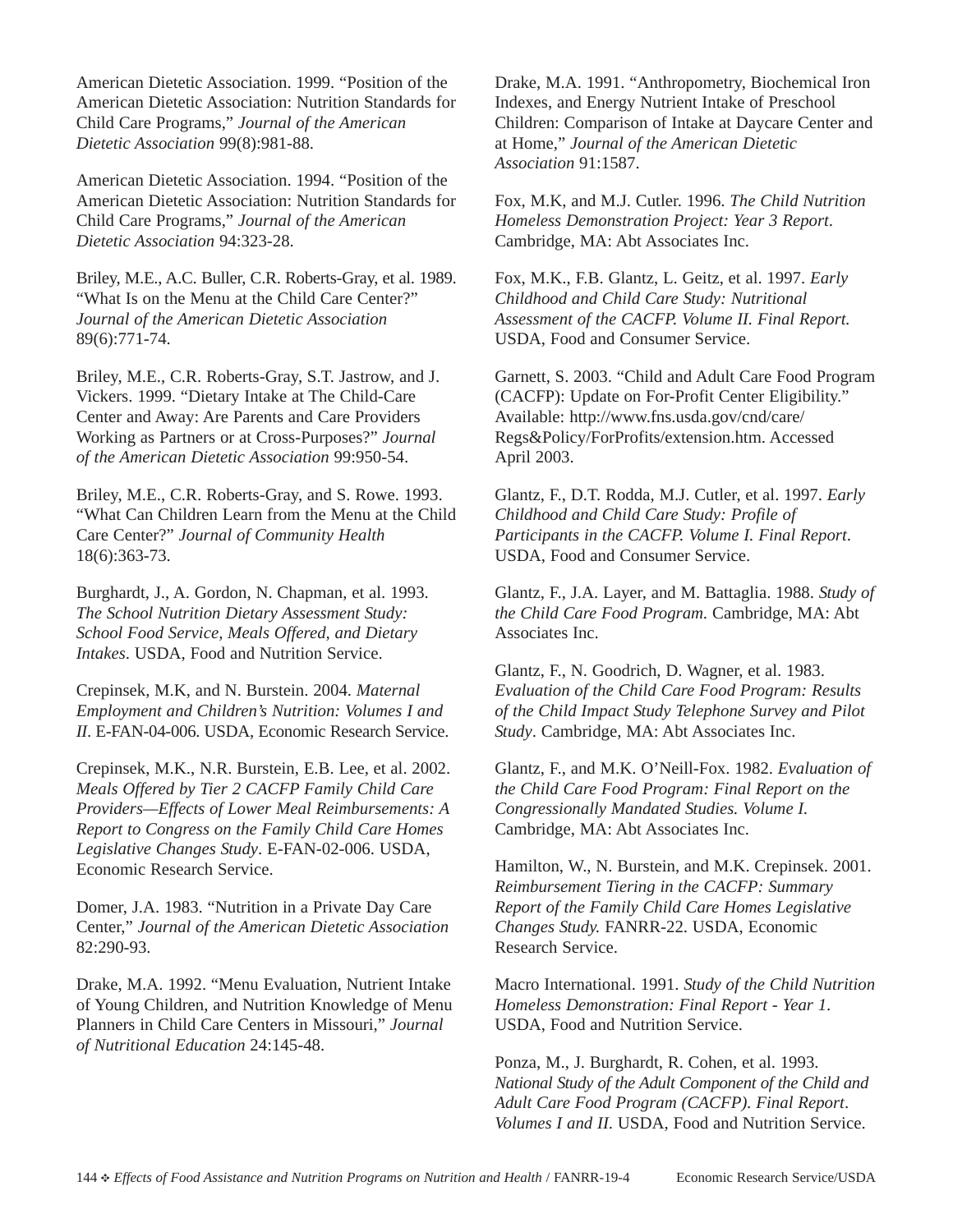U.S. Department of Agriculture, Food and Nutrition Service. 2003. Program data. Available http://www. fns.usda.gov/pd. Accessed April 2003.

U.S. Department of Agriculture, Food and Nutrition Service. 2003a. "Facts about the Child and Adult Care Food Program." Available: http://www.fns.usda.gov/ cnd/care/CACFP/cacfpfaqs.htm. Accessed March 2003.

U.S. Department of Agriculture, Food and Nutrition Service. 2002b. "Child Nutrition Programs: Afterschool Snacks Fact Sheet." Available http://www.fns.usda. gov/cnd/governance/AfterschoolFactSheet.htm. Accessed March 2002.

U.S. Department of Agriculture, Food and Nutrition Service. 2002c. "Child and Adult Care Food Program: Facts About Reimbursement for Suppers Available to Afterschool Care Programs." Available: http://www. fns.usda.gov/cnd/care/Regs&Policy/snacks/supperfaqs.htm. Accessed March 2002.

U.S. Department of Agriculture and U.S. Department of Health and Human Services. 2000. *Nutrition and Your Health: Dietary Guidelines for Americans, 5th edition.* Home and Garden Bulletin No. 232.

U.S. Department of Agriculture and U.S. Department of Health and Human Services. 1995. *Nutrition and Your Health: Dietary Guidelines for Americans, 4th edition.* Home and Garden Bulletin No. 232.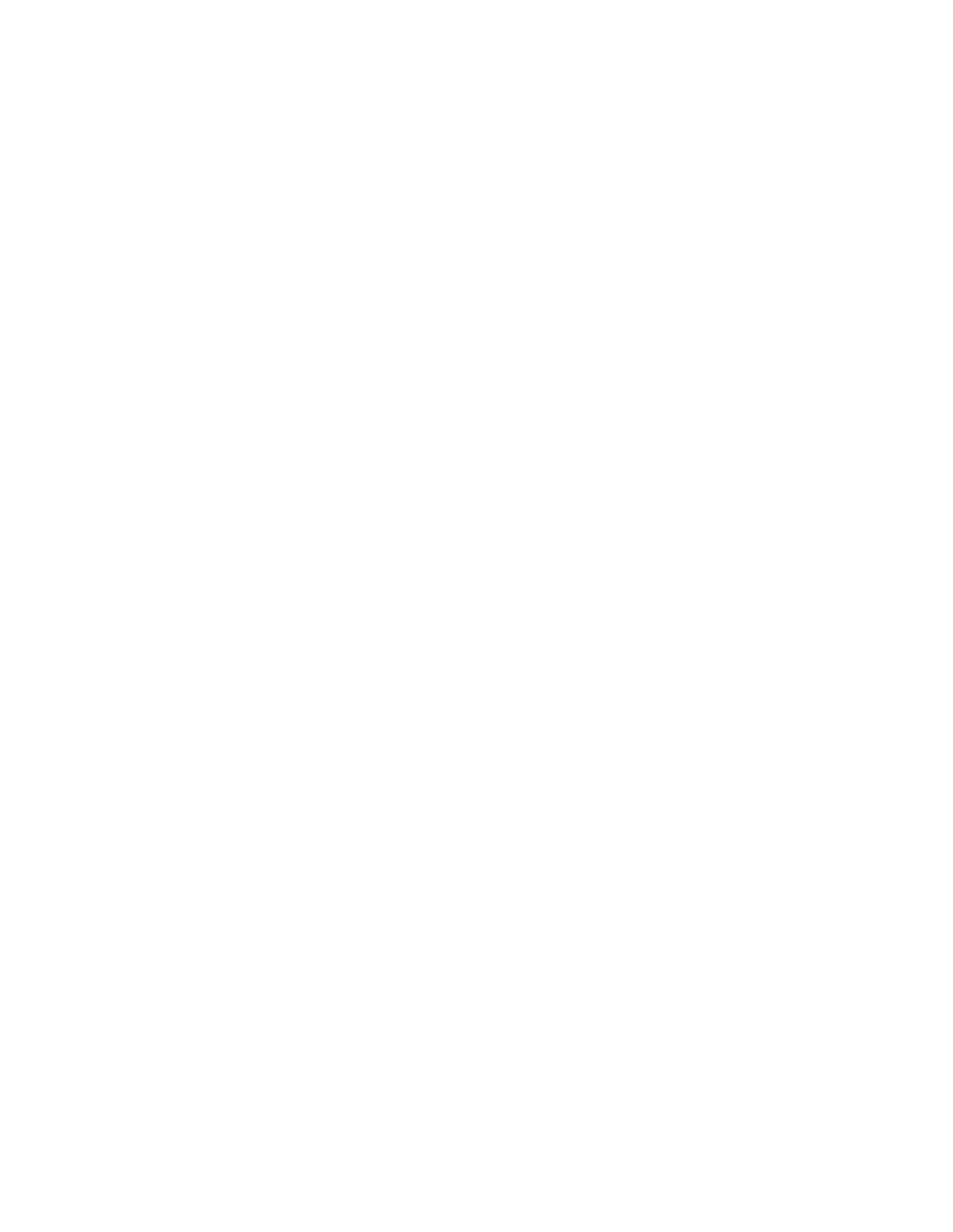**Summer Food Service Program**

**Contract Contract**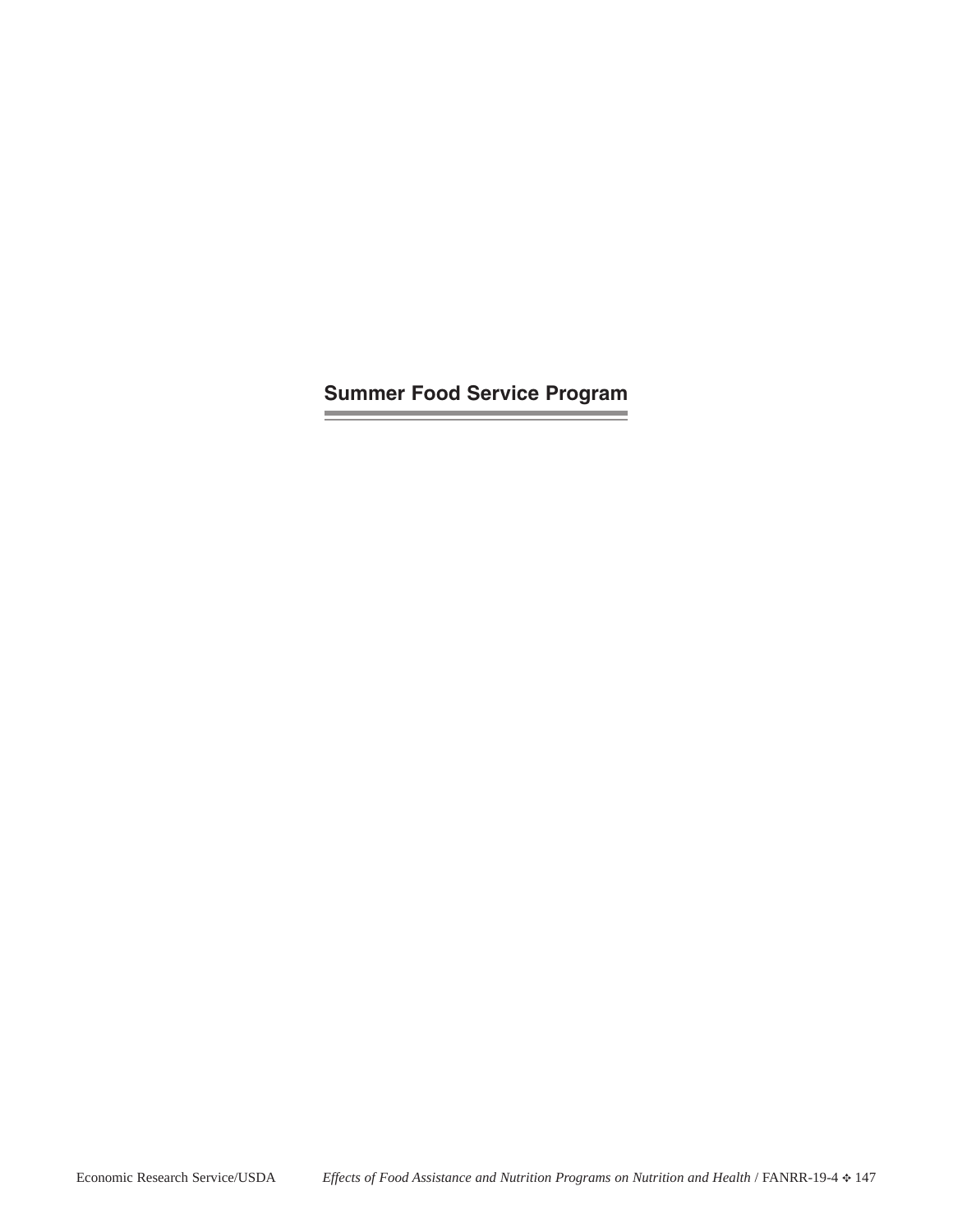Bost, E.M. 2000. "Hunger Doesn't Take a Vacation*.*" Message from Under Secretary of Agriculture, Eric M. Bost, posted on Summer Food Service Program website. Available: http://www.fns.usda.gov/snd/summer/ states/message.html. Accessed March 2002.

Decker, P.T., E.E. Kisker, J. Patch, et al. 1990. *An Evaluation of the Summer Food Service Demonstration. Final Report*. Princeton, NJ: Mathematica Policy Research, Inc.

Food Research and Action Center. 2003. *Hunger Doesn't Take a Vacation: Summer Nutrition Status Report, June 2003*. Washington, DC.

Food Research and Action Center. 2001. *New Pilot Makes Summer Food Participation Easier in 13 States and Puerto Rico*. Available: http://www.frac.org/ html/news/sfsp\_pilots.html. Accessed March 2002.

Food Research and Action Center. 1995. *Hunger Doesn't Take a Vacation: A Status Report on the Summer Food Service Program for Children, Third edition*. Washington, DC.

Food Research and Action Center. 1993. *New Opportunities: A Status Report on the Summer Food Service Program for Children*. Washington, DC.

Fox, M.K., M.K. Crepinsek, P. Connor, et al. 2001. *School Nutrition Dietary Assessment Study II (SNDA-II): Summary of Findings*. USDA, Food and Nutrition Service.

Garnett, S.C. 2001. *Implementation of the Summer Food Service Program (SFSP) Pilot Projects Authorized by the Consolidated Appropriations Act, 2001.* Technical memorandum issued to FNS regions and State agencies, January 19, 2001.

Gordon, A., and R. Briefel. 2003. *Feeding Low-Income Children When School is Out—The Summer Food Service Program: Executive Summary*. FANRR-30. USDA, Economic Research Service.

Ohls, J., E. Cavin, E. Kisker, et al. 1988. *An Evaluation of the Summer Food Service Program: Final Report*. FANRR-30. USDA, Food and Nutrition Service.

Reger, C.C., E. O'Neil, T.A. Nicklas, et al. 1996. "Plate Waste of School Lunches Served to Children in a Low-Socioeconomic Elementary School in South Louisiana," *School Food Service Research Review* 20(supplement):13-19.

Robinson, R.A. 1998. *Effects of changes made to the Summer Food Service Program. Testimony before the Subcommittee on Early Childhood, Youth and Families, Committee on Education and the Workforce, U.S. House of Representatives*. Washington, DC: U.S. General Accounting Office.

Shotland, J., and D. Loonin. 1988. *Patterns of Risk: The Nutritional Status of the Rural Poor*. Washington, DC: Public Voice for Food and Health Policy.

Singh, A., and J. Endahl. 2004. *Evaluation of the 14 State Summer Food Service Program Pilot Project*. USDA, Food and Nutrition Service.

Tasse, T., and J. Ohls. 2003. *Reaching More Hungry Children: The Seamless Summer Food Waiver.* Trends in Nutrition Policy. Issue Brief No. 1. Princeton, NJ: Mathematica Policy Research.

U.S. Department of Agriculture, Food and Nutrition Service. 2003. Program data. Available: http://www. fns.usda.gov/pd. Accessed April 2003.

U.S. Department of Agriculture, Food and Nutrition Service. 2002a. "Summer Food Service Program: Frequently Asked Questions." Available: http://www. fns.usda.gov/cnd/summer/about/faq.html). Accessed March 2002.

U.S. Department of Agriculture, Food and Nutrition Service. 2002b. "Summer Food Service Program: Sponsors." Available: http://www.fns.usda.gov/cnd/ summer/sponsors/index.html). Accessed March 2002.

U.S. Department of Agriculture, Food and Nutrition Service. 2002c. "USDA News Release: USDA Plans To Continue Improving Children's Access to the Summer Food Service Program." Available: http://www.fns.usda.gov/news/releases/2002/03/0082. htm. Accessed March 2002.

Wehler, C.A., R.I. Scott, and J.J. Anderson. 1991. *A Survey of Childhood Hunger in the United States. Community Childhood Hunger Identification Project*. Washington, DC: Food Research and Action Center.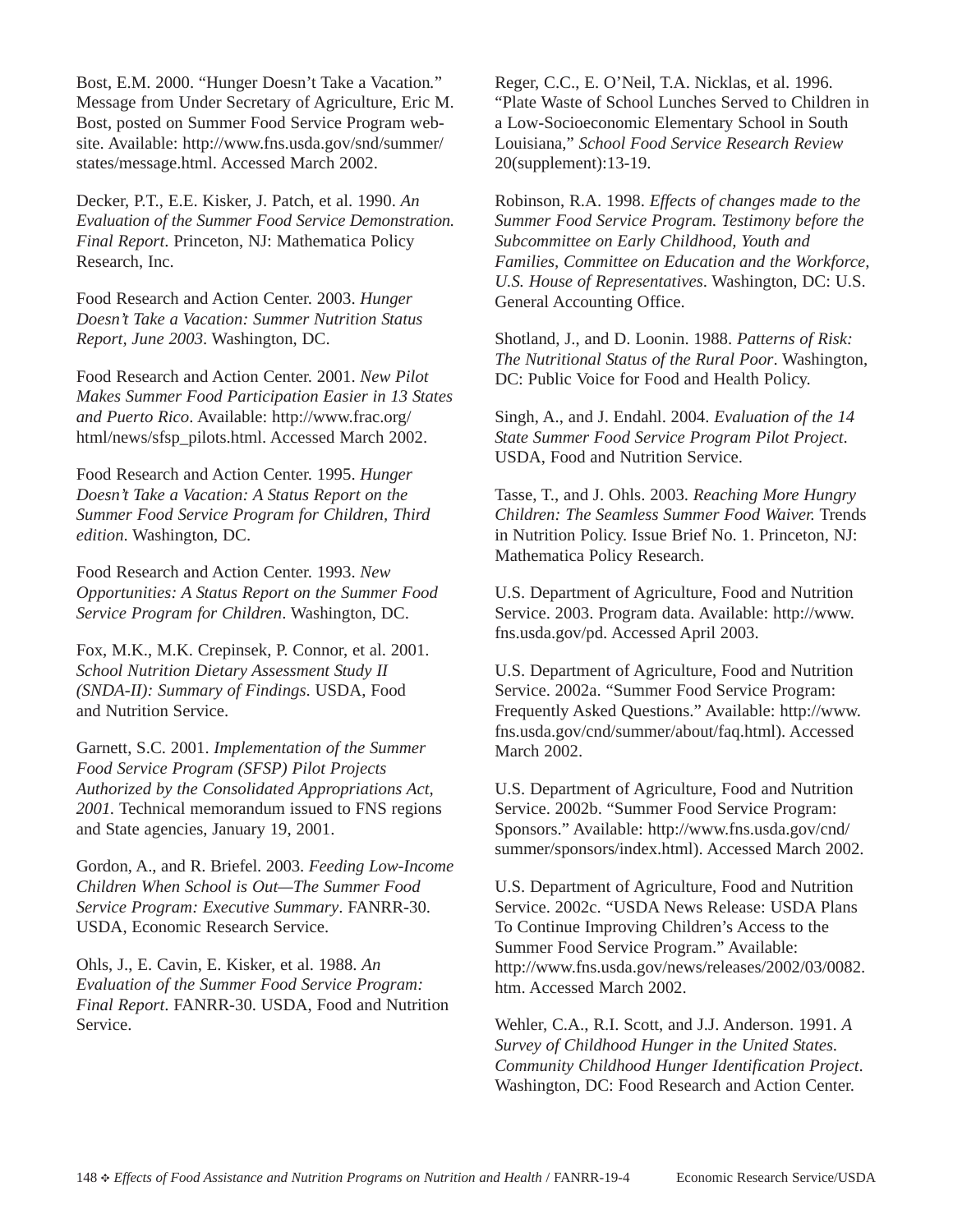**The Emergency Food Assistance Program**

and the control of the control

 $\equiv$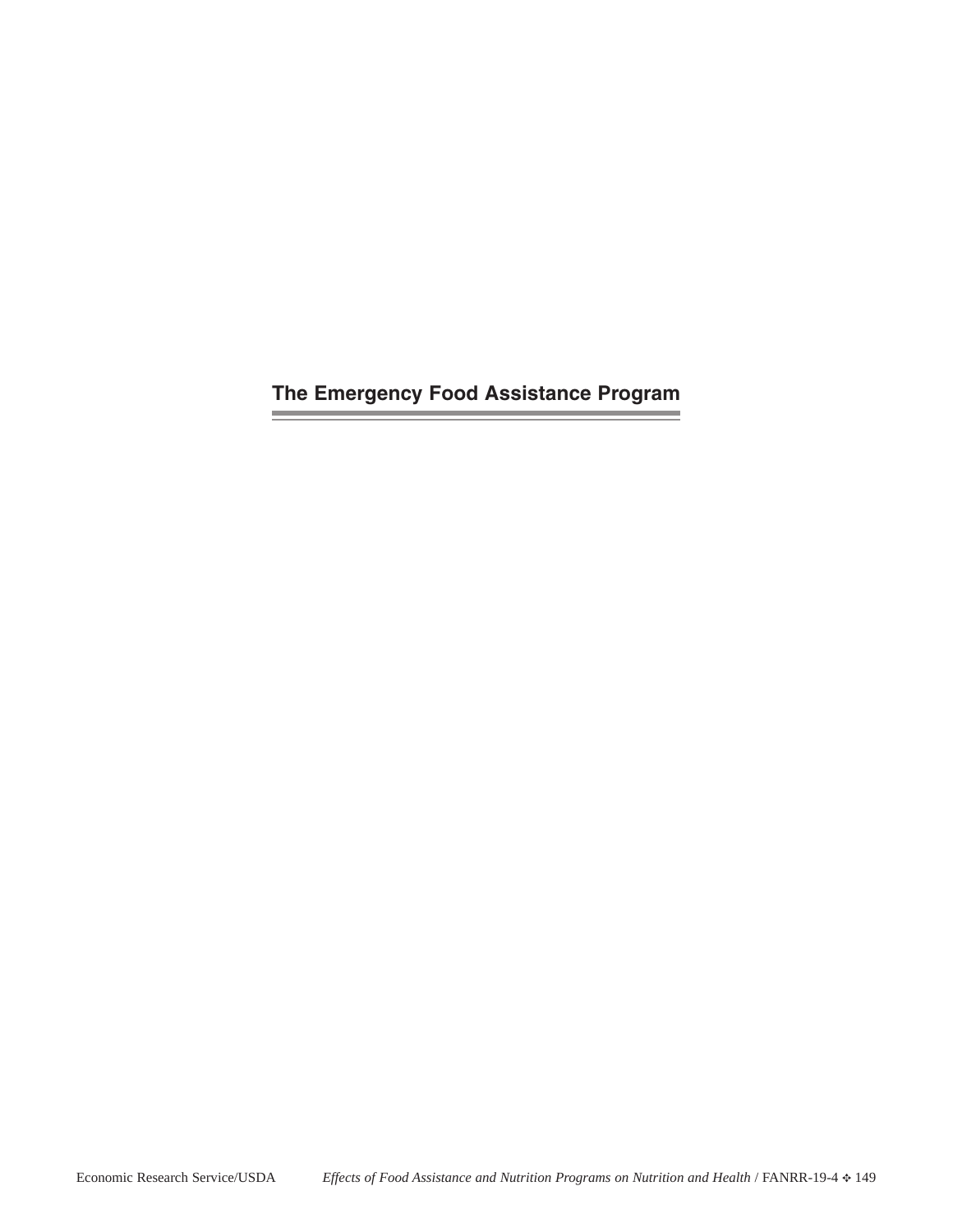Bickel, G., M. Nord, C. Price, et al. 2000. *Guide to Measuring Household Food Security: Revised 2000*. USDA, Food and Nutrition Service.

Bowering, J., K.L. Clancy, and J. Poppendieck. 1991. "Characteristics of a Random Sample of Emergency Food Program Users in New York: II. Soup Kitchens," *American Journal of Public Health* 81(7):914-17.

Briefel, R., J. Jacobson, N. Clusen, et al. 2003. *The Emergency Food Assistance System—Findings From the Client Survey: Executive Summary*. FANRR-32. USDA, Economic Research Service.

Burt, M.A., and B.E. Cohen. 1988. *Feeding the Homeless: Does the Prepared Meals Provision Help? A Report to Congress on the Prepared Meal Provision, Volumes I and II*. Washington, DC: The Urban Institute.

Clancy, K.L., J. Bowering, and J. Poppendieck. 1991. "Characteristics of a Random Sample of Emergency Food Program Users in New York: I. Food Pantries," *American Journal of Public Health* 81(7):911-14.

Levedahl, J.W., N. Ballenger, and C. Harold. 1994. *Comparing the Emergency Food Assistance Program and the Food Stamp Program: Recipient Characteristics, Market Effects, and Benefit/Cost Ratios*. AER-689. USDA, Economic Research Service.

Nord, M., M. Andrews, and S. Carlson. 2002. *Household Food Security in the United States, 2001*. FANRR-29. USDA, Economic Research Service.

Ohls, J., and F. Saleem-Ismail. 2002. *The Emergency Food Assistance System—Findings From the Provider Survey, Volume I: Executive Summary*. FANRR-16-1. USDA, Economic Research Service.

Ponza, M. 1990. "The Effectiveness of USDA Food Assistance Programs in Meeting the Food and Nutrition Needs of the Low-Income Elderly," *Food Stamp Policy Issues: Results from Recent Research*. Paper presented at the Food and Nutrition Service Research Conference in Washington, DC, February 22, 1990.

Ponza, M., and L. Wray. 1990. *Evaluation of the Food Assistance Needs of the Low-Income Elderly and Their Participation in USDA Programs*. USDA, Food and Nutrition Service.

Quality Planning Corporation and Abel, Daft, and Earley. 1987. *A Study of the Temporary Emergency Food Assistance Program (TEFAP)*. USDA, Food and Nutrition Service.

U.S. Department of Agriculture, Food and Nutrition Service. 2003a. "Food Distribution Fact Sheet: The Emergency Food Assistance Program." Available: http://www.fns.usda.gov/fdd/programs/tefap/ pfs-tefap.pdf. Accessed April 2003.

U.S. Department of Agriculture, Food and Nutrition Service. 2003b. Program data. Available: http://www. fns.usda.gov/pd. Accessed April 2003.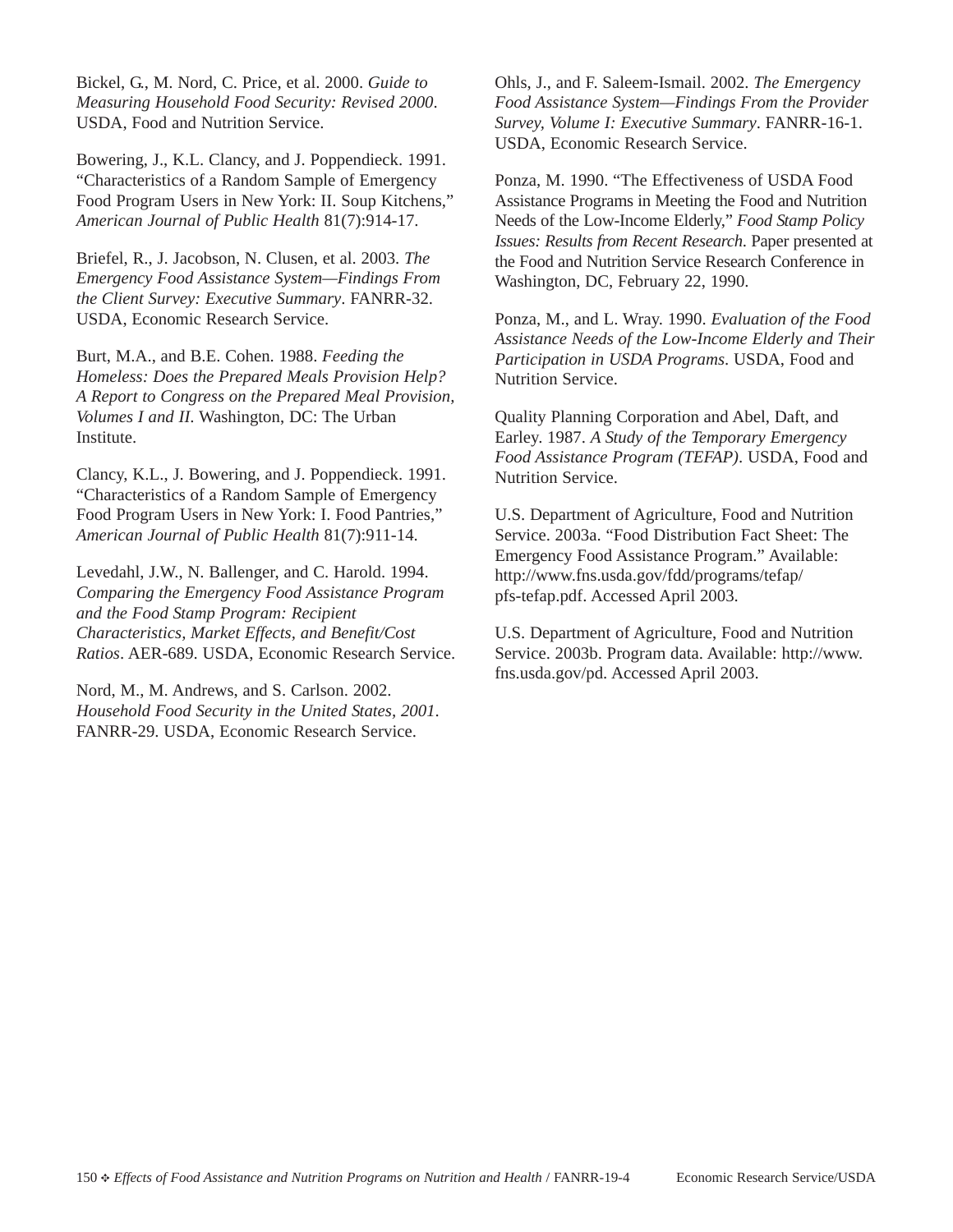## **Nutrition Services Incentive Program (formerly the Nutrition Program for the Elderly**

Note: This research actually focused on the Elderly Nutrition Program (ENP), which is sponsored by the U.S. Department of Health and Human Services. USDA's Nutrition Program for the Elderly (NPE), now known as the Nutrition Services Incentive Program, provided supplemental commodities to ENP delivery sites, based on a per meal reimbursement rate.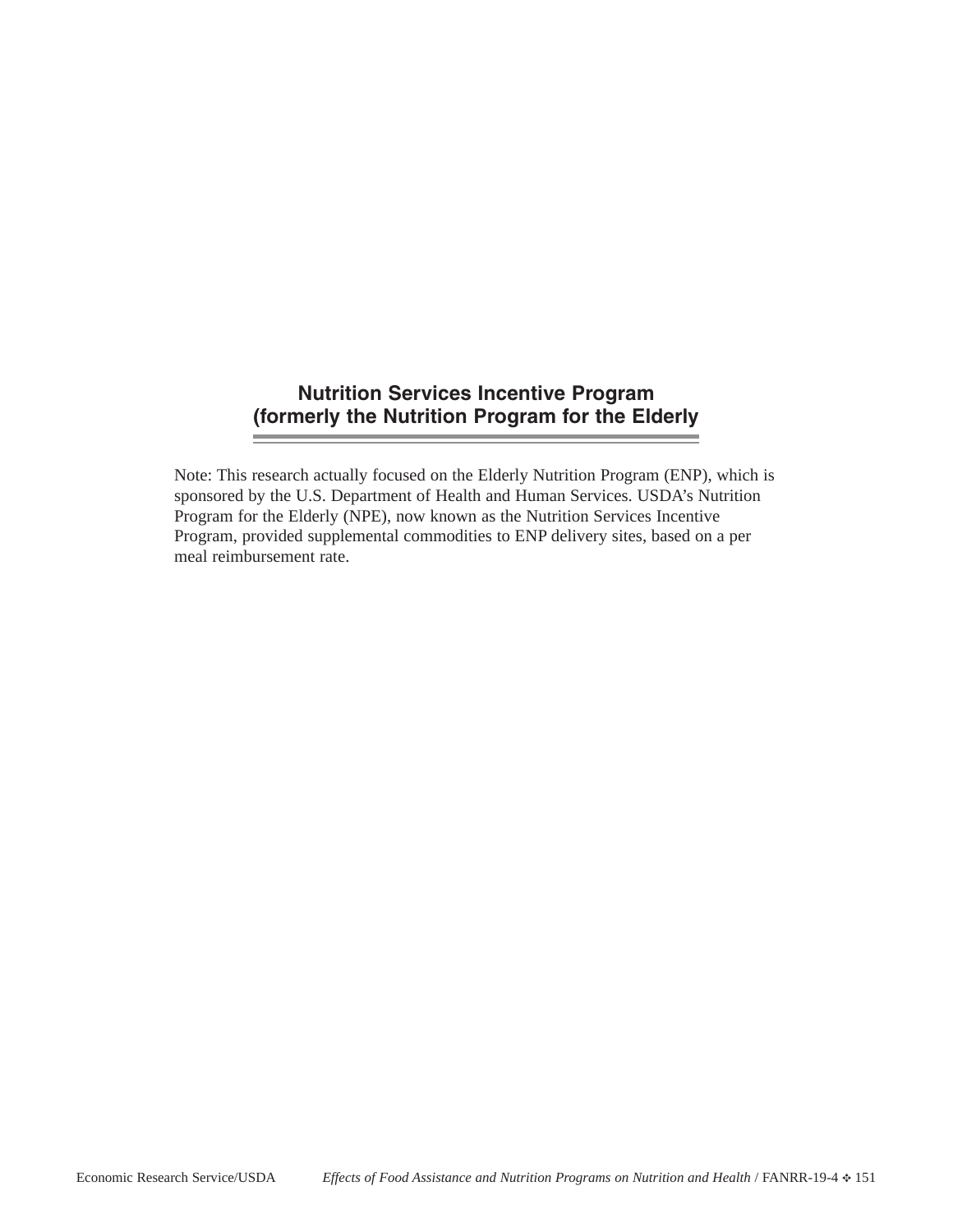Balsam, A.L., A.F. Sullivan, B.E. Millen, and B.L. Rogers. 2000. "Service Innovations in the Elderly Nutrition Program: Two Decades of Accomplishments," *Journal of Nutrition for the Elderly* 19(4):41-48.

Balsam, A.L., and B.L. Rogers. 1991. "Serving Elders in Greatest Social and Economic Need: The Challenge to the Elderly Nutrition Program," *Journal of Aging and Social Policy* 3(2):41-55.

Caliendo, M.A. 1980. "Factors Influencing the Dietary Status of Participants in the National Nutrition Program for the Elderly. 1. Population Characteristics and Nutritional Intakes," *Journal of Nutrition for the Elderly* 1(1):23-39.

Caliendo, M.A., and M. Batcher. 1980. "Factors Influencing the Dietary Status of Participants in the National Nutrition Program for the Elderly. 2. Relationships Between Dietary Quality, Program Participation, and Selected Variables," *Journal of Nutrition for the Elderly* 1(1):41-53.

Caliendo, M.A., and J. Smith. 1981. "Preliminary Observations on the Dietary Status of Participants in the Title III-C Meal Program," *Journal of Nutrition for the Elderly* 1(3-4):21-39.

Cohen, B.E., M.R. Burt, and M.M. Schulte. 1993. *Hunger and Food Insecurity Among the Elderly*. Washington, DC: Urban Institute.

Czajka-Narins, D.M., M.B. Kohrs, J. Tsui, et al. 1987. "Nutritional and Biochemical Effects of Nutrition Programs in the Elderly," *Clinics in Geriatric Medicine* 3(2):275-87.

Dwyer, J.T., and J. Mayer. 1997. *Update on Risks of Malnutrition in Older Americans: Perspectives from New Studies*. Bethesda, MD: National Aging Information Center.

Edwards, D.L., E.A. Frongillo, Jr., B. Rauschenbach, et al. 1993. "Home-delivered Meals Benefit the Diabetic Elderly," *Journal of the American Dietetic Association* 93(5):585-87.

Food Research and Action Center. 1987. *A National Survey of Nutritional Risk among the Elderly.* Washington, DC: Food Research and Action Center.

Gilbride, J.A., E.J. Amella, E.B. Breines, et al. 1998. "Nutrition and Health Status Assessment of Community-residing Elderly in New York City: a Pilot Study," *Journal of the American Dietetic Association* 98(5):554-58.

Grandjean, A.C., L.L. Korth, G.C. Kara, et al. 1981. "Nutritional Status of Elderly Participants in a Congregate Meals Program," *Journal of the American Dietetic Association* 78:324-29.

Ho-Sang, G.M. 1989. *Evaluation of the Supplemental Nutrition Assistance Program for the Frail Elderly in New York State*. Unpublished doctoral dissertation from Cornell University.

Kim, K.K., E.S. Yu, W.T. Liu, et al. 1993. "Nutritional Status of Chinese-, Korean-, and Japanese-American Elderly," *Journal of the American Dietetic Association* 93(12):1416-22.

Kirschner Associates, Inc. and Opinion Research Corporation. 1983. *An Evaluation of the Nutrition Services for the Elderly, Volume 2: Analytic Report.* Washington, DC: U.S. Department of Health and Human Services, Administration on Aging.

Kirschner Associates, Inc. and Opinion Research Corporation. 1979. *Longitudinal Evaluation of the National Nutrition Program for the Elderly: Report of First-Wave Findings*. Washington, DC: U.S. Department of Health, Education, and Welfare, Administration on Aging.

Kohrs, M.B. 1986. "Effectiveness of Nutrition Intervention Programs for the Elderly," in M. L. Hutchinson and H.N. Munro (eds.), *Nutrition and Aging*. New York, NY: Academic Press.

Kohrs, M.B. 1982. "Evaluation of Nutrition Programs for the Elderly," *American Journal of Clinical Nutrition* 36(4):812-18.

Kohrs, M.B., J. Nordstrom, E.L. Plowman, et al. 1980. "Association of Participation in a Nutritional Program for the Elderly with Nutritional Status," *American Journal of Clinical Nutrition* 33(12):2643-56.

Kohrs, M.B., P. O'Hanlon, and D. Eklund. 1978. "Title VII - Nutrition Program for the Elderly. I. Contribution to One Day's Dietary Intake," *Journal of the American Dietetic Association* 72(5):487-92.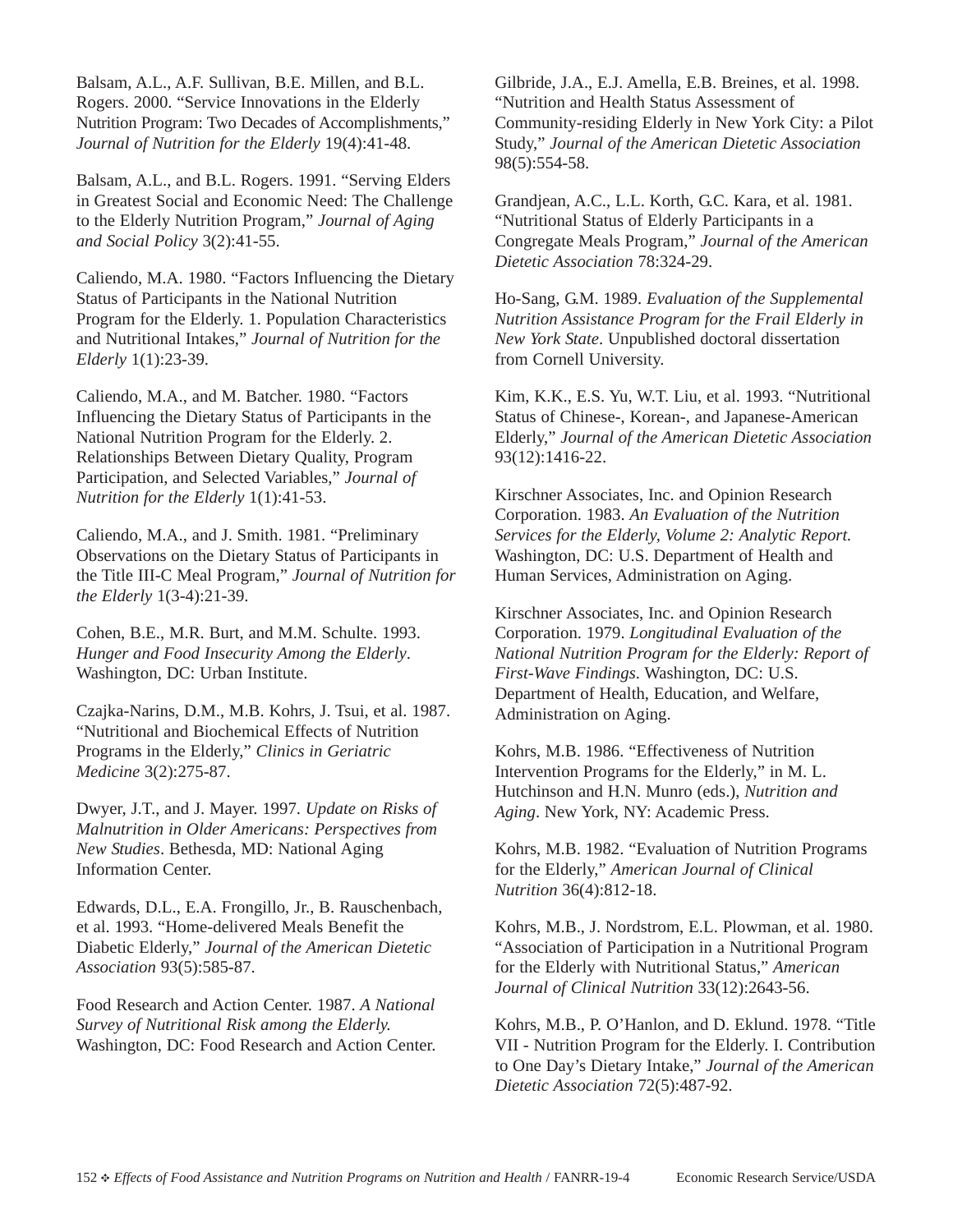LeClerc, H.L., and M.E. Thornbury. 1983. "Dietary Intakes of Title III Meal Program Recipients and Nonrecipients," *Journal of the American Dietetic Association* 83(5):573-77.

National Research Council. 1989. *Recommended Dietary Allowances, 10th edition*. Washington, DC: National Academy Press.

Neyman, M.R., S. Zidenberg-Cherr, and R.B. McDonald. 1996. "Effect of Participation in Congregate-site Meal Programs on Nutritional Status of the Healthy Elderly," *Journal of the American Dietetic Association* 96(5):475-83.

Nordstrom, J.W., O.G. Abrahams, and M.B. Kohrs. 1982. "Anemia among Noninstitutionalized White Elderly," *Nutrition Reports International* 25(1):97-105.

O'Shaughnessy, C. 1990. CRS *Report for Congress: Older Americans Act Nutrition Program*. Library of Congress.

Ponza, M., J.C. Ohls, B.E. Millen, et al. 1996. *Serving Elders at Risk: The Older Americans Act Nutrition Programs, National Evaluation of the Elderly Nutrition Program, 1993-1995, Volumes I, II, and III*. U.S. Department of Health and Human Services, Administration on Aging.

Ponza, M., J.C. Ohls, and B.M. Posner. 1994. *Elderly Nutrition Program Evaluation Literature Review.* Princeton, NJ: Mathematica Policy Research, Inc.

Posner, B.M. 1979. *Nutrition and the Elderly: Policy Development, Program Planning, and Evaluation. Chapter 8: Summary of Conclusions, Intervention Design Implications, and Future Research Needs*. Lexington, MA: Lexington Books, pp. 147-175.

Posner, B.M., A.M. Jette, K.W. Smith, et al. 1993. "Nutrition and Health Risks in the Elderly: The Nutrition Screening Initiative," *American Journal of Public Health* 83(7):972-78.

Roe, D.A. 1989. "Nutritional Surveillance of the Elderly: Methods to Determine Program Impact and Unmet Need," *Nutrition Today* 24(5):24-29.

Russell, R.M., and P.M. Suter. 1993. "Vitamin Requirements of Elderly People: an Update," *American Journal of Clinical Nutrition* 58:4-14.

Singleton, N., M.H. Overstreet, and P.E. Schilling. 1980. "Dietary Intakes and Characteristics of Two Groups of Elderly Females," *Journal of Nutrition for the Elderly* 1(1):77-89.

Steele, M.F., and J.D. Bryan. 1986. "Dietary Intake of Homebound Elderly Recipients and Nonrecipients of Home-delivered Meals," *Journal of Nutrition for the Elderly* 5(2):23-34.

Stevens, D.A., L.E. Grivetti, and R.B. McDonald. 1992. "Nutrient Intake of Urban and Rural Elderly Receiving Home-delivered Meals," *Journal of the American Dietetic Association* 92:714-718.

U.S. Department of Agriculture, Food and Nutrition Service. 2003. Program data. Available: http://www. fns.usda.gov/pd. Accessed April 2003.

U.S. Department of Agriculture, Food and Nutrition Service. 2002. "Nutrition Services Incentive Program (Formerly NPE)." Available: http://www.fns.usda.gov/ fdd/programs/nsip. Accessed March 2002.

U.S. Department of Health and Human Services, Administration on Aging. 2002. *Linking Nutrition and Health: 30 Years of the Older Americans Act Nutrition Programs—Program Milestones: 1954-2002.*

Vaughan, L.A., and M.M. Manore. 1988. "Dietary Patterns and Nutritional Status of Low Income, Freeliving Elderly," *Food Nutrition News* 60(5):27-30.

Wellman, N., L.Y. Rosenzwieg, and J.L. Lloyd. 2002. "Thirty Years of the Older Americans Nutrition Program," *Journal of the American Dietetic Association* 102(3):348-50.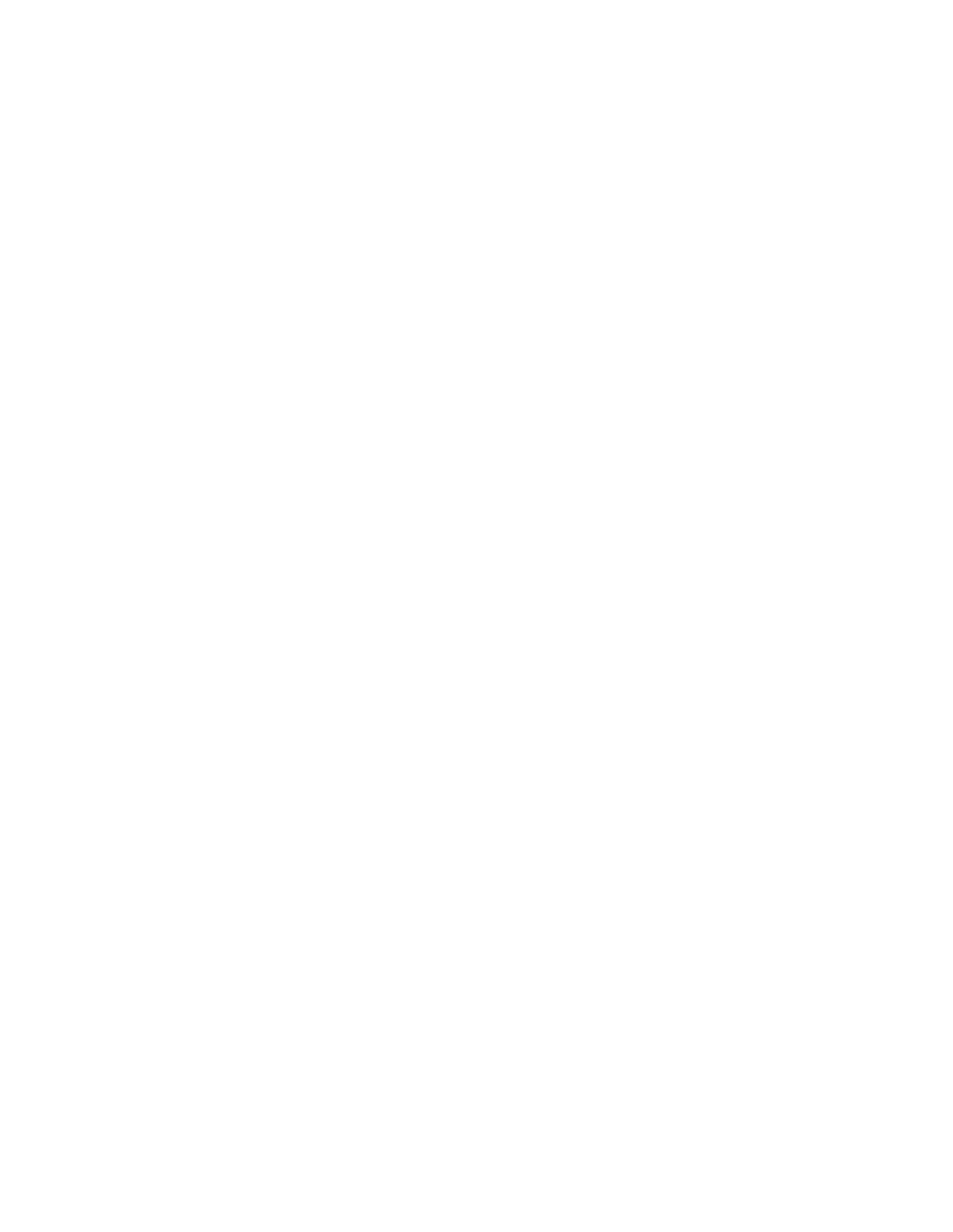**Nutrition Assistance Program in Puerto Rico, American Samoa, and the Northern Marianas**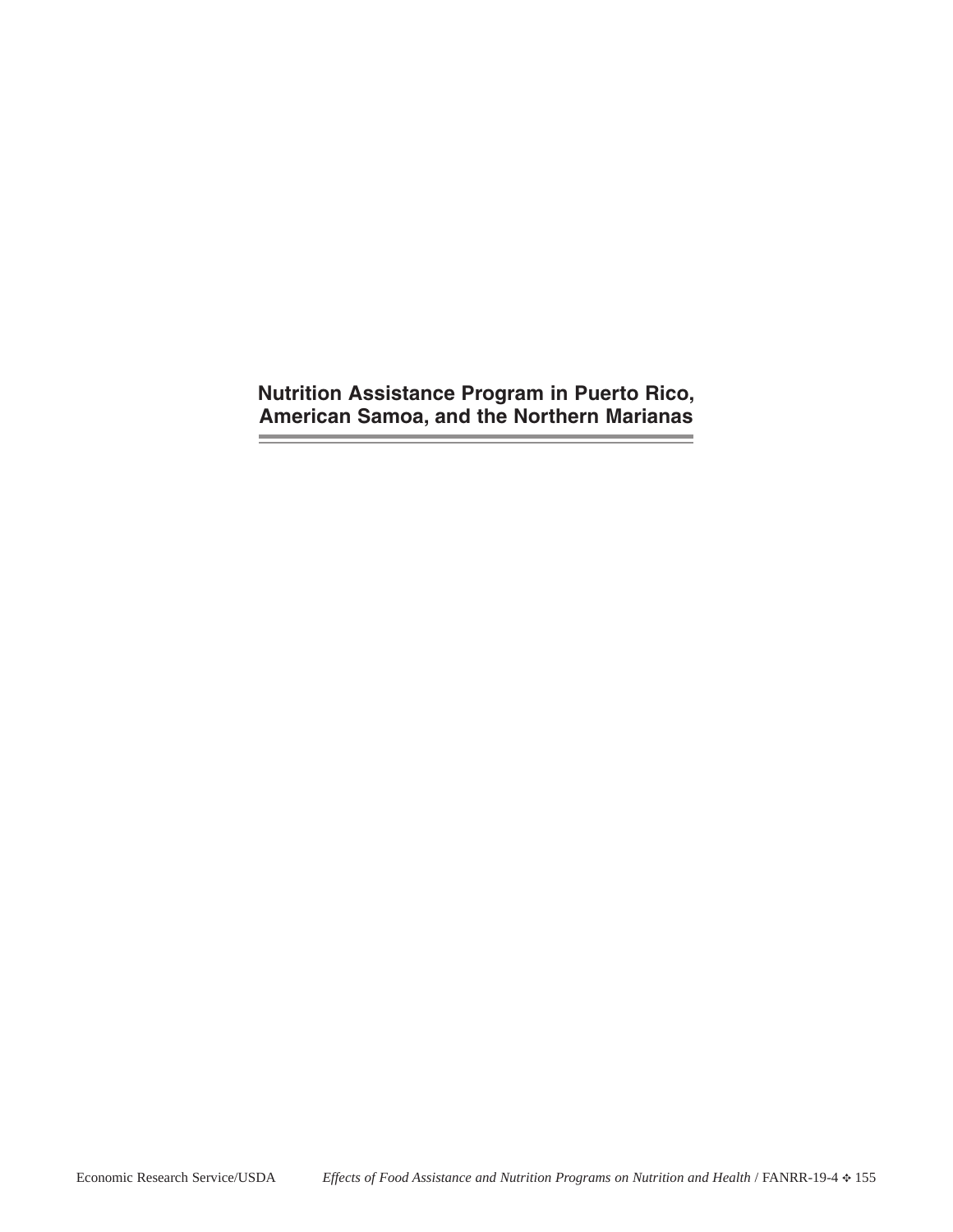Andrews, M., and Pinchuk, R. 1984. *The Puerto Rican Nutrition Assistance Program: A Case Study in the Dynamics of Food and Agricultural Policymaking*. Publication No. F-02216-1-85. New Brunswick, NJ: New Jersey Agricultural Experiment Station.

Beebout, H., E. Cavin, B. Devaney, et al. 1985. *Evaluation of the Nutrition Assistance Program in Puerto Rico: Volume II, Effects on Food Expenditures and Diet Quality.* Washington, DC: Mathematica Policy Research, Inc.

Bishop J.A., J.P. Formby, and L.A. Zeager. 1996. "Relative Undernutrition in Puerto Rico under Assistance Programmes," *Applied Economics* 28(8):1009-17.

Burstein, N., C. Price, P.H. Rossi, et al. 2004. "Chapter 3, The Food Stamp Program," in M.K. Fox, W.L. Hamilton, and B.-H. Lin (eds.), *Effects of Food Assistance and Nutrition Programs on Nutrition and Health: Volume 3, Literature Review*. FANRR-19-3. USDA, Economic Research Service.

Hama, M.Y. 1993. *Food and Nutrient Consumption Patterns of Households in Puerto Rico (Nutrient Quality)*. Unpublished doctoral dissertation, University of Maryland.

Moffitt, R. 1989. "Estimating the Value of an In-Kind Transfer: The Case of Food Stamps," *Econometrica* 57 (2):385-409.

Ohls, J.C., T.M. Fraker, A.P. Martini, et al. 1992. *Effects of Cash-out on Food Use by Food Stamp Program Participants in San Diego*. USDA, Food and Nutrition Service.

U.S. Department of Agriculture, Food and Nutrition Service. 2003. Program data. Available: http://www. fns.usda.gov/pd. Accessed April 2003.

U.S. Department of Agriculture, Food and Nutrition Service. 1983. *Evaluation of the Puerto Rico Nutrition Assistance Program*. USDA, Food and Nutrition Service.

U.S. General Accounting Office. 1992. *Food Assistance: Nutritional Conditions and Program Alternatives in Puerto Rico.* Report to Congressional Committees No. GAO/RCED-92-114.

U.S. General Accounting Office. 1978. *Problems Persist in the Puerto Rico Food Stamp Program, the Nation's Largest.* Report by the Comptroller General of the United States No. CED-78-84.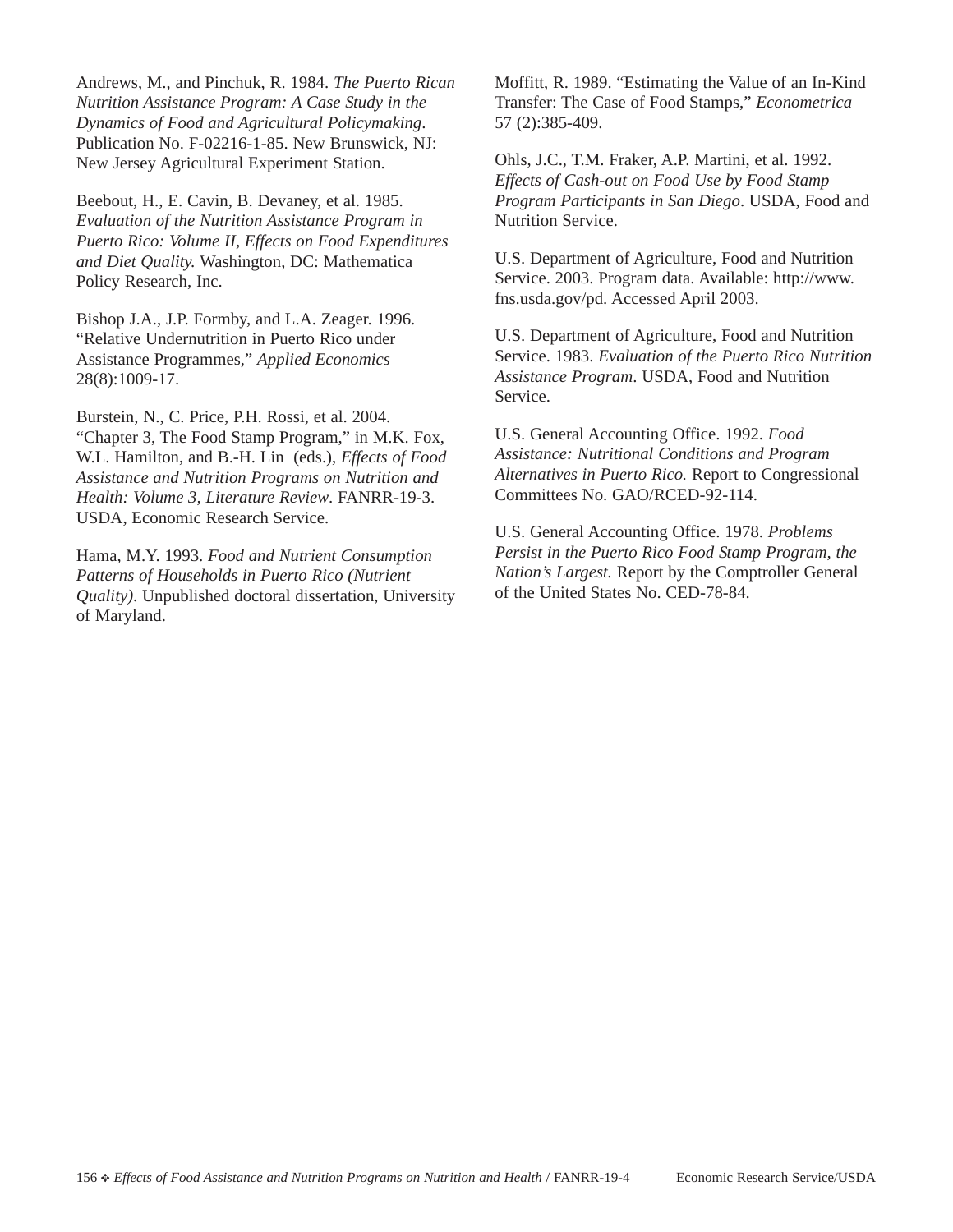**Commodity Supplemental Food Program**

**Contract Contract** 

 $\overline{\phantom{a}}$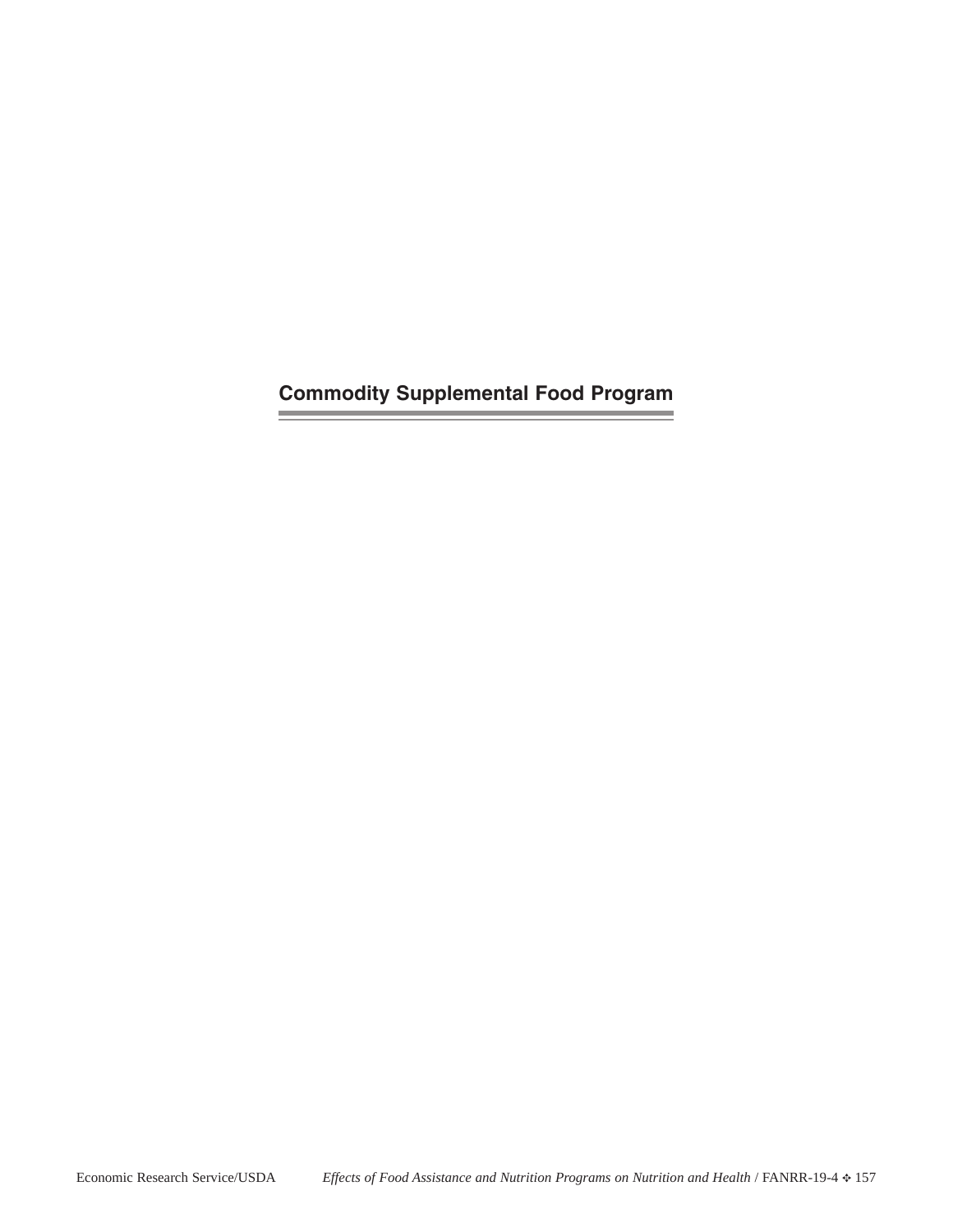Koughan, N., and C. Atkinson. 1993. "Nutrition Screening Initiative and the Louisiana Food for Seniors Experience," *Journal of the Louisiana State Medical Society* 145(10):447-49.

Mahony Monrad, D., S.H. Pelavin, R.F. Baker, et al. 1982. *Evaluation of the Commodity Supplemental Food Program: Final Report—Health and Nutrition Impacts of Three Local Projects*. USDA, Food and Nutrition Service.

Posner, B.M., A.M. Jette, K.W. Smith, et al. 1993. "Nutrition and Health Risks in the Elderly: The Nutrition Screening Initiative," *American Journal of Public Health* 83(7):972-78.

Schoenborn, C.A., P.F. Adams, and P.M. Barnes. 2002. *Body Weight Status of Adults: United States, 1997-98*. Advance Data From Vital and Health Statistics No. 330. Centers for Disease Control and Prevention, National Center for Health Statistics, September 6, 2002.

U.S. Department of Agriculture, Food and Nutrition Service. 2003a. "Food Distribution Fact Sheet: Commodity Supplemental Food Program." Available: http://www.fns.usda.gov/fdd/programs/csfp/pfscsfp.03.pdf. Accessed April 2003.

U.S. Department of Agriculture, Food and Nutrition Service. 2003b. Program data. Available: http://www. fns.usda.gov/pd. Accessed April 2003.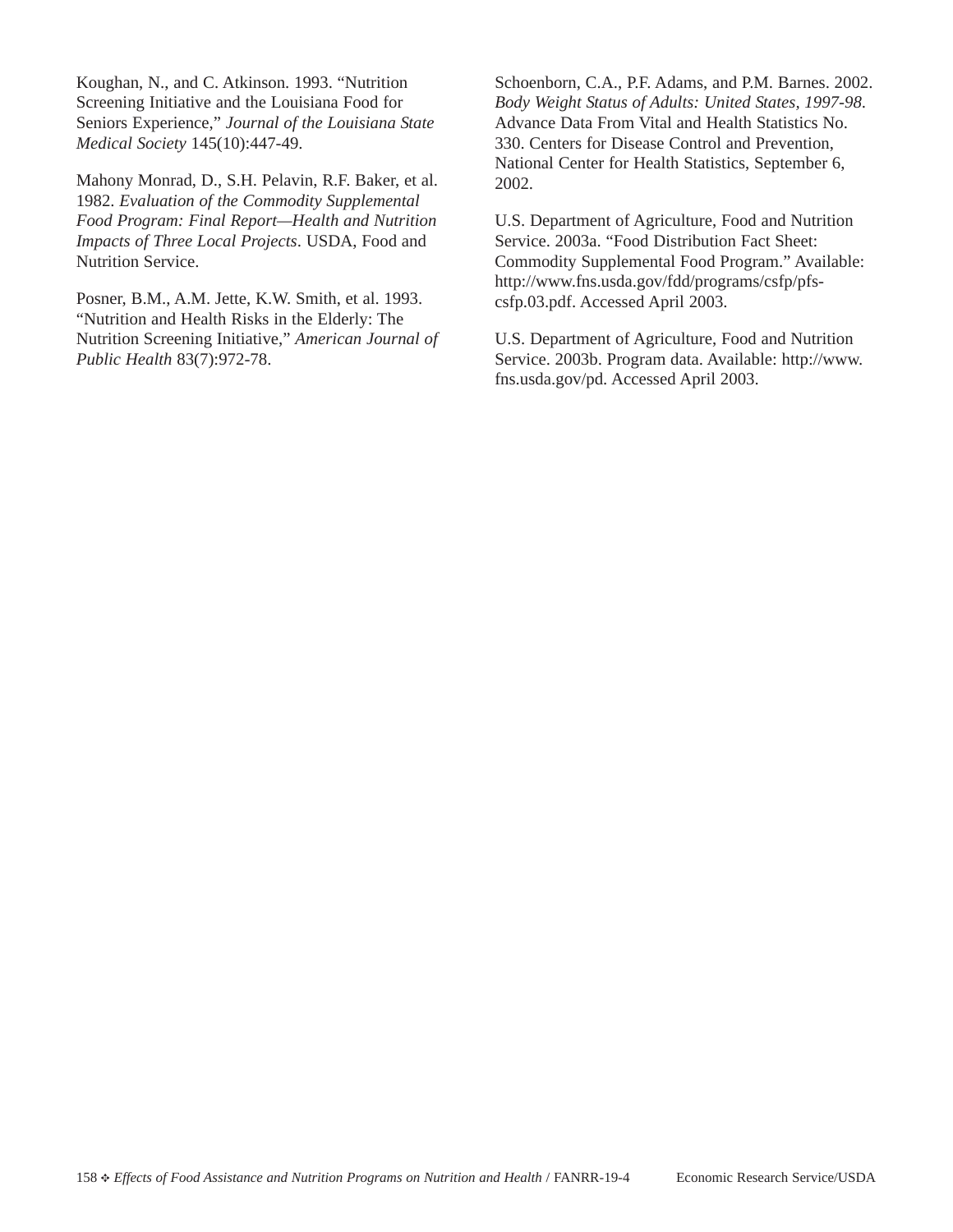**Food Distribution Program on Indian ReservationsContract Contract**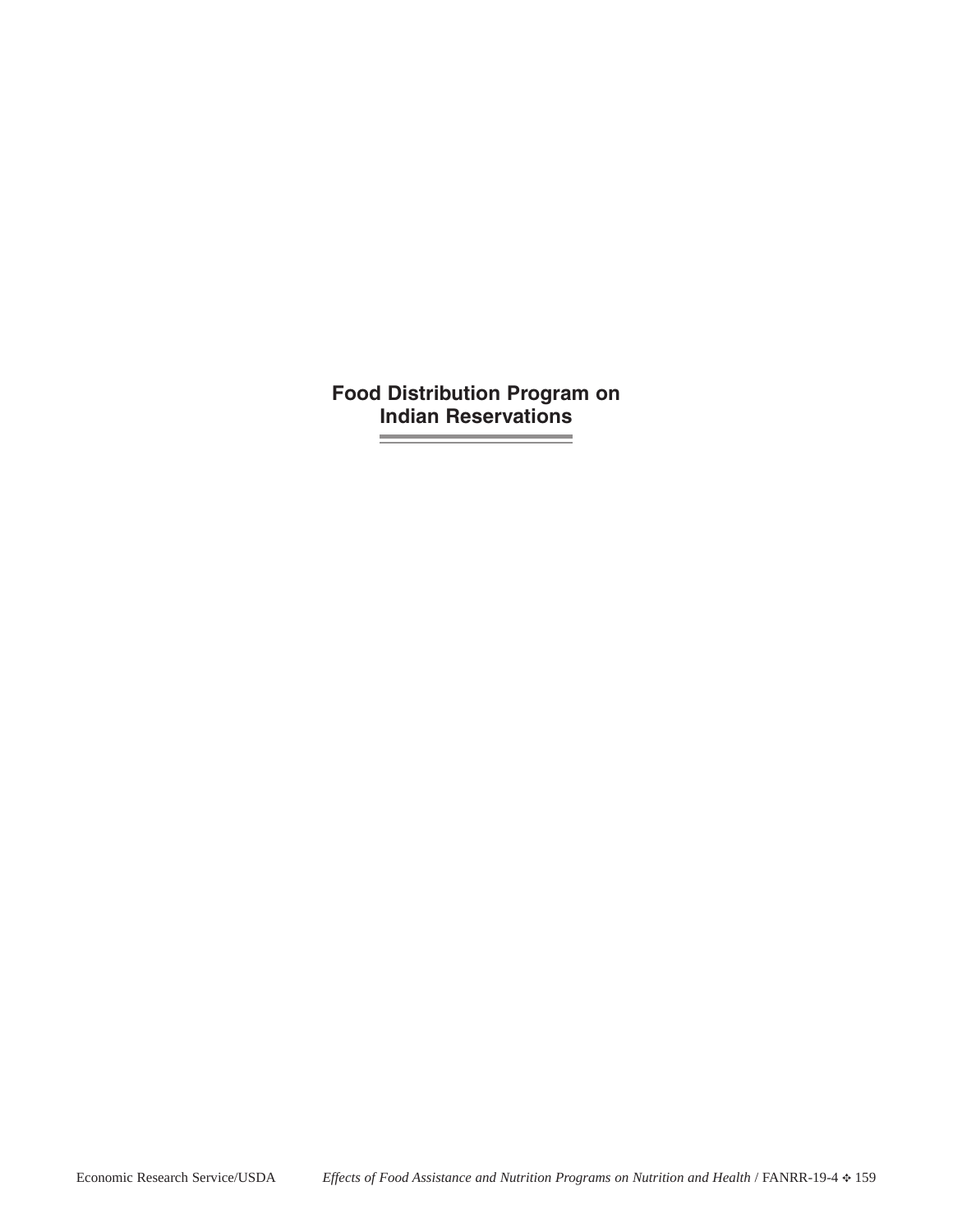Ballew, C., L.L. White, K.F. Strauss, et al. 1997. "Intake of Nutrients and Food Sources of Nutrients Among the Navajo: Findings from the Navajo Health and Nutrition Survey," *Journal of Nutrition* 27(supplement):2085s-93s.

Basiotis, P., M. Lino, and R. Anand. 1999. "The Diet Quality of American Indians: Evidence from the Continuing Survey of Food Intake by Individuals," *Nutrition Insights* 12(March 1999).

Brown, A.C., and B. Brenton. 1994. "Dietary Survey of Hopi Native American Elementary Students," *Journal of the American Dietetic Association* 94(5):517-22.

Burrows, N.R., L.S. Geiss, M.M. Engelgau, and K.J. Acton. 2000. "Prevalence of Diabetes Among Native Americans and Alaska Natives, 1990-1997: An Increasing Burden," *Diabetes Care* 23(12):1786-90.

Calloway, D.H., and J.C. Gibbs. 1976. "Food Patterns and Food Assistance Programs in the Cocopah Community," *Ecology of Food and Nutrition* 5(4):183-96.

Campos-Outcalt, D., J. Ellis, M. Aickin, et al. 1995. "Prevalence of Cardiovascular Disease Risk Factors in a Southwestern Native American Tribe," *Public Health Reports* 110:742-48.

Centers for Disease Control and Prevention. 1998. "Prevalence of Diagnosed Diabetes Among American Indians/Alaskan Natives: United States, 1996," *Morbidity and Mortality Weekly Report* 47:901-04.

Cole, S.M., N.I. Teufel-Shone, C.K. Ritenbaugh, et al. 2001. "Dietary Intake and Food Patterns of Zuni Adolescents," *Journal of the American Dietetic Association* 101(7):802-06.

Davis, J., R. Hiwalker, C. Ward, et al. 2002. "Is the Food Stamp Program an Adequate Safety Net for American Indian Reservations? The Northern Cheyenne Case," in A. Vandeman (ed.), *Food Assistance and Nutrition Research Small Grants Program: Executive Summaries of 2000 Research Grant*s. FANRR-20. USDA, Economic Research Service.

deGonzague, B., O. Receveur, D. Wedll, et al. 1999. "Dietary Intake and Body Mass Index of Adults in Two Ojibwe Communities," *Journal of the American Dietetic Association* 99(6):710-16.

Dillinger, T.L., S.C. Jett, M. J. Macri, and L.E. Grivetti. 1999. "Feast or Famine: Supplemental Food Programs and Their Impacts on Two American Indian Communities in California," *International Journal of Food Science and Nutrition* 50(3):173-87.

Gittelsohn, J., M.S. Wolever, S.B. Harris, et al. 1998. "Specific Patterns of Food Consumption and Preparation are Associated with Diabetes and Obesity in a Native American Community," *Journal of Nutrition* 128:541-47.

Grant, R.C., M. Arcand, C. Plumage, and M.G White, Jr. 2000. "Federal Food Programs, Traditional Foods, and the Gros Ventre and Assiniboine Nations of the Fort Belknap Indian Reservation," in A. Vandeman (ed.), *Food Assistance and Nutrition Research Small Grants Program: Executive Summaries of 1998 Research Grants*. FANRR-10. USDA, Economic Research Service.

Harnack, L., M. Story, and B.H. Rock. 1999. "Diet and Physical Activity Patterns of Lakota Indian Adults." *Journal of the American Dietetic Association* 99(7):829-35.

Jackson, Y. 1993. "Height, Weight, and Body Mass Index of American Indian Schoolchildren," *Journal of the American Dietetic Association* 93(10):1136-40.

Lopez, D., T. Reader, and P. Buseck. 2002. *Community Attitudes Toward Traditional Tohono O'odham Foods*. Sells, AZ: Tohono O'odham Community Action and Tohono O'odham Community College.

McMurry, M.P., M.T. Cerqueira, S.L. Connor, and W.E. Connor. 1991. "Changes in Lipid and Lipoprotein Levels and Body Weight in Tarahumara Indians after Consumption of an Affluent Diet," *New England Journal of Medicine* 325:1704-08.

Murphy, N.J., C.D. Schraer, M.C. Thiele, et al. 1995. "Dietary Change and Obesity Associated with Glucose Intolerance in Alaska Natives," *Journal of the American Dietetic Association* 95:676-82.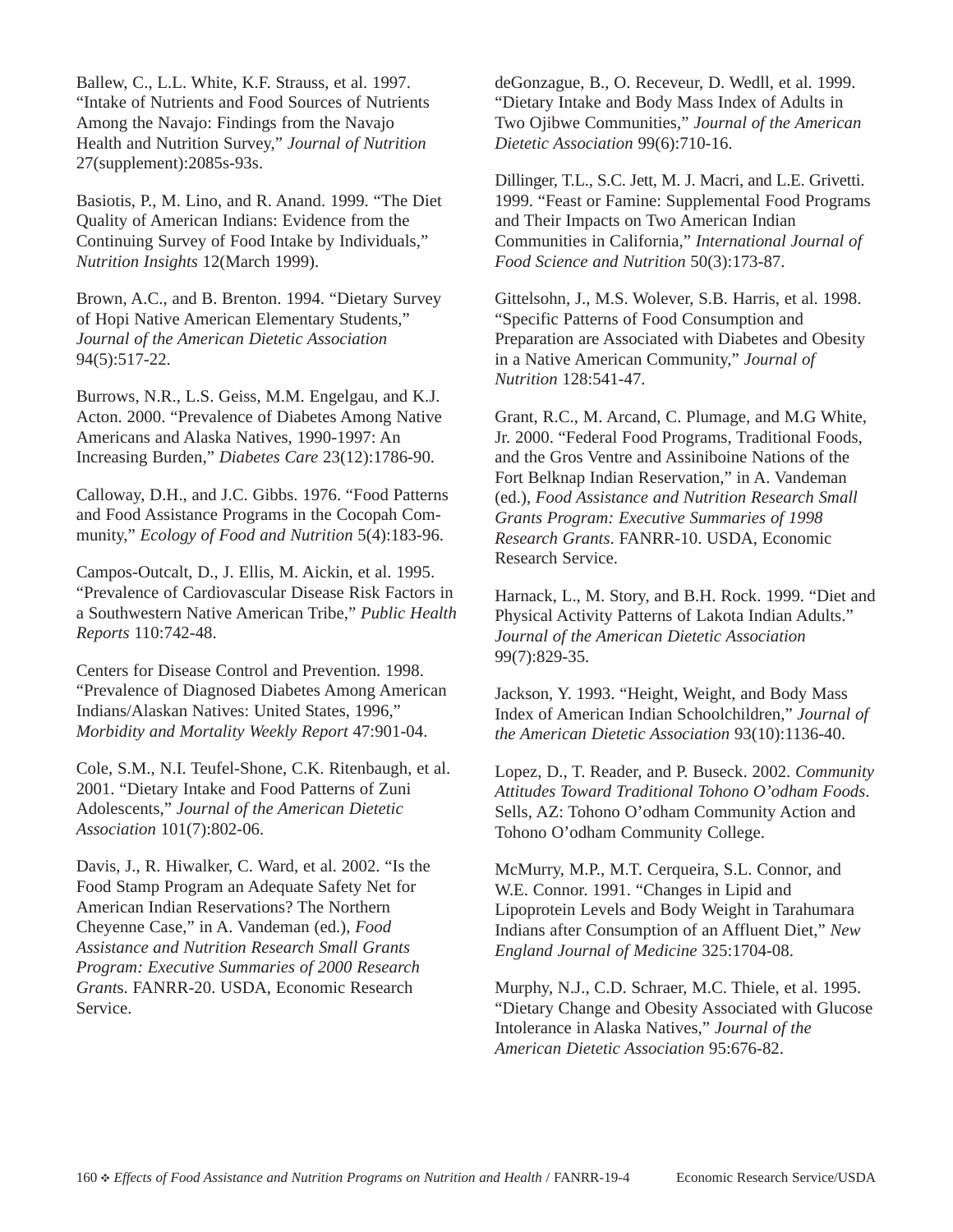Popkin, B.M. 1994. "The Nutrition Transition in Lowincome Countries: An Emerging Crisis," *Nutrition Review* 52:285-98.

Smith, C.J., R.G. Nelson, S.A. Hardy et al. 1996. "Survey of the Diet of Pima Indians Using Quantitative Food Frequency Assessment and 24-hour Recall: The Diabetic Renal Study." *Journal of the American Dietetic Association* 96:778-84.

Smith, C.J., E.M. Manahan, and S.G. Pablo. 1993. "Food Habit and Cultural Changes Among the Pima Indians." In Joe, J.R. and R.S. Young (Eds.) *Diabetes as a Disease of Civilization*. Berlin, New York: Mouton de Gruyter.

Story, M., D. Neumark-Sztainer, M.D. Resnick, et al. 1998a. "Psychosocial Factors and Health Behaviors Associated with Inadequate Fruit and Vegetable Intake among American-Indian and Alaska-Native Adolescents." *Journal of Nutrition Education* 30(2):100-06.

Story, M., K.F. Strauss, E. Zephier, et al. 1998b. "Nutritional Concerns in American Indians and Alaska Natives: Transitions and Future Directions," *Journal of the American Dietetic Association* 98(2):170-76.

Swinburn, B.A., V. L. Boyce, R.N. Bergman, et al. 1991. "Deterioration in Carbohydrate Metabolism and Lipoprotein Changes Induced by Modern, High-fat Diet in Pima Indians and Caucasians," *Journal of Clinical Endocrinology and Metabolism* 73:156-65.

Teufel, N. I. and D. Dufour. 1990. "Patterns of Food Use and Nutrient Intake of Obese and Non-obese Haulapai Indian Women of Arizona," *Journal of the American Dietetic Association* 90(9):1229-35.

U.S. Department of Agriculture, Food and Nutrition Service. 2003a. Footnote on table "Costs of Food Distribution Programs," Available: http://www.fns. usda.gov/pd/fd\$sum.htm. Accessed April 2003.

U.S. Department of Agriculture, Food and Nutrition Service. 2003b. "Food Distribution Programs: FAQs About FDPIR." Available: http://www.fns.usda.gov/ fdd/programs/fdpir/fdpir-faqs.htm. Accessed June 2003.

U.S. Department of Agriculture, Food and Nutrition Service. 2003c. Program data. Available: http://www. fns.usda.gov/pd. Accessed April 2003.

U.S. Department of Agriculture, Food and Nutrition Service. 2002. "Nutrition Program Facts: The Food Distribution Program on Indian Reservations." Available: http://www.fns.usda.gov/fdd/programs/ fdpir/pdpirfaq.htm. Accessed March 2002.

U.S. Department of Agriculture, Food and Nutrition Service. 1995. *Improving USDA Commodities: 1995 Tri-Agency Commodity Specification Review Report*. USDA, Food and Nutrition Service.

U.S. General Accounting Office. 1990. *Food Assistance Programs: Recipient and Expert Views on Food Assistance at Four Indian Reservations: Report to Congressional Requesters*.

U.S. Senate Committee on Indian Affairs and Senate Committee on Nutrition and Forestry. 1993. *Barriers to Participation in the Food Stamp Program and Other Programs of the Department of Agriculture by People Residing on Indian Lands: Joint Hearing Before the Committee on Indian Affairs, United States Senate, and the Committee on Agriculture, United States One Hundred Third Congress, First Session.*

Usher, C.L. D.S. Shanklin, and J.B. Wildfire. 1990. *Evaluation of the Food Distribution Program on Indian Reservations (FDPIR). Volume I. Final Report*. USDA, Food and Nutrition Service.

Van Duzen, J., J.P. Carter, and R. Vander Zwagg. 1976. "Protein and Calorie Malnutrition among Preschool Navajo Indian Children, a Follow-up." *American Journal of Clinical Nutrition* 29(6):657-62.

Vaughan, L.A., D.C. Benyshek, and J.F. Martin. 1997. "Food Acquisition Habits, Nutrient Intakes, and Anthropometric Data of Havasupai Adults," *Journal of the American Dietetic Association* 97(11):1275-82.

Williams, D.E., W.C. Knowler, C.J. Smith, et al. 2001. "The Effect of Indian or Anglo Dietary Preference on the Incidence of Diabetes in Pima Indians," *Diabetes Care* 24(5):811-16.

Wolfe, W.S., and D. Sanjur. 1988. "Contemporary Diet and Body Weight of Navajo Women Receiving Food Assistance: An Ethnographic and Nutritional Investigation," *Journal of the American Dietetic Association* 88:822-27.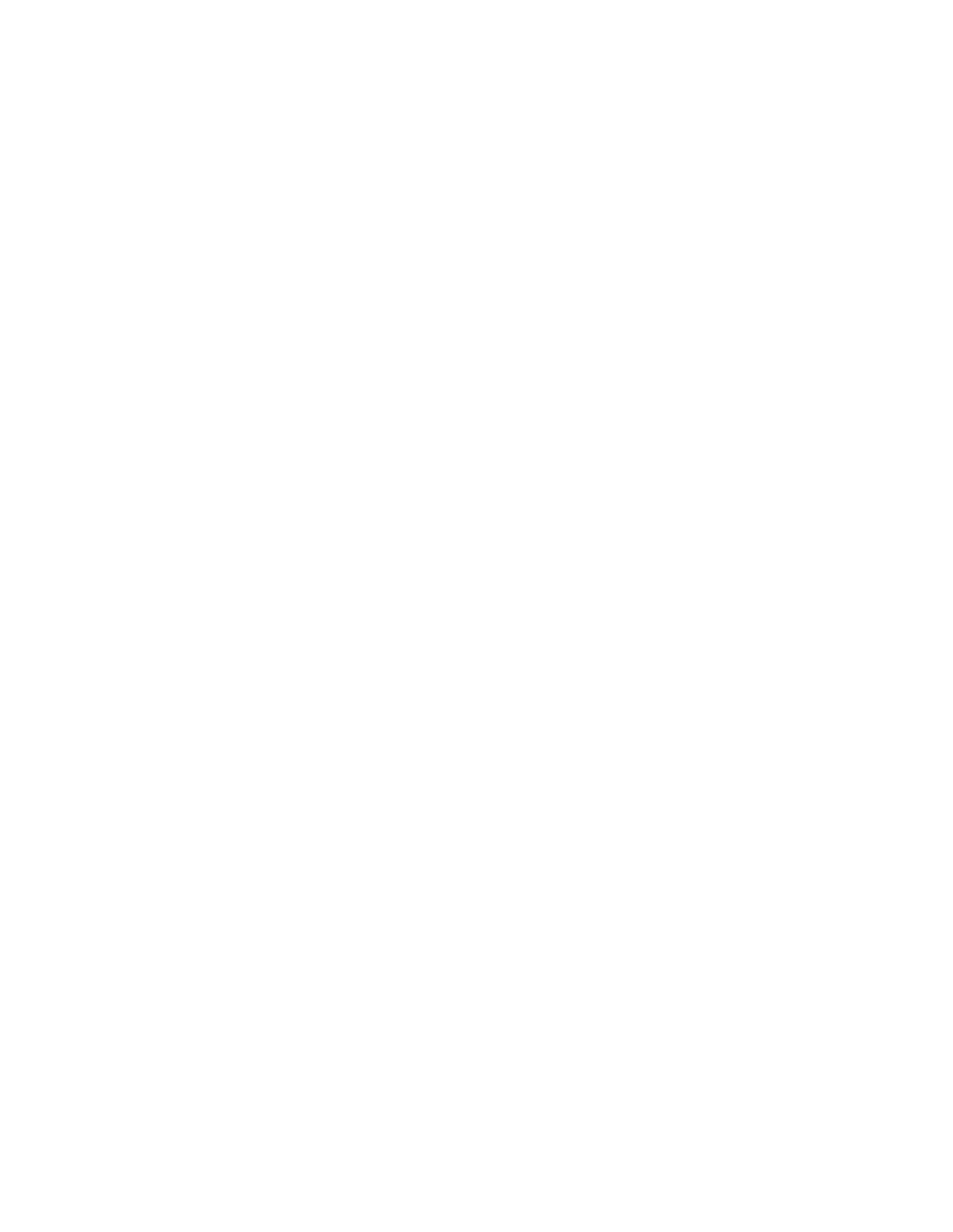**WIC Farmers' Market Nutrition Program**

the control of the control of the control of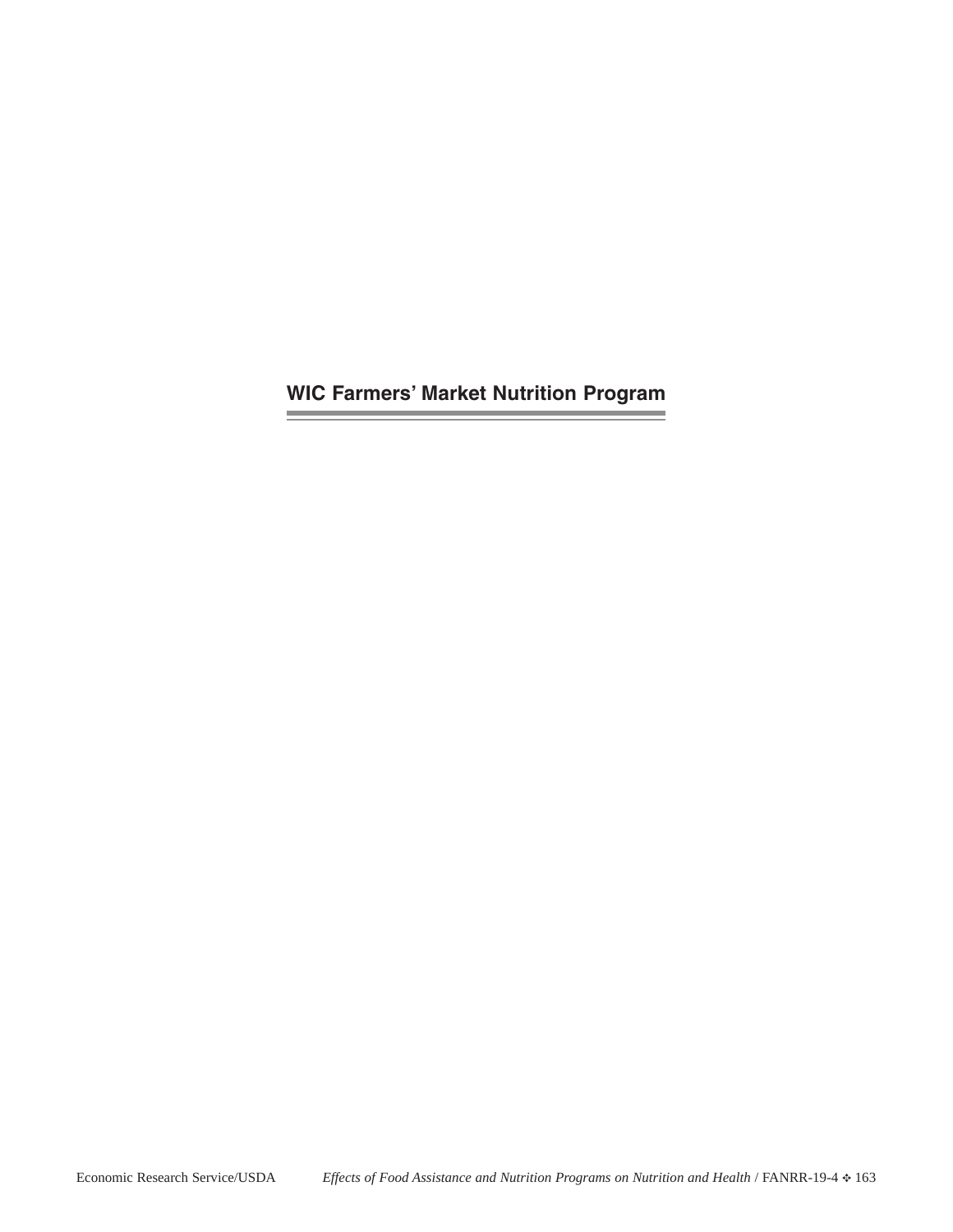Anliker, J.A., M. Winne, and L.T. Drake. 1992. "Evaluation of the Connecticut Farmers' Market Coupon Program," *Journal of Nutrition Education* 24(4):185-91.

Galfond, G., J. Thompson, and K. Wise. 1991. *Evaluation of the Farmers Market Coupon Demonstration Project.* USDA, Food and Nutrition Service.

House Committee on Agriculture. 1992. *Impact of the Farmers' Market Nutrition Act of 1991 on Markets and the Marketing of Fresh Fruits and Vegetables: Testimony Before the Subcommittee on Domestic Marketing, Consumer and Nutrition. One Hundred Second Congress, Second Session*. Subcommittee on Domestic Marketing, Consumer and Nutrition.

Just, R.E., and Q. Weninger. 1997. "Economic Evaluation of the Farmer' Market Nutrition Program," *American Journal of Agricultural Economics* 79(3):902-17.

National Association of Farmers' Market Nutrition Programs. 1996. *Program Impact Report for the 1995 WIC Farmer' Market Nutrition Program.* Washington, DC.

*Nutrition Week*. 1995. "Farmers' Market Program Fulfilling its Dual Mission, National Survey Indicates," 25(16):1-2.

*Nutrition Week*. 1991. "Experiments Link Farmers to Food Program Clients." 21(22):4-5.

U.S. Department of Agriculture, Food and Nutrition Service. 2003l. "FNS Announces FY 2003 Senior Farmers' Market Nutrition Program (SFMNP)." Available: http://www.fns.usda.gov/WIC/SeniorFMNP/ SFMNPFY03.htm. Accessed April 2003.

U.S. Department of Agriculture, Food and Nutrition Service. 2003b. "WIC Farmers' Market Nutrition Program." Available: http://www.fns.usda.gov/WIC/ FMNP/FMNPfaqs.htm. Accessed April 2003.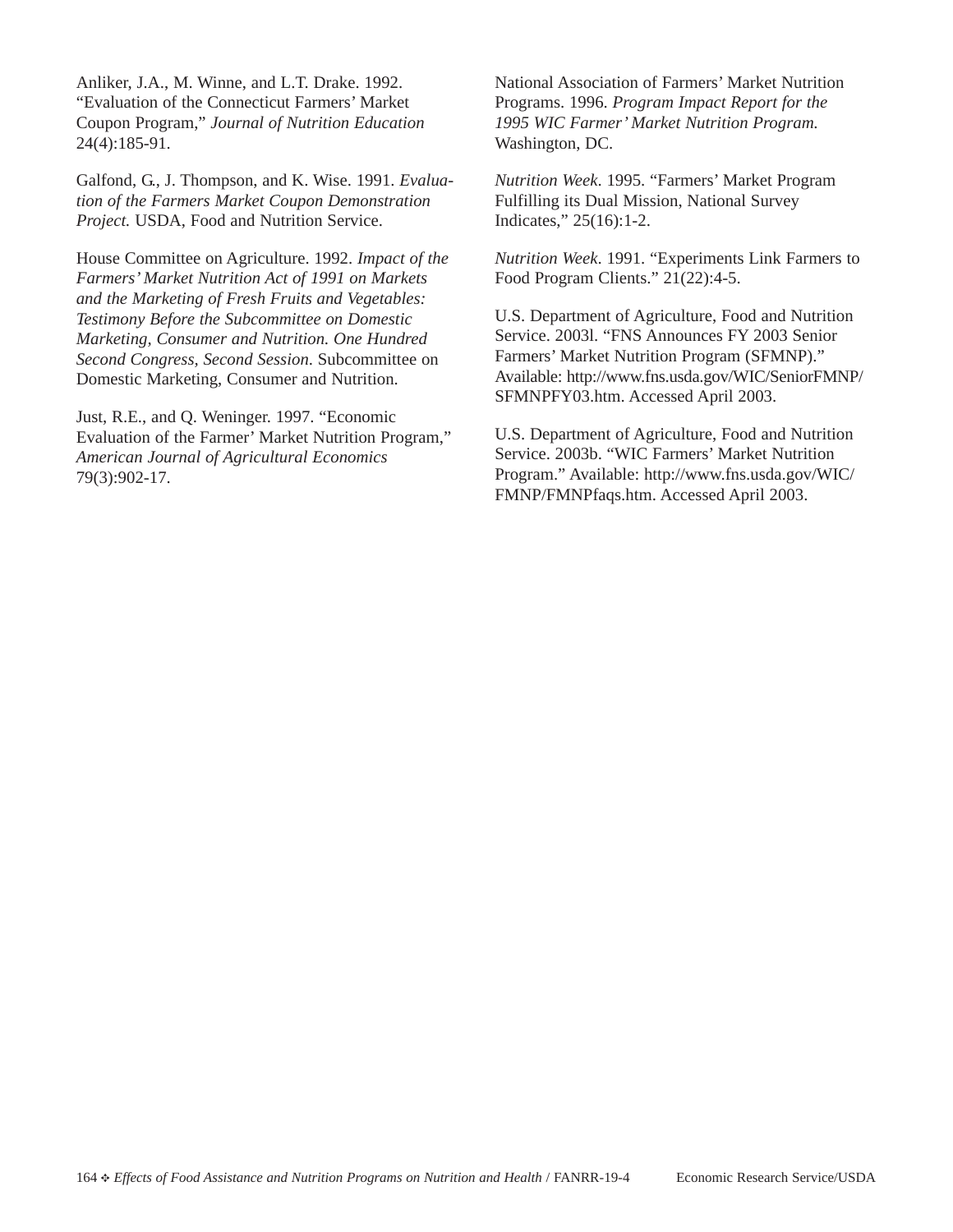## **Special Milk Program**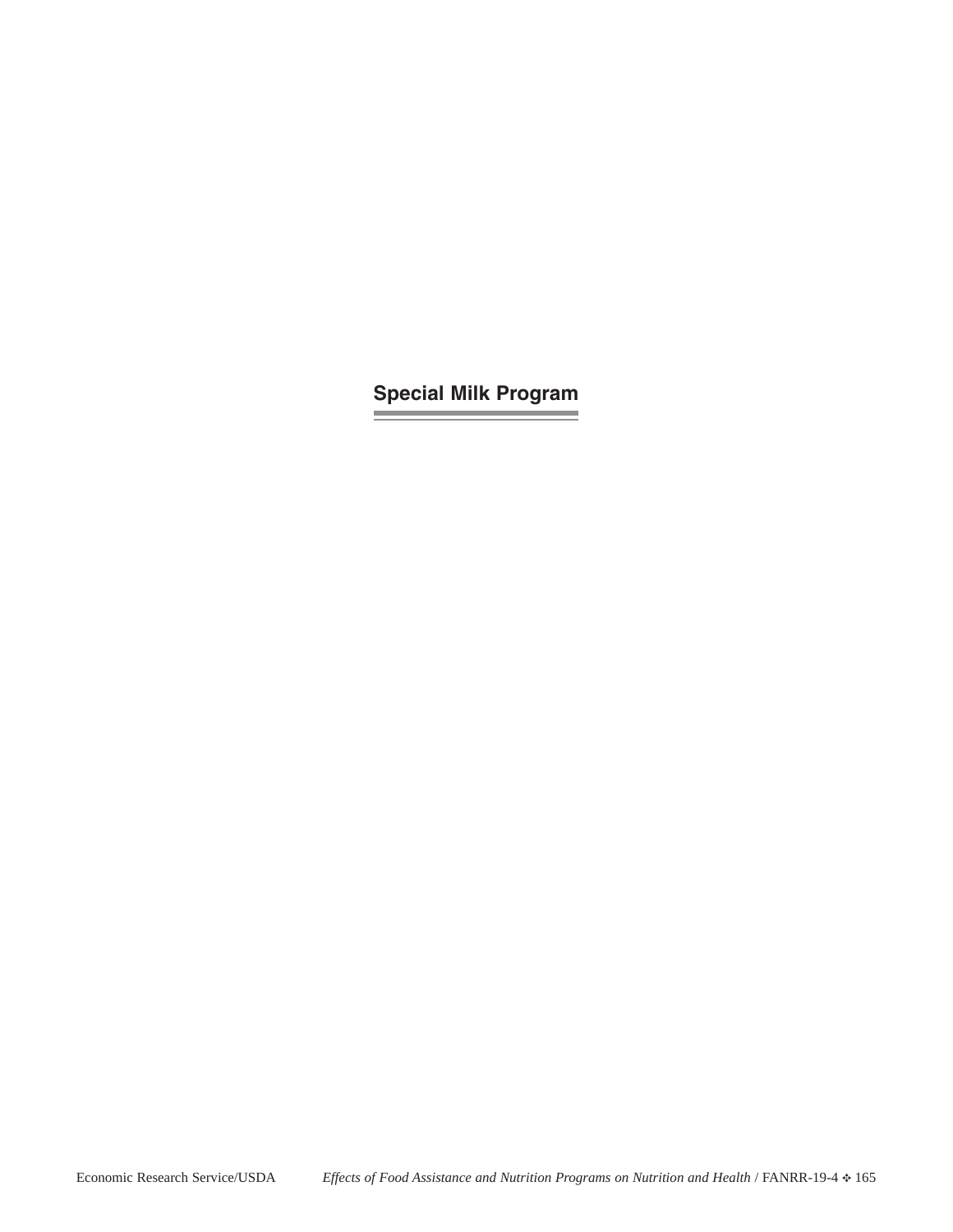Paige, D.M., and G.G. Graham. 1974. "School Milk Programs and Negro Children: a Nutritional Dilemma," *Journal of School Health* 44(1):8-10.

Robinson, J.S. 1975. *Special Milk Program Evaluation and National School Lunch Program Survey.* USDA, Food and Nutrition Service.

U.S. Department of Agriculture, Farm Service Agency. 2003. "Fact Sheet: November 1999. Commodity Credit Corporation." Available: http://www.fsa.usda.gov/pas/ publications/facts/htm/ccc99.htm. Accessed April 2003.

U.S. Department of Agriculture, Food and Nutrition Service. 2003. Program data. Available: http://www. fns.usda.gov/pd. Accessed April 2003.

U.S. Department of Agriculture, Food and Nutrition Service. 2002. "Special Milk Program: Fact Sheet." Available: http://www.fns.usda.gov/cnd/milk/aboutmilk/faqs.htm. Accessed March 2002.

Wellisch, J.B., S.D. Hanes, L.A. Jordan, et al. 1983. *The National Evaluation of School Nutrition Programs: Final Report. Volumes 1 and 2*. Santa Monica, CA: Systems Development Corporation.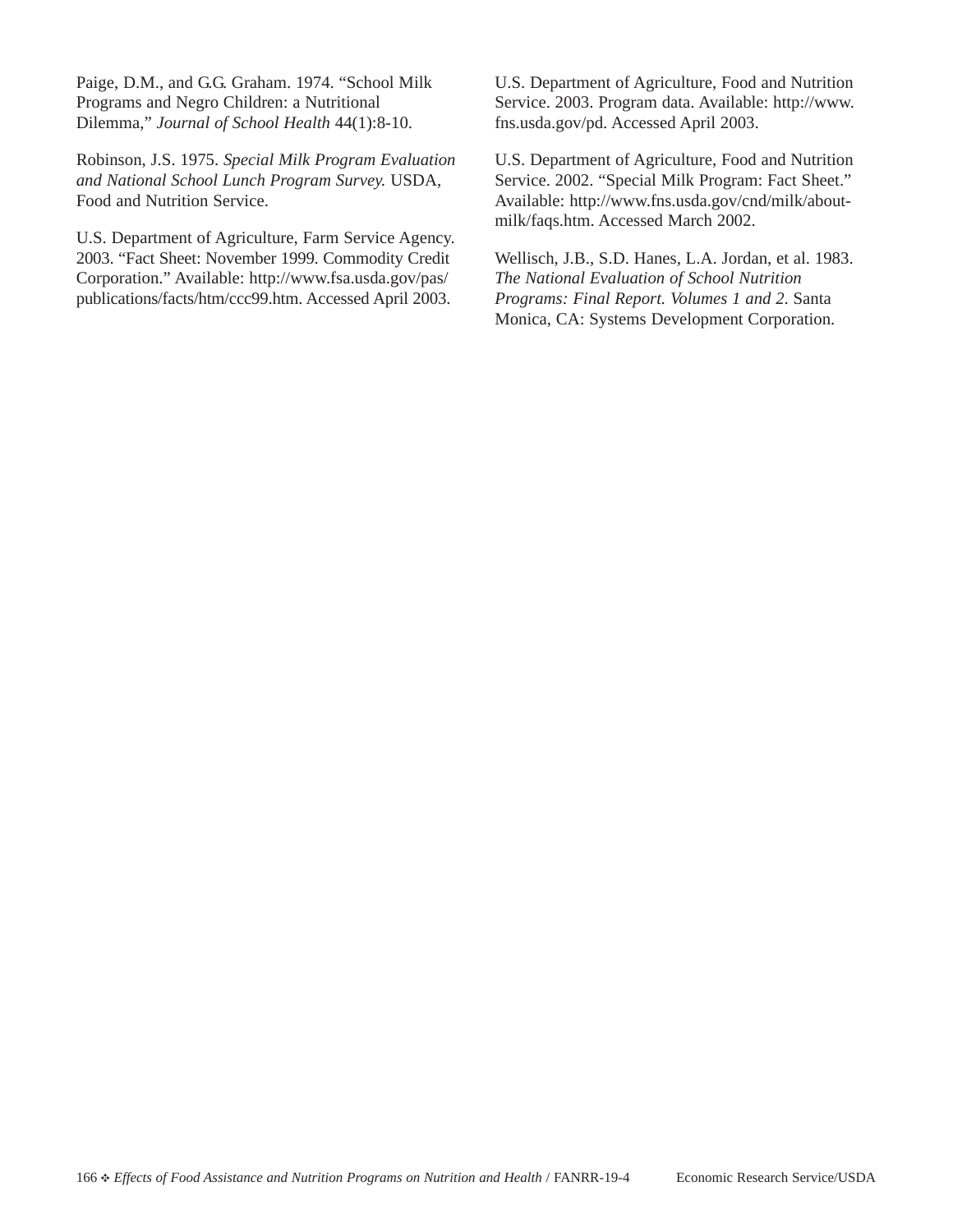**Team Nutrition Initiative and Nutrition Education and Training Program**

**Signal**